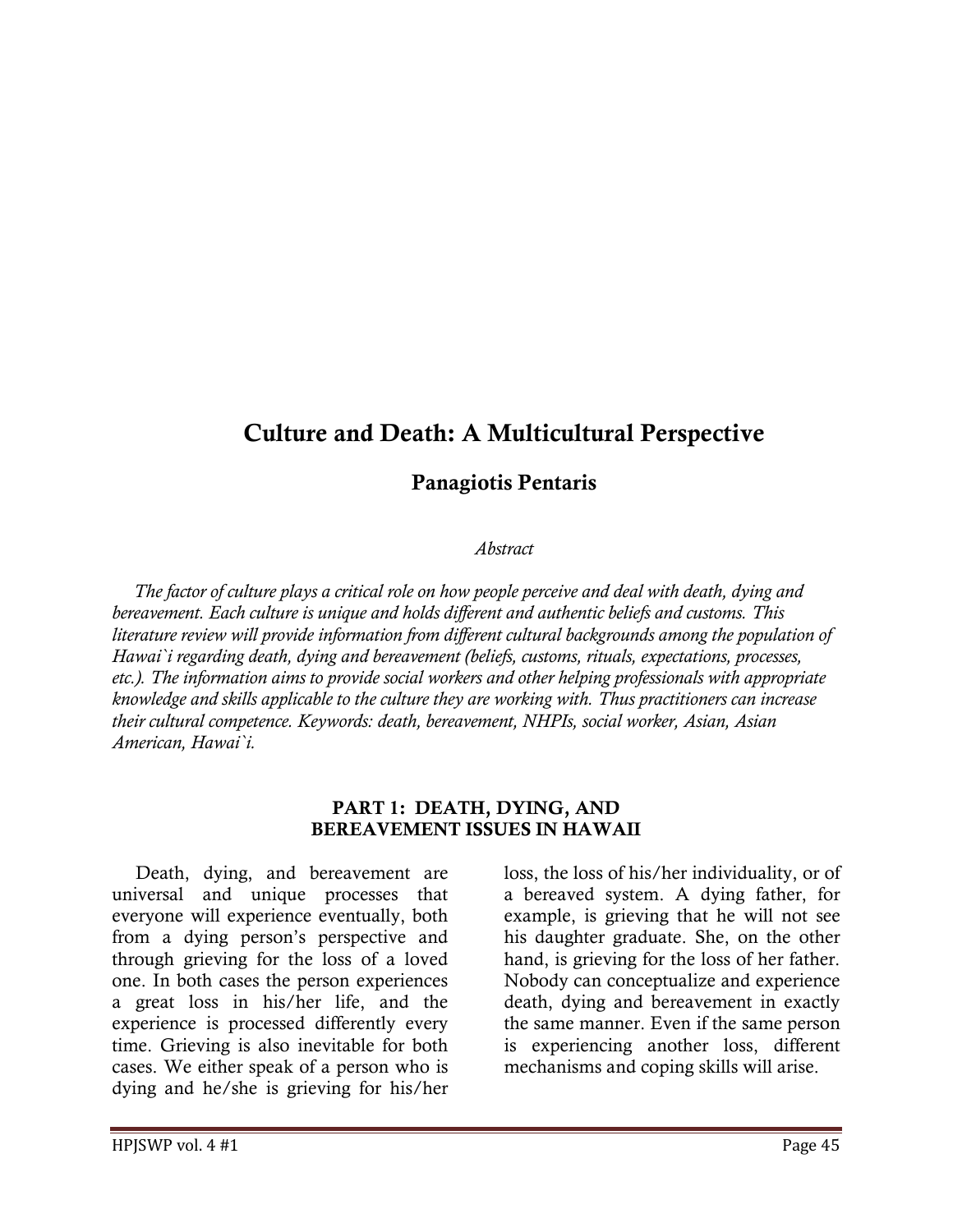However the uniqueness of these significant life experiences, there are factors that can "guide" the way one is acting. A major determinant factor for social workers and other professionals such as psychologists, who practice with bereaved and/or dying systems, is culture. What are the cultural beliefs and values of the dying patient? How far should one go to convince the family to bury the body or donate its living organs to science, as opposed to cremating it, which is what Asians and Buddhists have been doing in their family and in their culture for the past century?

 Different cultures perceive death, dying, and bereavement in different ways, while different religions in the same culture influence those perceptions as well. Filipinos for instance, traditionally, spend three days and nights at the cemetery where the body of the deceased is buried, out of respect for the person, a belief which is different from other cultures. In other words, death attitudes are different depending on the cultural background. Furthermore, culture itself has a great impact on the way people grieve.

Awareness is essential for social work practitioners, and that could be identified by many different components, such as cultural awareness.

 Kubler-Ross, in her book On Death and Dying (1969), refers to five stages one meets through the grieving process. But she also states that grief is experienced differently, every time that it occurs. Depending on many factors, the individual will not go through all the stages, or might start going through them in different order.

 Hawai`i is a multicultural state, consisting of varied ethnicities, perhaps more than any other state. The cultures which compose the Hawaiian population blend with each other, and values, beliefs and customs blend as well. However, traditional death attitudes and customs are kept.

 Awareness is essential for social work practitioners, and that could be identified by many different components, such as cultural awareness. Especially in a multicultural society such as Hawai`i, social workers and other professionals in the fields of death, dying and bereavement, such as in hospitals and hospices, will become more effective if they gain knowledge on how their clients- who might differ vividly--perceive their situation/issue. For example, Native Hawaiians do believe in communication with the deceased. Thus, if a rainbow shows in the sky, they believe the dead person speaks to them and it has a positive effect on them. A culturally aware professional will accept this attitude and will avoid conflicts, as in referrals to a clinical setting. Being aware of those different perspectives, customs, values, beliefs, and principles the practitioner will likely be more effective to the client. He/she will be able to build a rapport based on trust and probably choose an approach, strategy or intervention which will best fit the client's needs, depending on the cultural background.

 Hawai`i is a special gathering place with its own unique culture. It is a place where several diverse cultures emerged and intersected over history (Kirch & Rallu, 2007). For one to fully understand the cultural dimensions of death, dying and bereavement in the State of Hawai`i, it is critical to first acknowledge and understand those cultures that today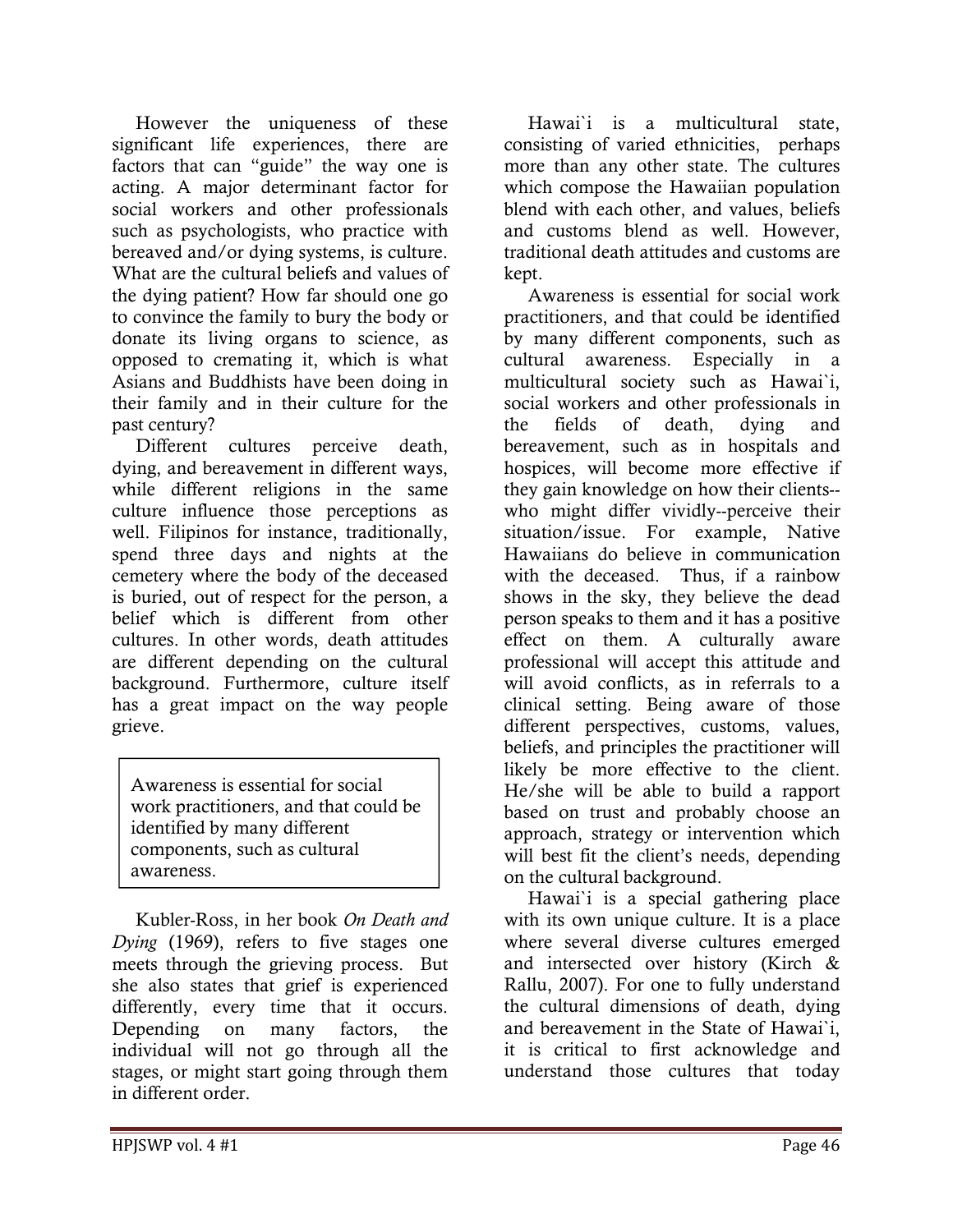constitute the "modern culture" of Hawai`i (Green & Beckwith, 2009).

 This article's purpose is to examine and provide information from different cultural backgrounds among the population of Hawai`i regarding death, dying and bereavement (beliefs, customs, rituals, expectations, processes, etc.). The information aims to provide helping professionals with appropriate knowledge and skills for the culture(s) they are working with.

 This paper provides a full description of the population of Hawai`i. An overview of the population's characteristics in the past and today is depicted, as well as its strengths, and the social and cross-cultural problems that the population faces nowadays. Additionally, reference to death rates and death causes is noted. Social work practice on Hawaiian populations is examined from three different perspectives: micro, mezzo, and macro. Moreover, social work research and legal and ethical issues are also addressed. The conclusions drawn by this paper and overall from the literature review are depicted, and lastly recommendations are made, and future trends for implementations are discussed.

#### COMPOSITION AND DEMOGRAPHICS OF THE POPULATION OF HAWAII

 The composition of the Hawaiian population varies in many different ways. The different characteristics of the kama`aina (native-born, ethnic or nonethnic Hawaiian) and the malihini (newcomer) lead to unique death attitudes, behaviors, beliefs about dying, and bereavement processes and stages.

 The population of Hawaii comprises a variety of descents and origins. Hawaii is considered the only state in the U.S. where whites compose just the one third

of the population. In other states, such as California, white people usually compose the two thirds of the population (e.g. California: 76.75%) (U.S. Census, 2010; 2009; 2000).

 In 1778, the population of the Native Hawaiians living in the islands of Hawai`i was rising up to approximately, 400,000- 600,000 inhabitants. Those were the people that were referred as to kanaka *maoli* (Native Hawaiians). During the  $19<sup>th</sup>$ century though, their number dropped 80%-90%. The major reason for this significant change was the diseases (measles, whooping cough, Hansen's disease, smallpox, etc.) which were introduced to the kanaka maoli by their contact with foreigners (Hope & Hope, 2003). In 1878, the general population of Hawai'i increased approximately 40%-50%, out of which 75% were Native Hawaiians (Kirch & Rallu, 2007; Kawaharada, 2003).

 However, the number of "pure Hawaiians," as are called the Hawaiians with 100% blood quantum, has declined significantly to about 8,000 people today. The number of the people who are part Hawaiians or consider themselves to be Hawaiian, and live in Hawai`i is 225,000- 250,000 nowadays, the majority of whom live on the island of O`ahu (Kirch & Rallu, 2007). This part of the general Hawaiian population grows annually by 6,000 people, more than any other race living in the state.

 According to the new data from the 2010 US Census, the number of people living in Hawaii has increased during the past decade. According to the US Census Bureau, in 2000 there were 1,211,537 people living in the state. According to the 2010 Census, 1,360,301 people living in the State of Hawai`i (U.S. Census, 2010; 2000).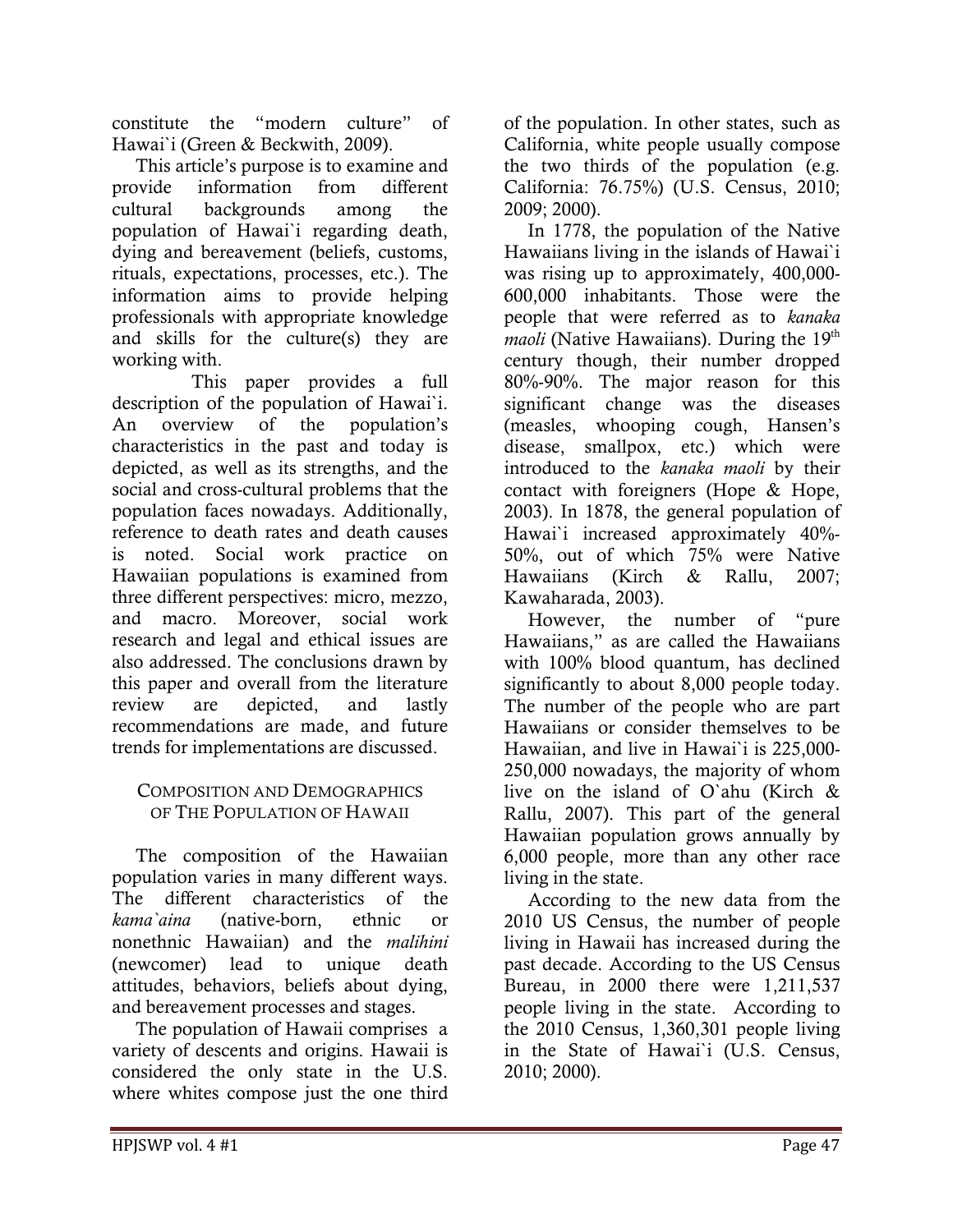As indicated in the Table, the majority of the population of Hawaii is Asian alone (38.6%). Significant is also the fact that the number of White people (24.7%) is almost the same as the number of those who identify with two or more races (23.6%), (U.S. Census, 2010).

### Disparities with the General Population of the US

 The 2010 Census Bureau reported that the general population of the United States has increased to 308,745,538 residents since 2000. According to the U.S. 2010 Census data, which are the most recent, racially, the biggest part of the U.S. population is white Americans (approximately 80.2%). Based on 2005 estimates, on on the general population of the U.S., the rest are minority groups. More specifically, 12.8% are Black or African Americans, 1% are American Indians or Alaska Natives, 4.3% are Asians, 0.2% are Native Hawaiians and Other Pacific Islanders, 1.5% have two or more races, and 14.4% are of Hispanic or Latino descent (U.S. Census, 2010).

 A simple comparison between the data of the general population of the U.S. and the data regarding the State of Hawai`i can lead one to see the major differences from ethnic, racial, and cultural perspectives (Table).

 As for the general population of the U.S., white Americans compose the biggest part, as opposed to the State of Hawai`i, where white Americans are the second largest ethnic group. Also, Asians alone compose only 4.3% of the general population in the U.S., whereas in Hawai`i that number grows to the majority of the population (38.6%). Lastly, in the State of Hawai'i 23.6% people identify with two or more races, while for the general population of the

country this number is significantly lower  $(1.5\%)$ .

 The U.S. as whole might be a racially and ethnically diverse country, but Hawai`i is by data more diverse than the nation itself, and every other state in it. There is a unique character of Hawai`i which needs to be identified by the practitioners working for its population.

Table: 2010 Population of the U.S. and the state of Hawai`i Based on Race and Ethnicity: Comparison

| Population         | United        | Hawai'i   |
|--------------------|---------------|-----------|
|                    | <b>States</b> |           |
| <b>Total</b>       | 308,745,538   | 1,360,301 |
| population         | $(100\%)$     | $(100\%)$ |
| Ethnicity          |               |           |
| White              | 80.2%         | 24.7%     |
| <b>Black</b><br>or | 12.8%         | 1.6%      |
| African            |               |           |
| American           |               |           |
| alone              |               |           |
| American           | $1\%$         | 0.3%      |
| Indian and         |               |           |
| Alaska             |               |           |
| Native alone       |               |           |
| Asian alone        | 4.3%          | 38.6%     |
| Native             | 0.2%          | 10.0%     |
| Hawaiian           |               |           |
| and other          |               |           |
| Pacific            |               |           |
| Islanders          |               |           |
| alone              |               |           |
| Two<br>or          | 1.5%          | 23.6%     |
| more races         |               |           |
| Hispanic<br>or     | 14.4%         | 8.9%      |
| Latino             |               |           |
| Some other         |               | 1.2%      |
| race alone         |               |           |

Source: U.S. Census Bureau data, 2000, 2005, 2010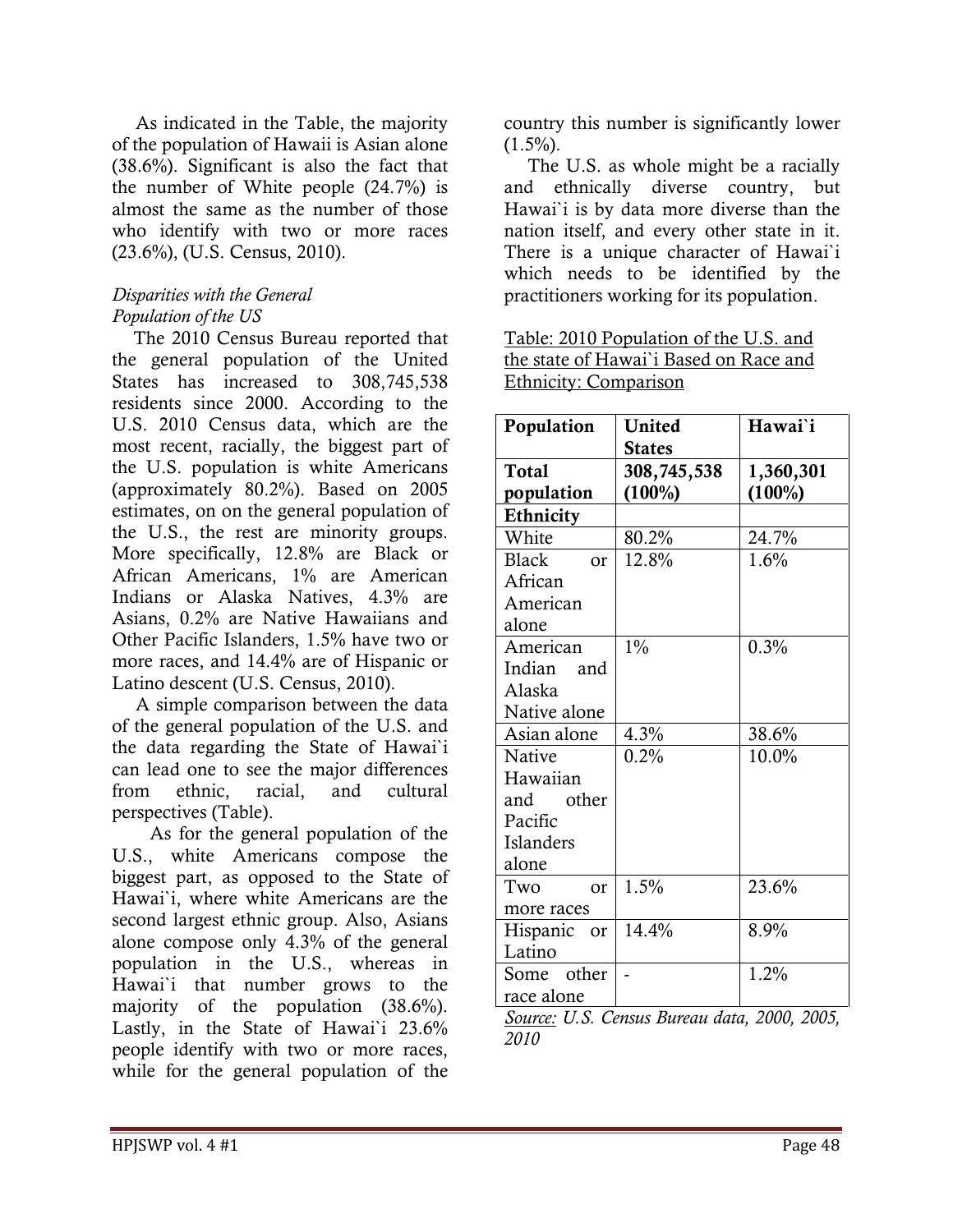Hawai`i is marked by a great variety of differences, such as the variety of languages spoken and the Asian/Pacific origin of those languages, which leads to a more complex environment in which social workers and other practitioners are called to adapt according to specific, commonly multicultural, needs of their clientele. Working with issues such as death and grief, and being competent to adjust to many different cultures, customs, beliefs, and procedures, as well as psychosocial and mind processes of the experience itself, cultural awareness becomes critical.

### DEATH RATES AND CAUSES

To justify the importance of this theoretical approach, death rates and causes need to be examined. As noted by Callahan (1999) adjusting one's approach to the cause of death may increase a social worker's effectiveness. Causes of death vary a lot in Hawai`i, and mainly include natural deaths, accidents, illnesses and diseases, homicides and suicides. Regardless of the cause, the happenstance of death will extend to bereavement as well. The significance of these experiences cannot be diminished for any culture, but they can definitely be viewed differently.

### Natural deaths: Statistics

 According to data from Kaiser Permanente (KP) and the Department of Health and Human Services (DHHS) (2008), the State of Hawai`i groups certain causes of death such as cardiovascular, influenza, and pneumonia as natural causes, and therefore limits its ability to associate exact death ratios with specific causes (Lim, 2009). Regardless of the barriers to identify natural causes, the Vital Statistics Division of the DHHS indicated in 2007 that the life expectancy for Hawaii residents was 81.7 years (CDC, 2010; Xu, Kochanek, Murphy, & Tejada-Vera, 2010).

 The Hawaii Department of Health (DOH) has reported in 2009 on the 15 leading causes of death, 12 of which are diseases. According to Xu et al. (2010) the death ratios per 100,000 population in 2006 were as follows:

| Alzheimer's disease    | 14.1  |      |
|------------------------|-------|------|
| Cancer                 | 146.2 |      |
| <b>Diabetes</b>        | 18.5  |      |
| Heart disease          | 140.2 |      |
| Stroke and             |       | 39.6 |
| Cardiovascular disease |       |      |
| AIDS/HIV               | 39.3  |      |
| Influenza and          | 11.6. |      |
| pneumonia              |       |      |

Overall, in the year 2008, approximately 7,350 deaths, including both inpatients and outpatients, were reported in Hawaii's health institutions (Xu et al., 2010).

### Suicides and Homicides

 In the year 2008, there were 129 deaths by suicide reported, and an additional 42 deaths by homicide. Suicide is a common risk behavior in youth in the U.S. overall, and in Hawai`i as well. A determinant factor that may lead a young person to commit suicide is actions under the influence of drugs or alcohol (Nishimura, Goebert, Ramisetty-Mikler, & Caetano, 2005).

 In both suicides and homicides, the bereaved experience a more complex grief, blended with a traumatizing event to their lives. The complexity of the experience increases when culturally grounded beliefs and values, such as spiritual or religious ideas about suicide, come into play (Orbach, 1999; Mermann, 1991).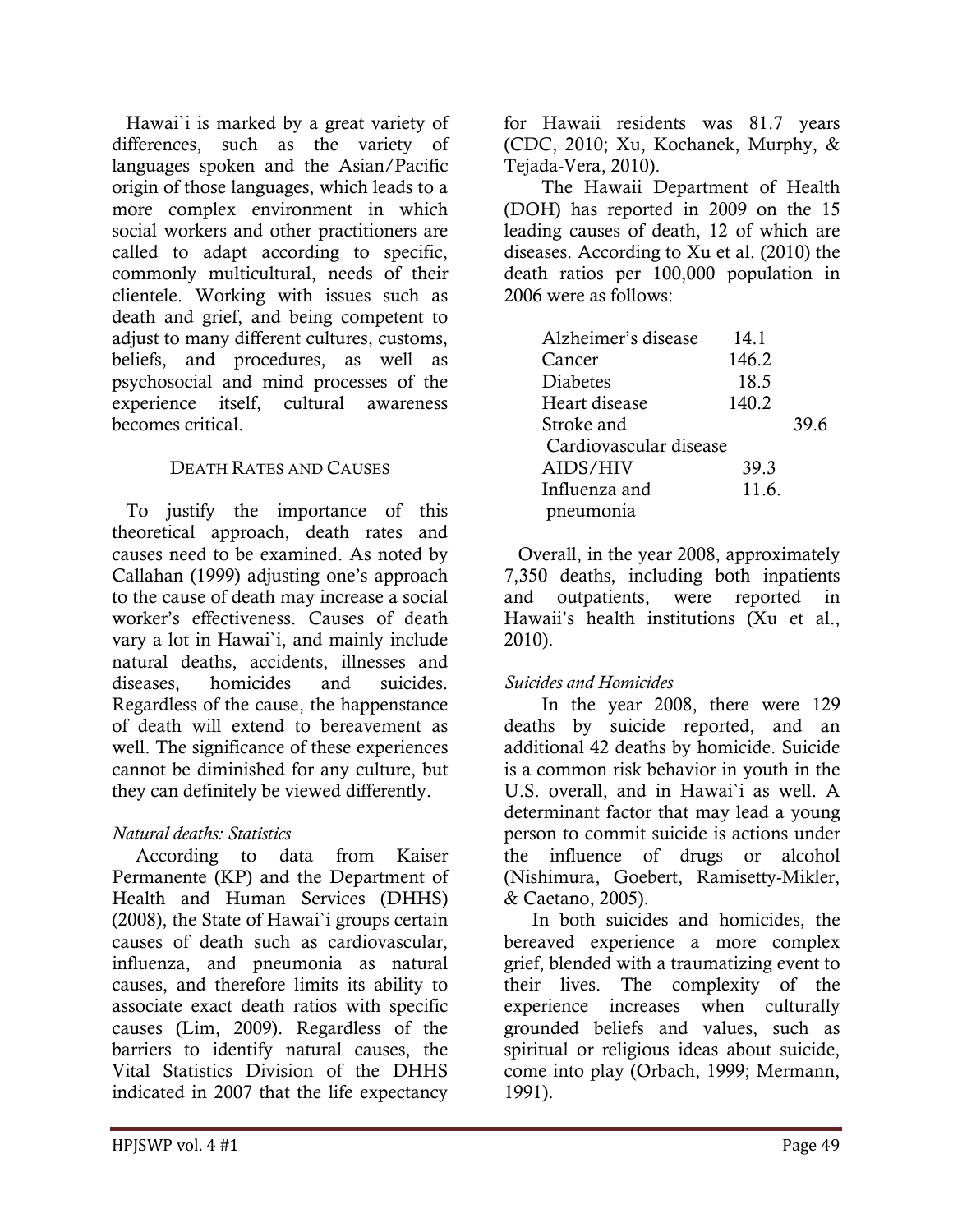#### Accidents

 Deaths by accident constitute one more significant event, and an unexpected crisis in the family's life. According to data from DHHS, in the year 2008, there were 383 deaths by accident, and in 2007 there were 10.3 deaths by motor vehicle accidents in Hawai`i, as reported by health institutions (CDC, 2010).

#### Natural Disasters

 Hawai`i is one of the states which is prone to Natural Disasters, and it has a history with tsunamis (Kirch & Rallu, 2007) as well as hurricanes. Natural disasters, as well as suicides, homicides, and accidents, may cause sudden, unexpected losses, promoting a crisis event for the people who are experiencing them (Kubler-Ross, 1979). However, each person, according to cultural, racial, and ethnic background, perceives the phenomena and events differently (Sue & Sue, 2008).

#### EXISTENTIAL, RELIGIOUS, AND SPIRITUAL ISSUES IN DEATH, DYING, AND BEREAVEMENT

 Different religious and spiritual orientations lead to different behavioral patterns and attitudes on death, dying, and bereavement. People in near-death instances or chronic diseases, such as AIDS/HIV, seek understanding and meaning through various religious statuses (Braun, Pietsch, & Blanchette, 2000). "Spirituality refers to a universal and fundamental human quality involving the search for a sense of meaning, purpose, morality, well-being, and profundity in relationships with ourselves, others, and ultimate reality, however understood" (Canda & Furman, 2010: p.59).

 Individuals who are dying, and bereaved people, are experiencing a crisis,

which leads them to existential questions. People who are grieving for their beloved ones are challenged in their own existence; they face the fact of human mortality. People who are dying may focus on spirituality and religion for salvation and forgiveness. The human need for belief in a superior power is often emphasized during the death experience (Canda & Furman, 2010; Tomer, Eliason, & Wong, 2007).

 Regardless of the universal character of spiritual, religious, and existential death beliefs and attitudes, diverse religions perceive the experiences of dying, death, and bereavement in different fashions. The composition of the population of Hawai`i does not only include various cultures, but is also characterized by diverse religious orientations. The latter becomes a unique factor which impacts one's perception of death, dying, and bereavement, for it has an impact factor on his/her culture.

#### Christianity

 Christians believe that death inevitably will happen to all, and that its experience will commence an afterlife. "Though you have made me see troubles, many and bitter, you will restore my life again; from the depths of the earth you will again bring me up. You will increase my honor and comfort me once again" (Psalm 71:20-21).

 In Christianity, it is believed that people live a short time on this earth, to be "judged" at the time of death by God and assessed on their lifestyle. An eternal life awaits all individuals, who are placed either in heaven or hell, depending on their conduct on earth. Heaven is characterized by constant joy and happiness, but tortures and punishments await everyone who enters hell. Catholics, however, introduce one more state of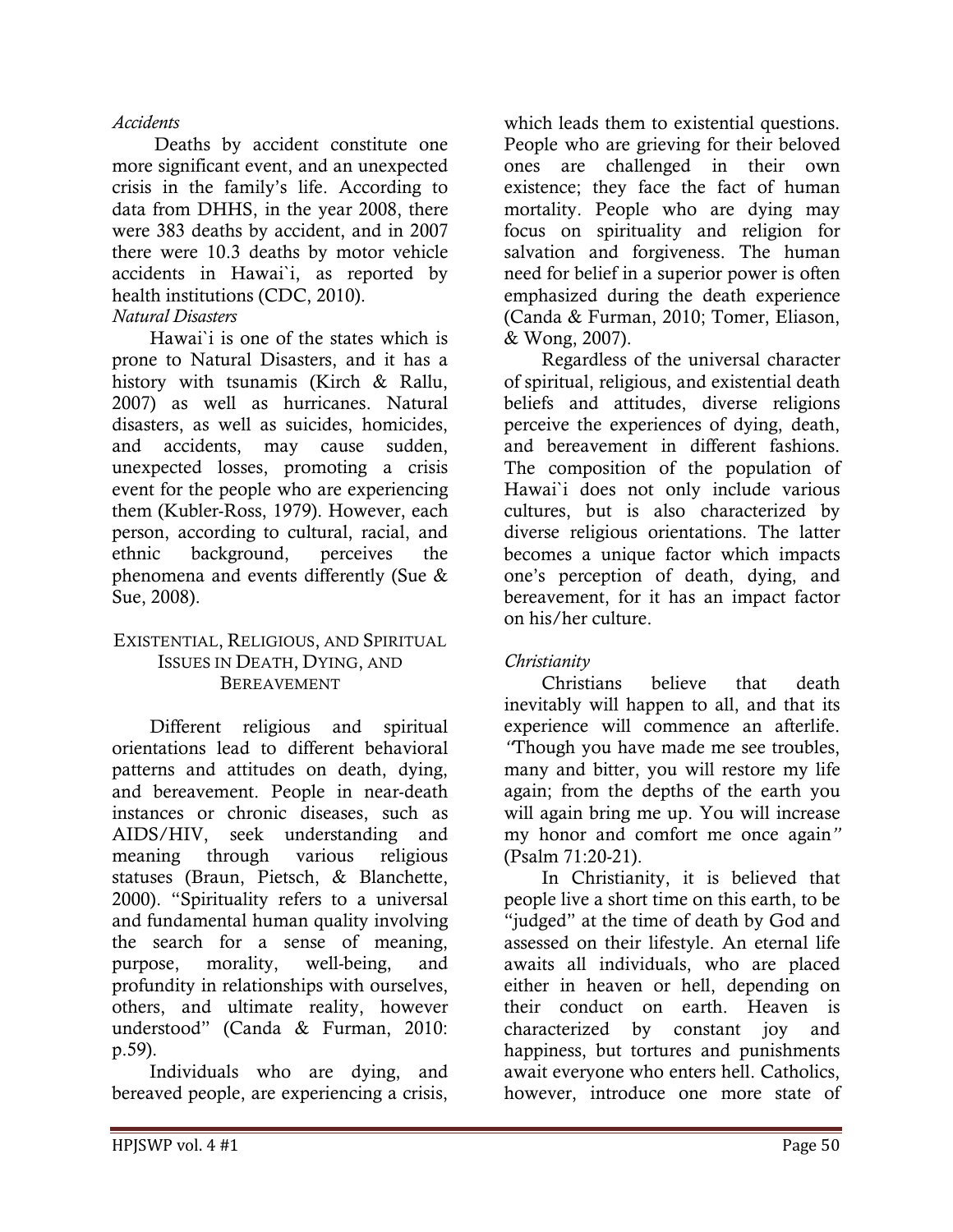afterlife: purgatory (Canda & Furman, 2010). The person in purgatory has escaped hell, and restitution of his/her sins is made in purgatory, which will eventually lead to the person's entry into heaven. The Church emphasizes the importance of a life according to the Bible, in order to assure one's way in Heaven.

 The body of the deceased Christian can either be buried or cremated (even though cremation is more welcome within NHPIs, as opposed to the Mainland).

### Buddhism

 There are various forms of Buddhism, such as Theravadin, Mahayanist, Zen, etc., which are represented by the population who live in Hawai`i. The most common form, however, is Mahayanist Buddhism which is represented by people from China, Japan, Korea, and Vietnam (Canda & Furman, 2010). All forms of Buddhism have four basic beliefs which apply to existential issues regarding death and bereavement. Those beliefs emphasize that "…human existence is characterized by suffering…that arises from inappropriate desire that clings to what we have…This suffering can cease by eliminating inappropriate desires. . . . egotistic desire can be stopped by practicing a disciplined way of life, based on correct perception, conduct, and meditation" (Canda & Furman, 2010: p.145).

 Death, for a Buddhist, is not the end of one's life, but the death of his/her body. The spirit remains and "travels" to infinity until the time it will regenerate in a different reincarnated form. In other words, Buddhism believes that life does not end with death, but it carries on to different forms according to the deceased's accumulated karma (cause and effect) (Long, 1975).

 Buddhist clergy support the acknowledgement of death, and challenge Buddhists to be prepared for their own demise. They recommend the followers to live a calm and happy life, showing love to all living creatures and to nature, because the way that they have lived will come back like a "boomerang" to affect their karma for their rebirth (personal communication, January 19, 2011).

## Confucianism

 In Confucianism, death is something that goes outside the followers' sphere of interest. People in Confucianism believe that to get to know life on earth requires a lot of work, and no time can be allocated for death (Long, 1975). Death however is not annihilation for people in this religion. They believe in Heaven, but in a different fashion than other religions. Heaven is just a high spiritual presence that human beings know of, and have the need to believe in.

### Taoism/Daoism

 Individuality and spiritual life are the main focus of Taoism, one of the most ancient Chinese religions (as is Confucianism. "Since life and death are each other's companions, why worry about them? All beings are one" (Chuang-Tzu). In Taoism, death and life are two aspects of the same continuum. Death is just a transformation from the state of being to the state of non-being. Human beings need to accept death the same way they accept life, and conceptualize the importance of both.

### Agnosticism/Atheism

 A minority group of this world is composed of people who do not believe in any deity (atheists) or who feel that they cannot be certain whether God exists (agnostics). Some of these live in Hawai`i.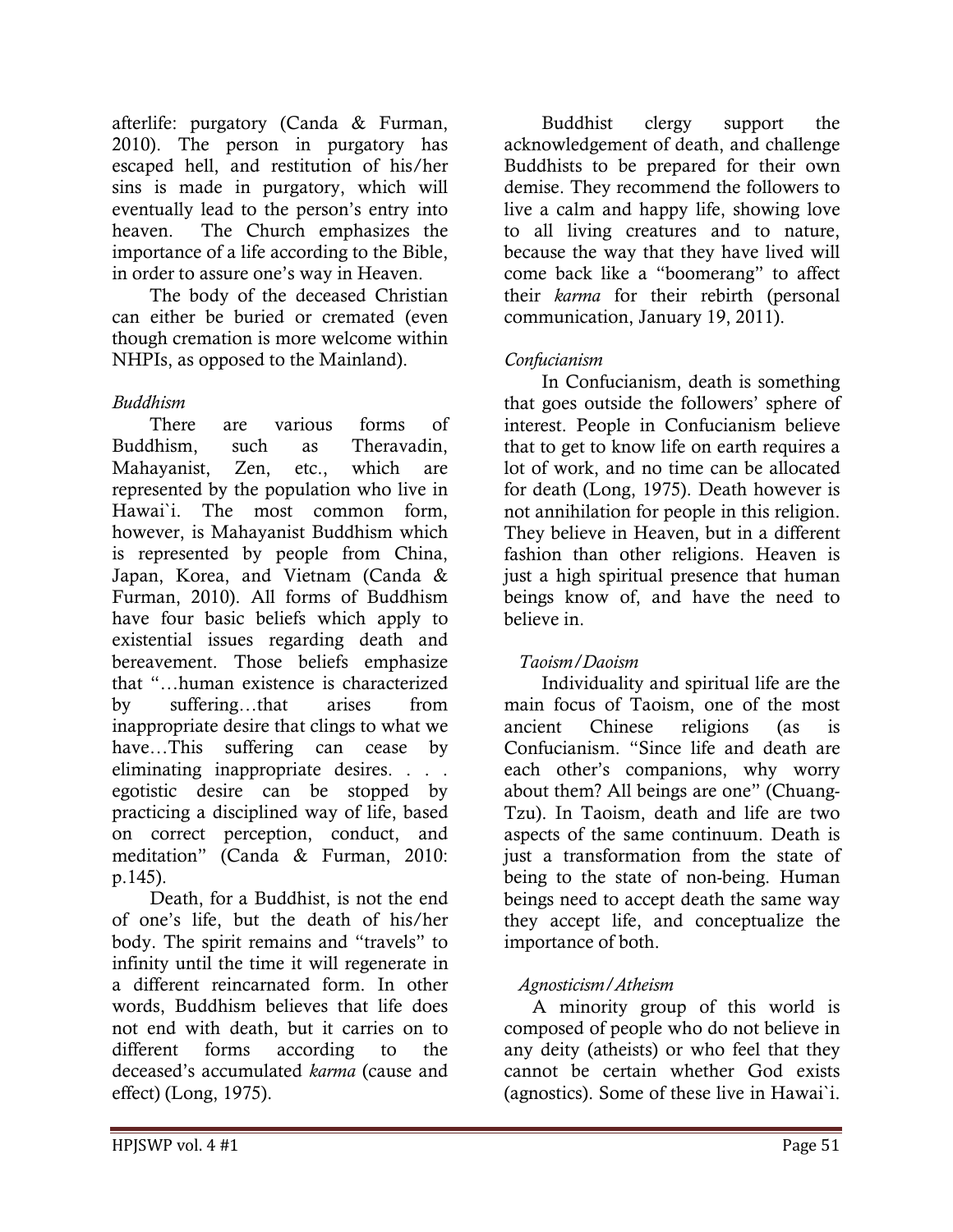They do not believe that a deity created humans, but the opposite: that humans created deities. The individuals called agnostics, which means "with lack of knowledge" and comes from the Greek  $\alpha$ γνωση, do not believe in an afterlife, but only that death leads to non-existence. The deceased has disappeared and no longer is aware of the bereaved person's existence, and hence grief becomes pointless (Callahan, 1999).

### Other Religions and Movements

 Many other religions are in this world, and each one of them has developed its own views on death, dying, and bereavement. Of course there are certain similarities among religions and sub-religions, such as Orthodox and Catholics. Islam, Hinduism, Zoroastrianism, and Judaism are other religions which are seen in Asian and African populations mostly. Among the Hawaiian population the number of Muslims is growing, but it is still small (personal communication, February 27, 2011).

#### CULTURAL EXPRESSIONS REGARDING DEATH, DYING, AND BEREAVEMENT

 The "modern Hawaiian" culture is composed of several different ethnic cultures, and thus many different customs, beliefs and values are included in the general dimensions of death and bereavement. However, there are universal aspects of the process of grieving and internationally accepted emotional stages of the dying person.

 Elisabeth Kubler-Ross (1979; 1975) was a pioneer in the psychological field of death counseling, and Dame Cicily Saunders (2002) was the founder of the hospice movement. Both significantly contributed to start a movement that

views a dying person as a thinking and feeling human being rather than a thing which must be dealt with, thus contributing to the method of hospice care where emotions are cared for as well as physiological needs. At the same time, while working with dying patients, Kubler-Ross analyzed what goes on in their minds.

 In her experience-oriented research, Kubler-Ross (1979) found five specific emotional and mental stages that are consistent with almost all patients, all of which occur because they're emotionally beneficial in one way or another. Usually the stages require a good amount of time to experience, as with a person diagnosed with a terminal illness. In sudden, unexpected deaths there simply isn't enough time to be emotionally and mentally affected in too many different ways (Kubler – Ross, 1979).

 These five stages don't usually follow any particular order, and each can be experienced more than one time. The stages are: denial and isolation, anger, bargaining, depression, and acceptance. All these phases are the same ones that dying persons, specifically those in terminally illnesses, in the Hawaiian culture go through as well as other cultures. Moreover, these five stages, as well as the modern hospice movement, are effective in grief therapy and counseling for the bereaved till today, in all the hospices or any other settings that those are applied (Kubler – Ross  $\&$ Kessler, 2005; Dame Saunders, 2002; Callahan, 1999).

### Native Hawaiians

 No matter how hard Native Hawaiians try to maintain indigenous rituals and beliefs, the generational inheritance would be influenced by and influence other cultures (Kirch & Rallu, 2007). To fully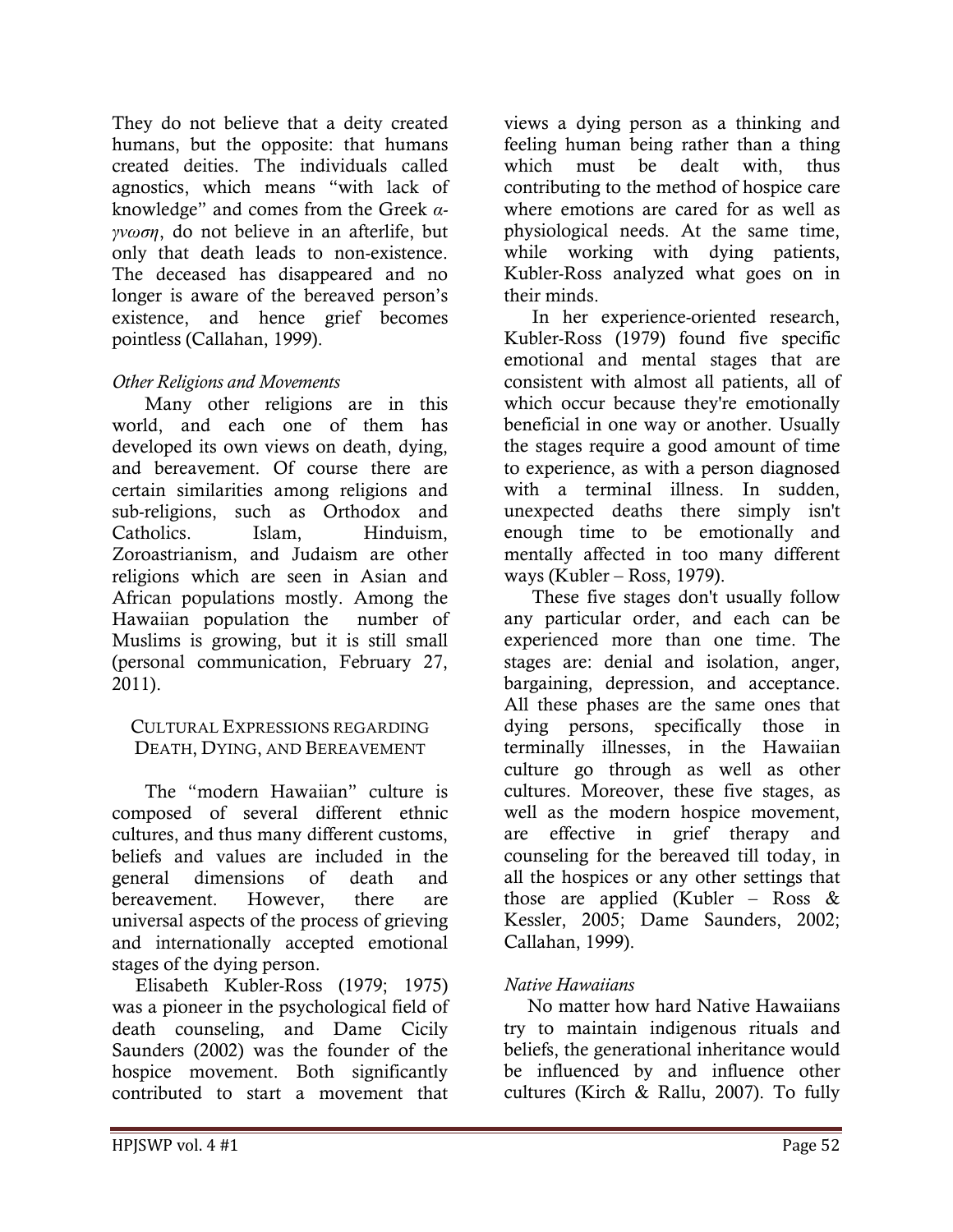understand the different worldviews on death and bereavement, one should be aware of the cultures alone, the multicultural environment and the interactions between the two.

 Despite the numerous different cultures on the Islands, the population of Hawai`i and especially Native Hawaiians view death and the grief process as something self-sufficient time-wise, to express goodbyes and grace to the deceased. It is a process that has its own pace and no one can hurry that. Historically, Native Hawaiians expressed grief and their sadness due to a loss in several ways. These included wailing  $(uwe)$ , chanting rituals  $\text{(oli)}$ , and physical degradation of the mourner or other acts of unusual grief<sup>1</sup>, burial practices, and the ohana (Ushiroda, 2008). These customs have today been adopted by Guamanians and Samoans living in the state.

 Until today, there have been many changes in the way people cope with the loss of a loved one. In the past, Hawaiians used to remain in the house for days after the death of the member of the family, and were "talking story<sup>2</sup>" to remind themselves of memories of that individual. Those days that they remained in the house, no one but a family member could go in. (Ushiroda, 2008).

The *O'hana* (family, including extended family) process and storytelling have been historically, and still are, two of the major ways people in Hawai`i express their grief. Part of the Hawaiian culture indicates a family oriented dimension of living, which leads to the O'hana process. Members of the same family supporting

each other and promote well – being of both individuals and family as a system. Storytelling is the main way of bringing up memories of the deceased and "keeping the spirit alive" through narratives, due to the belief that the body is dead but the spirit of the deceased is still there (Green & Beckwith, 2009).

 The Hawaiian culture, including NHPIs, highlights the fact that when someone dies, the deceased's spirit remains in the world and escorts the Gods. Traditionally, the body would be buried following certain rituals and customs. Years after it would be unburied and the bones (as emphasized in the Christian custom of relics) as well, were perceived as the remainders of the person who passed away. Due to the importance the Hawaiian culture gives to the bones of the dead person, as will be discussed later, cremation is not acceptable most of the time, and burials are conducted instead (Han, Collins, Clarks & Garland, 1986).

 When the body is still in the house where it will be prepared for the funeral ceremony, no one is allowed to touch it, because of the belief that the body is now empty and it can take the living person's mana (divine power). The deceased is respected in many ways and the process of its burial, as well as the procedure of the goodbyes to that person who is dead, takes as much times as needed (Ushiroda, 2008).

 Native Hawaiians believe that every person is full of mana, which at death resides in the *iwi* (bones). The *iwi* have to be buried in the ground, in order to impart their mana. In ancient Hawaii, Natives would bury the bodies in a couple of different ways. Some people would bundle the body, by bringing the knees up to the chest, in the ground. Common was as well the removal of the pala (flesh and organs) and their deposit at the sea, while the

 $1$  Such as tattooing the tongue; painful and permanent.

 $2^2$  By this term, Hawaiians mean sharing stories, reminiscing, and exchanging information about feelings and emotions. "Talking story" is an essential part of the Native Hawaiians and Pacific Islanders (NHPIs), which through time has extended to other cultures in the State of Hawai`i.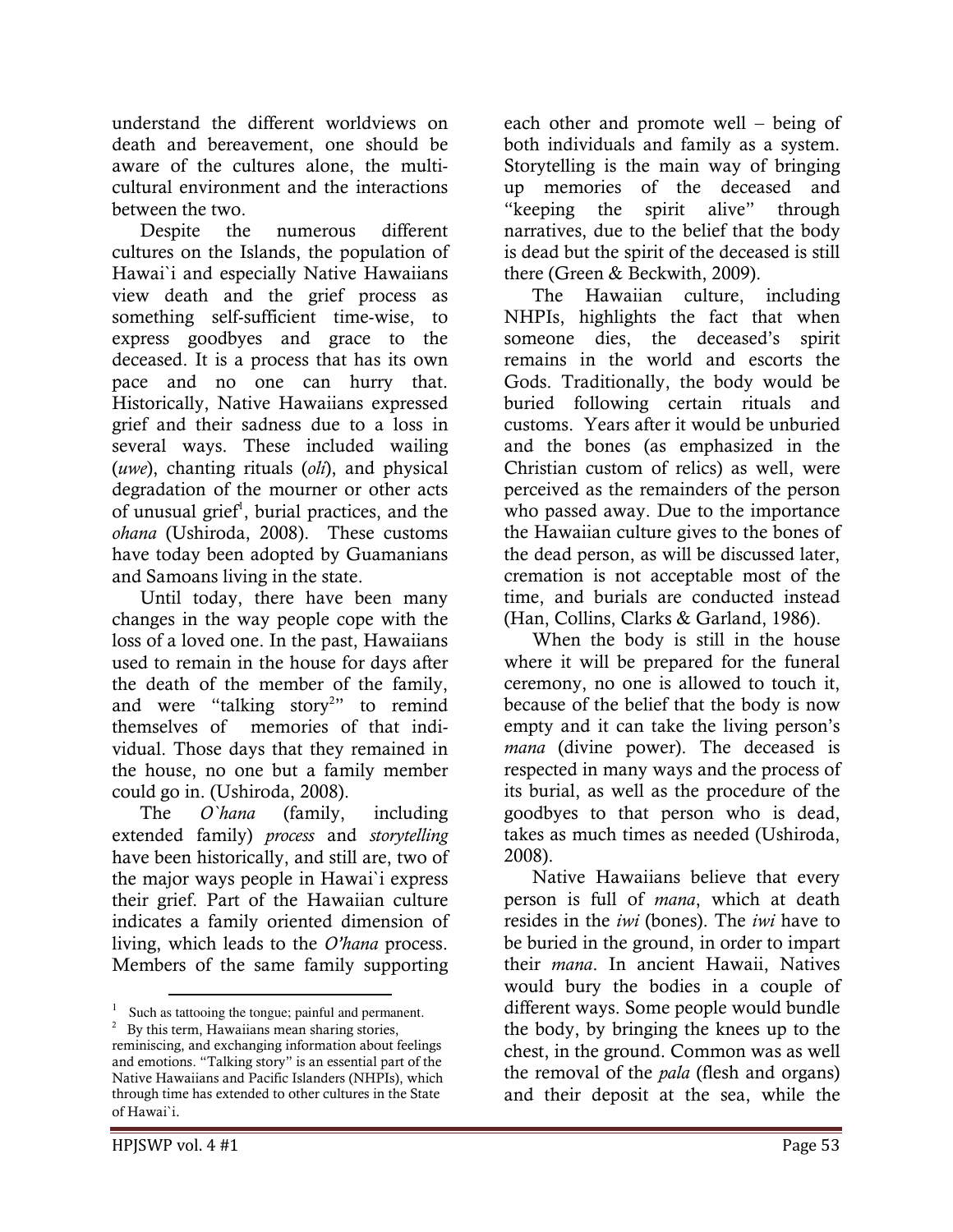bones would remain in the care of the family (State Historic Preservation Division [SHPD], 2011). Other times the longer bones of the body, and the  $po$ <sup>o</sup> (skull) would be deposited in a cave or a crevice. Lastly, some Native Hawaiians would bury the bodies around their land in order to maintain physical closeness (SHPD, 2011).

 According to the SHPD (2011) of the Department of Land and Natural Resources (DLNR), all these deposits and burial sites have remained to today, along with the Native Hawaiians' belief that the family members have the responsibility to malama (care for) na iwi kupuna (the bones of the ancestors).

 The foreigners' influences in the State were accompanied by the identification of several burial sites on the islands, with a major example the Honokahua location on Maui. Numerous buried iwi were excavated that time, and Native Hawaiians started rallying against it. In 1988 rallies took place at the State Capitol of O`ahu, and Hawaiians finally accomplished to draw attention and make the excavations stop (SHPD, 2011). Since, Burial Councils<sup>3</sup> decide for relocation or preservation of the iwi found.

 Religion was and still is the paramount aspect of Hawaiian life, permeating every daily activity, every aspect of secular affairs, and every significant event, such as birth, marriage, death, and agriculture. Also important are the regular calendar celebrations to ensure the peoples' prosperity and well-being. All activities are accompanied by appropriate rites, religious ceremonies, and prayers to

establish and maintain proper relations with the spirits. The ancient Hawaiians believed these spirits, who pervaded the world and shaped events, had the power to inflict injury if directed or if angered by the breaking of their kapu (system of rules), but could be approached and persuaded to act in one's behalf (Kamana`opono, 1999; Han et al., 1986).

> Native Hawaiians believe that every person is full of mana, which at death resides in the *iwi* (bones).

 Nowadays, Native Hawaiians strongly believe that a death of one person connects that person to the family members who have died in the past. Death for the Native Hawaiians has become a way for the deceased to move to a higher level after earth and thus Native Hawaiians do not mourn death. Han et al. (1986) explain that, "reunion with ancestors was considered comforting for the deceased, as well as the surviving members of the society" (p.21).

 The living are believed to communicate with the dead through signs, such as accidentally dropping something in front of the deceased's picture frame, or via visions, which help the family feel more comfortable with the death. The warm days, the sunshine, rainbows and representations of sharks or turtles – especially if these are the family's aumakua (totem) - convey a positive message and a connection with the spirit of the deceased (Ushiroda, 2008; Kamana'opono, 1999).

 Another concept of death in the Hawaiian culture has been mostly influenced by Polynesian rituals and

<sup>&</sup>lt;sup>3</sup>A mixture of representatives from regional Native Hawaiian communities and representatives of large landowner interests. "Part of the island burial council's duties include educating landowners as to the cultural beliefs and views regarding burials encountered on their lands" (SHPD, 2011, p.3).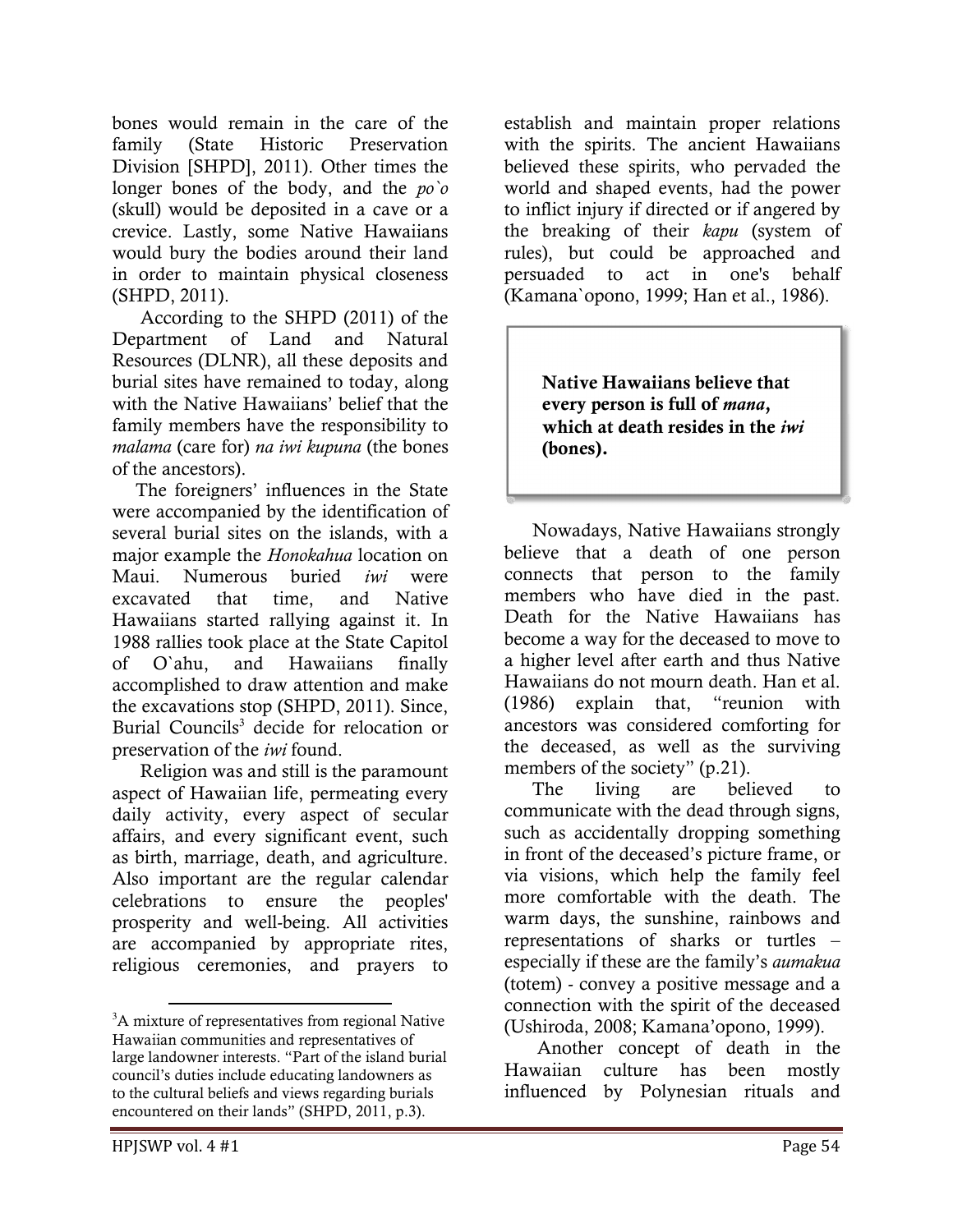beliefs. It is known as *uhane* (night marchers). It was believed, not necessarily by everyone, that as soon as one went to sleep, his/her spirit slipped out of the body and took long walks, returning before the person was awake again. The uhane, it was believed, is the part of one's self which can verbally communicate with the spirits of the dead,. Such experiences, though, are only remembered as dreams by the individual.

 Unless the uhane of the person had completed socially acceptable acts and had been welcomed to the family, after the person's death the spirit remained on the islands as a ghost, wondering around to fulfill its purposes. Until today, there are still beliefs in ghost activities, and kahunas (traditional Hawaiian priests) are invited to bless the establishment and make the ghosts leave. Many stories of ghosts and spirituality have been shared with Carroll (1996) by either Native Hawaiians, or foreigners who are visiting the islands. The House on Ku`ukama Street, on O`ahu is one of them. The tenant of one of the bedrooms, after he experienced numerous of abnormal events which included a shadowy male figure and a laugh in his ears, found out that the landlord's husband has died in the exact same bedroom (Carroll, 1996).

 A major funeral custom nowadays, which comes from an influence from the Japanese culture, is for the people who attend the ceremony to give money along with a funeral card, as opposed to flowers. In that way, people contribute to the expenses of the funeral and the expenses of the lunch or dinner that will take place afterwards, as an indication of appreciation for the loved one who has passed away and appreciation to the people who honor him/her (Green & Beckwith, 2009; Ushiroda, 2008).

 Death in the Hawaiian culture can be expressed through art forms, such as dancing. Hula is a unique way of expressing one's feelings and emotions in Hawaii. Hula began as a sacred ritual, and has over time flourished into an art form. Originally, it was a type of worship in religious ceremonies, and was performed to give thanks to Hawaii's ancient Gods and honor its chieftains. Later hula, chants, and songs moved from the temples into the secular world. Accompanied only by voice or percussion instruments, male — and subsequently, female — hula dancers use their bodies to express the wondrous legends of the Hawaiian Islands (Green & Beckwith, 2009). Every hula movement has a specific meaning. Different gestures symbolize flowers, animals, even conflict and war.

### OTHER PACIFIC CULTURES

 The multi-ethnic environment of the Pacific needs to be explored as far as beliefs and values on death and dying go. The Pacific Islander population consists of many different ethnicities and races from around the Pacific; however, only two of them, Guamanians, and Samoans are discussed below

### Guamanians or Chamorro<sup>4</sup>

 $\overline{a}$ 

 Chamorro people's beliefs about death and dying resemble those of the Native Hawaiians, either due to coincidence, past interchange, or acculturation of the Guamanians who have migrated to the islands of Hawai`i.

 An estimated annual number of deaths among Guamanians is 4.64/1,000 people (U.S. Census, 2010). Death is perceived as a superior state of non-being. It is believed to be part of human nature's development.

<sup>&</sup>lt;sup>4</sup> The Chamorro are the Native people of Guam.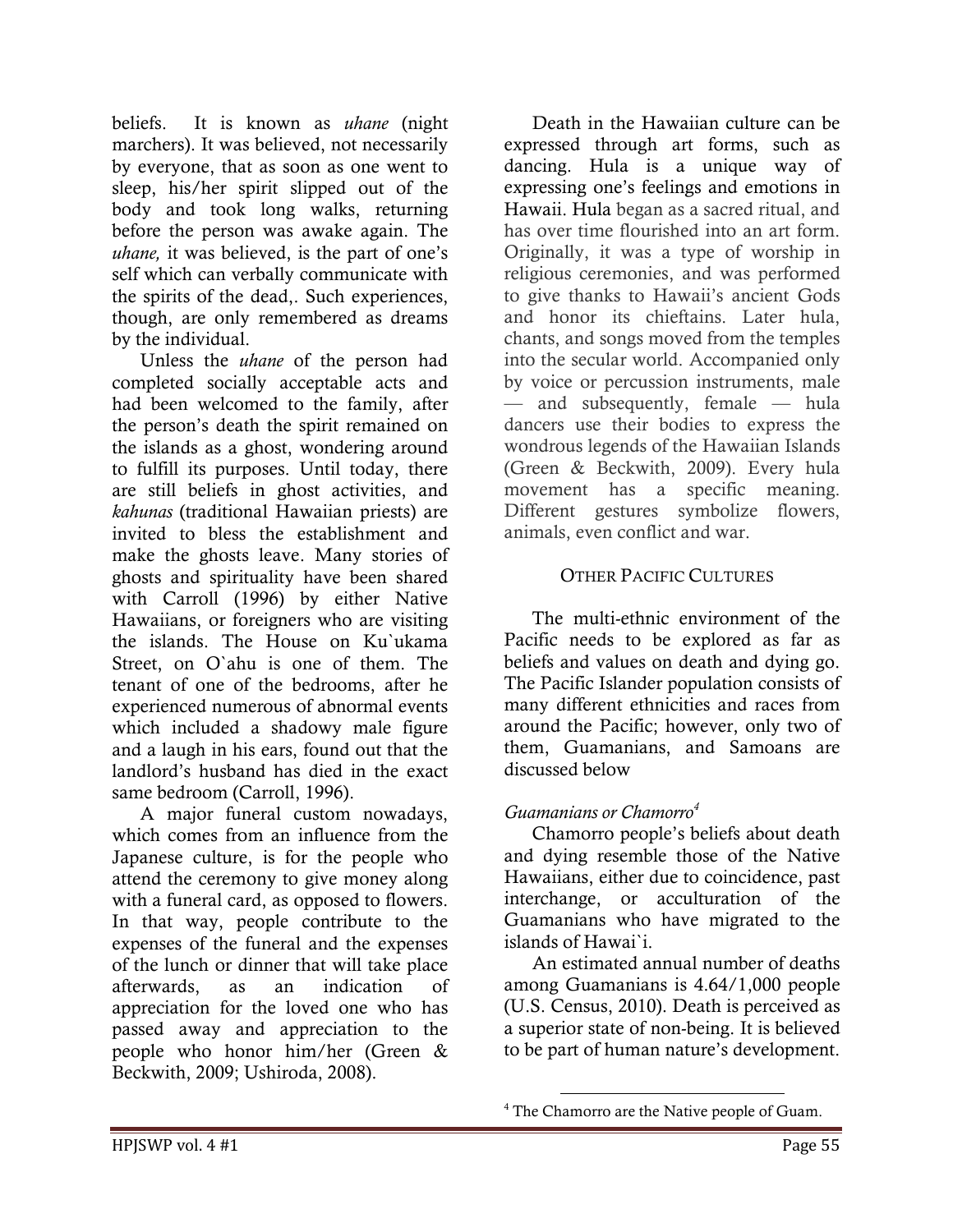Nonetheless, the grieving process becomes tough for Guamanians, in the same fashion as it is for Native Hawaiians (Perez, 2005). Family is the strongest supportive system when death occurs in the family. Grief, as it is experienced and expressed by Guamanians, could be characterized as prolonged or abnormal from a clinical perspective. Chamorro people prefer to honor the deceased over the long run, and thus their grief never ends. There are memorials on an annual basis, which include many mementos at a cemetery ceremony. Grief is encouraged among family members, as well as expected, especially when it regards youth grieving for the loss of an elder. Many families talk story about the deceased and his/her visits to them through scent, touch, or appearance (Perez, 2005; Pobutsky, 2001).

### Samoans.

 The Samoan families in Hawai`i are extended (aiga potopoto), as in Samoa, each of which is entitled to a chief. Some Samoan populations in Hawai`i also own their land, which is essential to death experiences and burials. A chief in the family is the *tulafale* (orator, "talking chief"), who is the most respected member. The chiefs in the families are the ones holding and carrying on the family's history and traditions, while at the same time, those are the ones who will pass over the news of a death and a burial to the rest of the kinship (Ofahenguaue, Halaevaly, & Meripa, 2008; Tauiliili, Delvan, & Browne, 2001).

 Additionally, chiefs are the ones who will make the significant decisions when someone is sick and/or is dying. For example, a Samoan mother would not sign the paperwork for her son's surgery, no matter the severity of the situation. On the contrary, the chief of the family

arrived to do so (personal communication, April 5, 2011).

 The Samoan culture has a unique way of viewing death and dying. Both are respected life events which are believed to offer to the family knowledge, spiritual power, or motivation for life. A dying person, as with the Native Hawaiians, is believed to have special powers (mana for Native Hawaiians) right before the spirit leaves the body, and the spirit remains in the world for its protection. Even after the spirit's withdrawal from the body, the latter still retains special powers. Thus organ donation suggestions might offend a Samoan family, and also autopsies are avoided (Ofahengaue et al., 2008).

 Serenades are common among Samoans to the dying person. These have a dual meaning, first to show respect to the dying person, and secondly to comfort the relatives who are grieving for the upcoming loss. When the person passes away, it is common in the Samoan culture that the body is buried on the family's property, as a constant reminder in the lives of the survivors (Tauiliili et al., 2001).

 Taliga toga (the practice of exchanging fine mats) is an essential ritual when someone dies; the survivors create mats with all the memories of the deceased to keep their spirits alive and present as a reminder (Ritz, 2006). It is also a reciprocity practice among the family members after the death of a loved one (Ofahengaue et al., 2008).

## Other Pacific Islanders.

 The Hawaii population is composed from more cultures from the Pacific, such as Chuukese. There is a common and mutual aspect among the majority of those cultures, which is a family-oriented grieving process.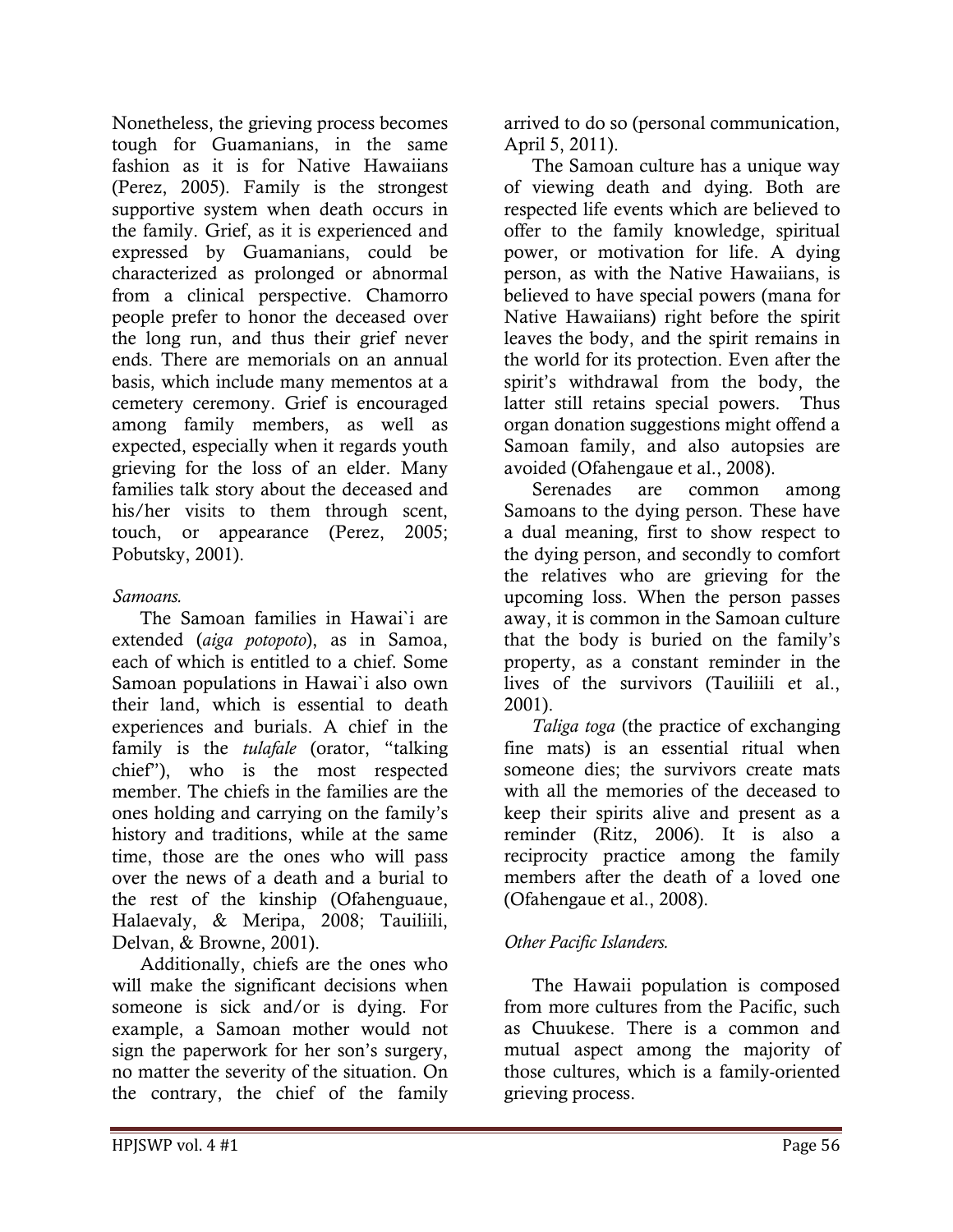Overall, Pacific Islanders embrace the family's support when experiencing a death, and always respect the elderly. Bodies, as with Chukeese population in Hawai`i, are preferably buried and no organ donations are welcome. Instead, the body must remain untouched for its powers to remain as well, and also for the family to be able to "interact" with the spirit of the deceased (Kirch & Rallu, 2007).

#### ASIANS AND ASIAN AMERICANS IN HAWAII

 Asians constitute 38.6% of the population in Hawai`i (U.S. Census, 2010). That having been said, death, dying, and bereavement perspectives of the general Hawaiian population have been influenced through time from the Asian beliefs and customs (Ushiroda, 2008). Native Hawaiian customs and values remain, but do not dominate the whole population. A blending and merging process has been taking place through history, of a multi-cultural point of view in the general Hawaiian population.

 Asian families are, in general, familyoriented and traditionally hold onto certain beliefs and value systems, such as gender roles. For instance, it is expected for an Asian widow to publicly and privately mourn for her deceased husband longer than any other ethnicity does (Pang & Lam, 2002). Also, children of Asian cultures and Asian American descents do not get exposed to the experience of death prior to the incident. Thus, the children's perception of death is more physiological rather than psycho-emotional (Yang & Chen, 2002).

Chinese.

 Mui Hing (2002) in her study on a "good death" for the Chinese population in general, identified seven elements<sup>5</sup> that constitute this concept. As long as the dying person knows that he/she is dying, is capable of maintaining hope, is able to manage pain, has feelings of personal control over his/her life, feels connected to her/his supportive systems, and has accomplished preparations for "departure," then the dying person is more likely to accept his/her own death and hence, experience what Chinese perceive as a good death (Mui Hing, 2002).

 Religious affiliations and spirituality help the dying person in the Chinese culture to move on to the acceptance of his/her own death (Canda & Furman, 2010; Mui Hing, 2002). However, in Hawai`i the majority of the Chinese population has no religious affiliations, while those who do are followers of either Taoism or Confucianism. A small number are Buddhists (Swartz, 2010).

 In the Chinese culture, funerals are mostly large and elaborate; the status of the deceased plays a critical role in what and how many possessions will be buried with him/her, in order to attain successful entrance to the afterlife (Pang & Lam, 2002). Chinese tend to build their own altars on their properties, to respect the deceased ones. Additionally, there is the "Tomb-Sweeping Day" on April  $5<sup>th</sup>$ , when visits to the burial places are necessary to honor the ones who passed away. Finally, "Ghost month" occurs from late August until late September, when it is believed that the spirits of the dead come to earth.

Traditional Chinese families Hawai`i struggle when they have to bury someone who dies during that month.

<sup>&</sup>lt;sup>5</sup> These seven elements could be true for other cultures as well (Mui Hing, 2002).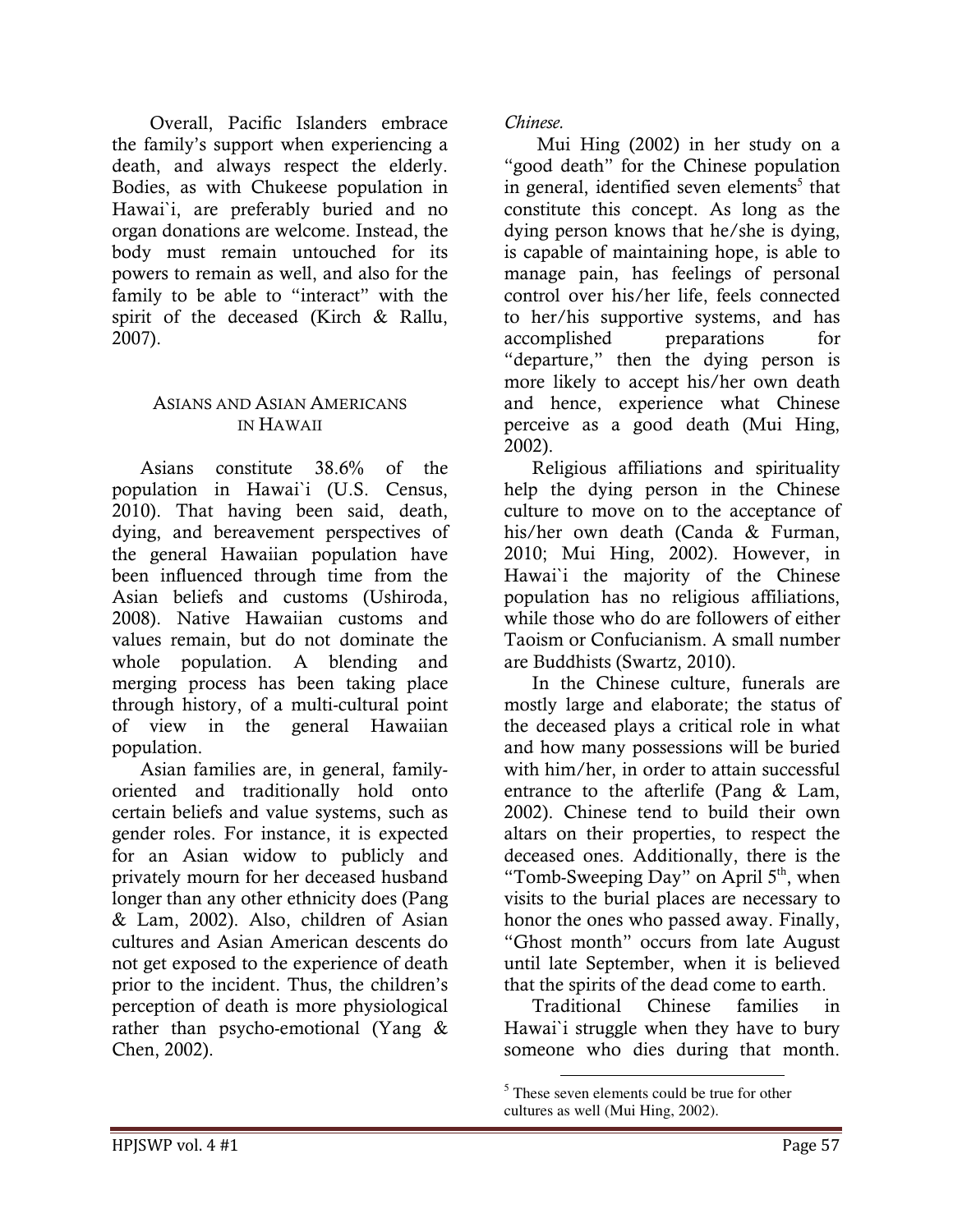Commonly and traditionally, if someone dies during that month, then the burial will take place the next month (Mermann, 1991).

## Japanese.

 Hattori, McCubbin, and Ishida (2006), in their study on "good death" in the Japanese community of Hawai`i, found that the concept of the dying process is essential to the death experience, the bereavement process and the dying process itself among Japanese. The concept of a good death is an omen for family satisfaction and a positive bereavement process.

 In the Japanese culture, the family members are the ones who will make all the important decisions regarding end-oflife issues, and also the dying person is protected from the hearing of bad news. As long as the latter is accomplished, it is believed that a concept for a good death has been set as well (Bell et al., 2009; Hattori et al., 2006).

 As noted earlier regarding Hawaiian customs and beliefs, distribution of money during funerals as an indicator of respect for the deceased is emphasized in Japanese culture. The money is given to the family members in order to cover the expenses of the ceremony and/or burial.

 Bon-Odori (Bon Dance) is a Japanese tradition, which comes from Buddhism in China. Bon means welcoming the souls of ancestors and holding memorials for them (Yokomizo, 2001; Van Zile, 1983). Every year, during August or September in Hawai`i, Bon festivals takes place, under the Young Okinawas of Hawai`i<sup>6</sup> (YOH) leadership. The festivals last for a week, and are the place and time when all the relatives of the family will gather to honor

6 Information available at:

http://www.bondance.com/2010/09/youngokinawans-of-hawaii/

their ancestors. People dance to traditional Japanese music, which has to be "happy music," for the ancestors' souls to come out. Japanese believe that the souls of the people who have passed away only come out during the night and to "happy moods" and music (Yokomizo, 2001).

## Filipino.

 Regardless of their devoutness during their lifetime, when death occurs Filipinos become religious, specifically following Catholic rituals and customs, and embrace spirituality (Shimabukuro, Daniels, & D`Andrea, 1999). A strong belief is that death is God's decision and act, and if someone has strong faith then death can be thwarted. If the latter does not happen, the bereaved may start feeling guilty for not having had a strong enough faith to have saved the deceased (Braun & Nichols, 1997).

 As opposed to men, women in the Filipino culture grieve openly, which depicts their love for the person who has passed away, and at the same time indicates to God how heavy their grief is for the one they have lost. When a death occurs in a family, all friends and family members are expected to attend wakes; otherwise it is considered an offence. The number of people at the wake illustrates the deceased's life quality. Filipinos believe that the body of the dead should remain whole, and thus cremation is seldom a choice. At the deceased's house, a Rosary session is held every night after his/her death, in order to help his/her entrance to heaven (Braun & Nichols, 1997). The length of these sessions through time, vary based on the family's will (personal communication, March 11, 2011).

l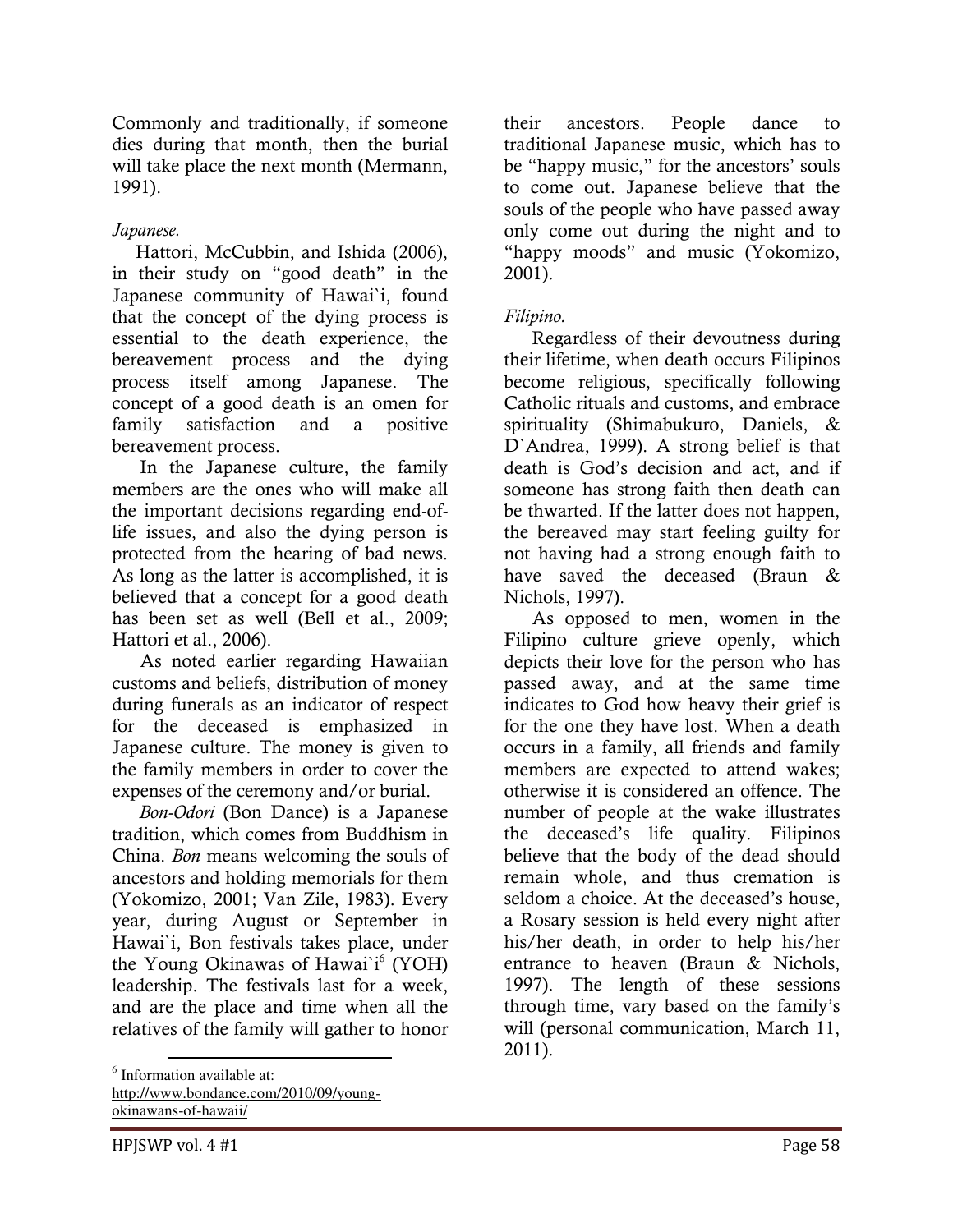#### Korean.

 Death in the Korean culture has several dimensions, such as the end of a painful period, the dispersion of existence for the deceased, the transmission to an afterlife world, and finally the returning to "the original place, where all life began" (Kyung Rim, Myung Ok, & Jeong Sun, 2005). Common beliefs among Koreans are ancestral spirits and afterlife. The latter is mostly influenced by Buddhism. Adult children are usually a great influence on their parents and/or elder members of the family regarding end-oflife decisions. The main decisions are made by them as long as they are the caregivers for their parents and elderly (Eunjeong & Berkman, 2010). Lastly, the social status of the deceased is essential regarding on the period of time that the bereavement and mourning will last; the higher the status of the deceased, the longer the mourning period (Kyung Rim et al., 2005).

#### RELIGION AND THE POPULATION OF HAWAII

 After the death of a loved one, individuals and families try to find strengths that will help them adapt to the new circumstances, avoid prolonged grief, and eventually re-enter society in terms of common activities. Adaptation to a death is a critically significant event to all individuals, and coping skills and mechanisms, such as ways of grieving, have to be found either within the bereaved individuals/systems, within personal and societal informal systems, or within formal ones (Orbach, 1999; Callahan, 1999).

 The system of Ohana in the Hawaiian culture is a major component when it comes to strengths after a loss. The members of the family are supportive of

each other in several ways, such as psychologically, socially or financially. Additionally, Native Hawaiians and many others have a strong belief in God. Spirituality, as well as religion, is a determinant factor in their lives (Canda & Furman, 2010; Kamana`opono, 1999). That being said, Church/Temple becomes an asset for the individuals and families to overcome a loss of a loved one. Buddhists for example, cremate the bodies of the dead, while the first seven days after death are the most important regarding funeral practices and mourning; prayers are said during a 49-hour funeral period, that the deceased's spirit can receive help to reincarnate.

 The Catholic funeral service, on the other hand, is called the Mass of the Resurrection. During the mass, the life of Jesus Christ is compared to the deceased's, and a final graveside service accompanies the end of the funeral, as a farewell to the deceased. Eulogies are less common during the mass; however, they are welcome prior to that; during a wake for instance (Canda & Furman, 2010). Additionally, mourning is supported by the Church and the community as a whole. As in the Orthodox Church<sup>7</sup>, special prayers for the deceased are held during the funeral, that God will forgive his/her sins. Also, the Orthodox Church holds a special vigil over the deceased, called the parastasis of panikhida, during the Mass; the funeral service includes much Bible reading and chants as well.

 Spirituality and religion are both great strengths. The people of Hawaii have strong bonds with the deities, regardless of their religious orientation, and their belief gets stronger when death approaches. Hence, supportive systems are developed with religion and church.

 $<sup>7</sup>$  Although it is small, there is an Orthodox presence</sup> in Hawaii.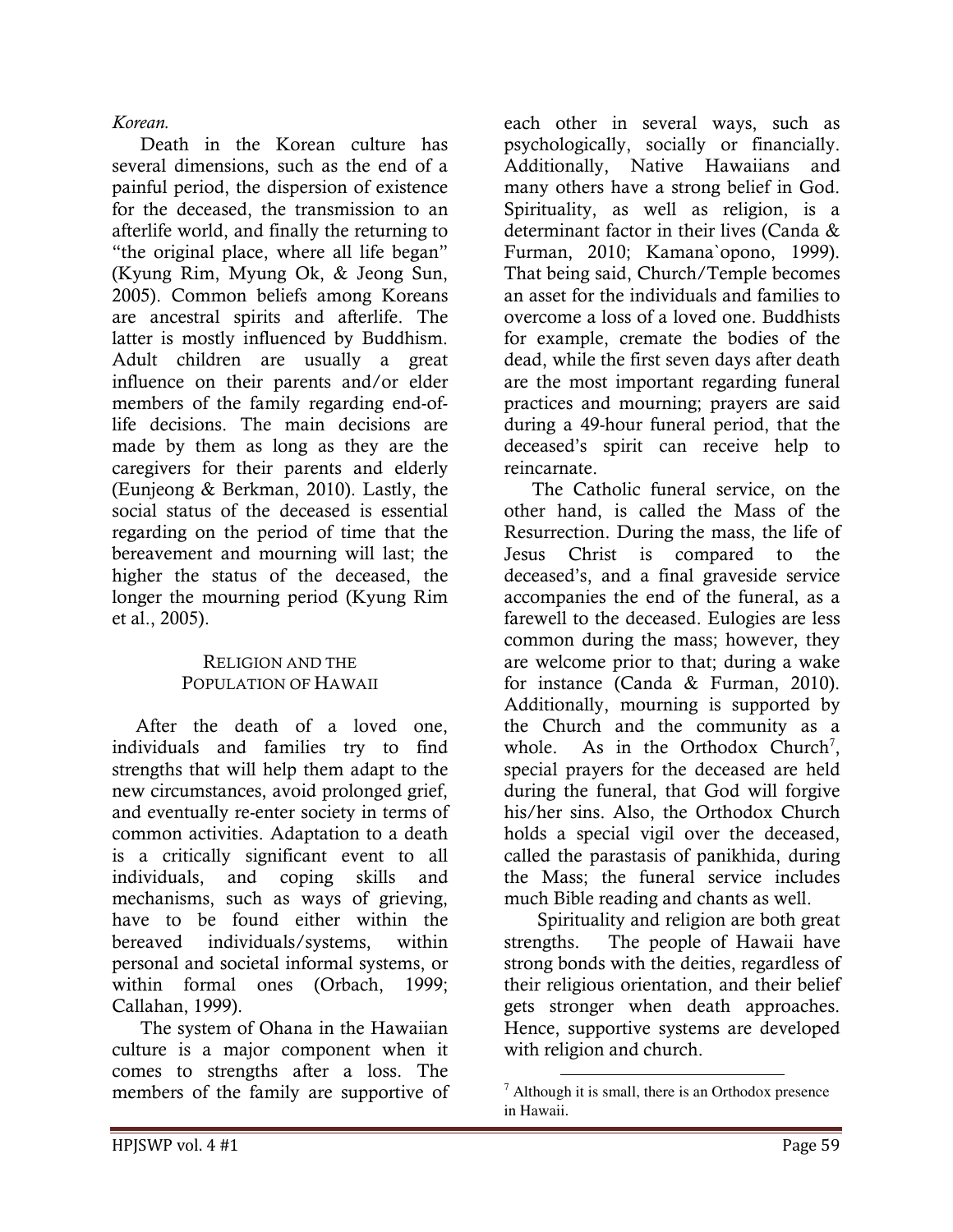#### A MULTI-ETHNIC STRENGTHS PERSPECTIVE

 An essential strength of Asian and Pacific Islanders, which include the Native Hawaiians, is their respect for their own diversity, whether it is cultural diversity, or ethnic, or spiritual, or religious (Green & Beckwith, 2009). They value their diversities as strengths. Group orientation and the feeling of Ohana are present, individual orientations may sometimes also help overcome the grief over a lost loved one (Sue & Sue, 2008; Kubler-Ross & Kessler, 2005; Callahan, 1999).

 A great difference between Native Hawaiians/Pacific Islanders, and Asians living in Hawai`i, is the hierarchical relationships. In all the Asian cultures, hierarchy within the family system and the household is a critical key for success. In contrast, many of the Pacific Islanders have chiefs, who make many important decisions (e.g., end-of-life decisions). However, these hierarchical relationships Asians have in their families help keep the bonds well formed and structured among the members, with clear identifications of each one's responsibilities. Furthermore, in a death experience, where preparations for death have to be made, in such cultures it seems easier due to responsibility allocation within the family system (Sue & Sue, 2008).

#### POTENTIAL PROBLEMS AFFECTING THE GRIEF PROCESS

#### Acculturation

 Different cultures in the state of Hawai`i still hold tight to their cultural beliefs. Native Hawaiians, Samoans, and Guamanians believe in legends and superstitions to make meaning of the significant events in their lives. However,

there have been a few influences over history on certain cultural dimensions, such as funeral practices (Canda & Furman, 2010; Green & Beckwith, 2009; Braun et al., 2000; Callahan, 1999).

 The loss of one's cultural identity due to acculturation and enculturation is the strongest and most challenging issue among the general population. Each culture within the state influences and is influenced by all the others (Sue & Sue, 2008). To that extent, within time certain traditions, customs, values, and beliefs may diminish.

#### Risks of the Grieving Process

 "Grieving is a normal life process—an adjustment reaction to a loss. No specific precautions are warranted" (Kubler – Ross & Kessler, 2005, p.12). However, the grieving process might come across with certain circumstances which will complicate the process itself. These circumstances may involve the loss of a child, or the loss of a loved one due to an accident or homicide, for instance (Teno et al., 2004; Howard & Scott, 1965).

 When a complicated case of grief takes place, different and extreme responses to the loss can be observed, depending on the individual's capacity for coping, personal resiliency, and support system. For example, if the individual feels isolated, he/ she may be at greater risk for severe depressive symptoms or a suicide attempt. Alternatively, if the survivors feel rage or anger over the loss, there may be a risk of harm to others (Just, 2008; Skelton, 2003).

 Another risk exists concerning the treatment of complicated grief. Such circumstances might be chronic, prolonged grieving or unexpected loss (Kubler – Ross, 1979; 1975). These determinants complicate the grieving process due to the violent and unexpected nature of the loss. Two other factors that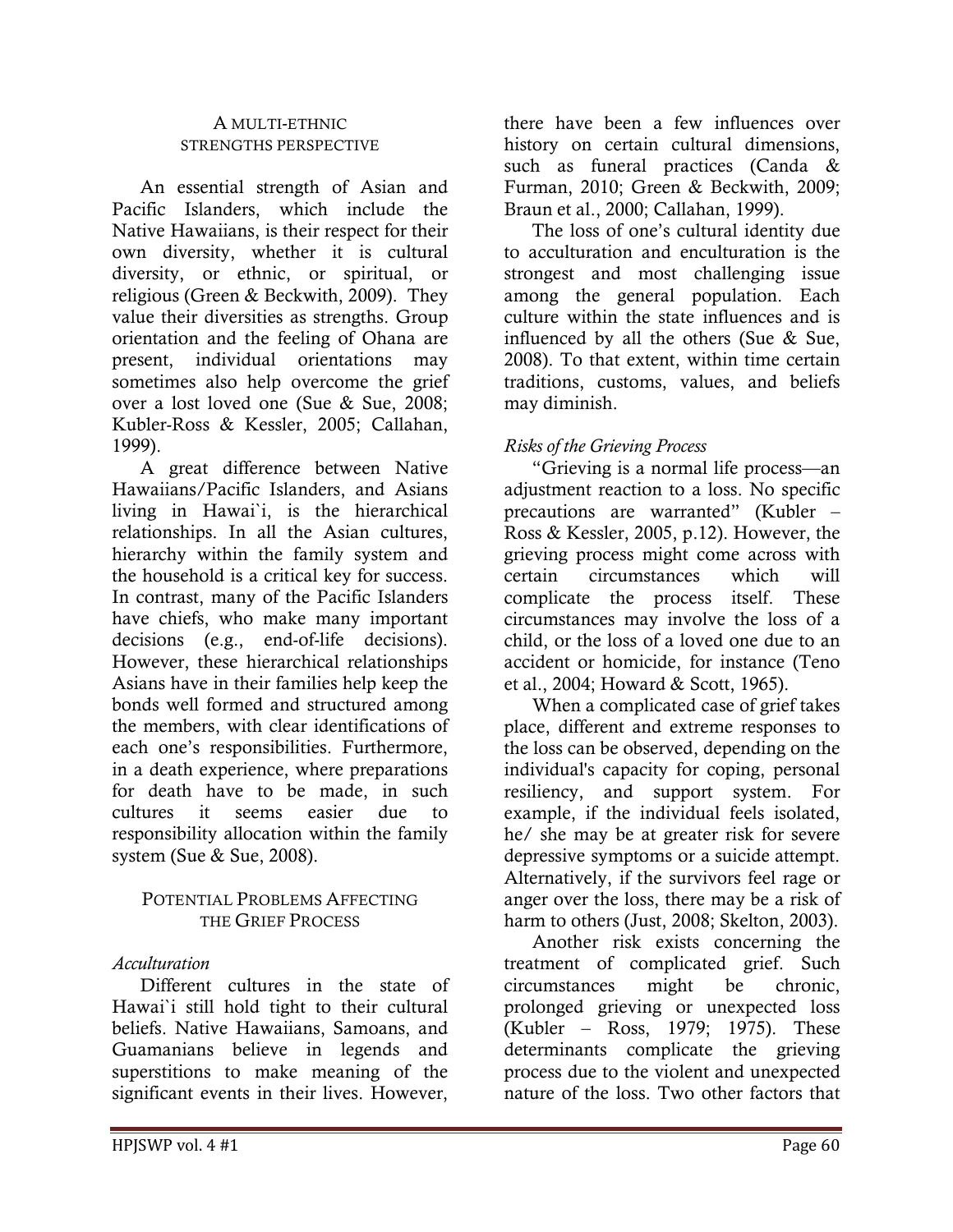might impact and complicate more the grieving process include the type of relationship the individual had with the deceased, and the resiliency of the individual.

 Those circumstances noted above have a universal effectiveness. The general Hawaiian culture keeps the family cohesive, and thus a strong informal support system is created and maintained through time, which allows the bereaved individuals to have several channels of emotional dis charge and to that extent improvement of their well – being at the given situation (Kubler-Ross & Kessler, 2005; Tone et al., 2004).

## The Influences of Social Policies

 Death can be experienced, not only from an individualized or a family system's perspective, but also from the community's point of view. The process of dying has been influenced by policies, which affect programs and services for the population of Hawai`i. The same happens with the process of bereavement.

 HB1453, and HB163 are essential to formally indicate "legal and personal relationships" in the State of Hawai`i. Recognizing those relationships and putting them in a legal framework, is beneficial for relatives when the time for end-of-life decisions comes. HB1165, which relates to "compassionate passing" and is influencing the end-of-life decisions of the person who is experiencing the imminent death, highlights the right of the dying person to fill in an end-of-life form and get a prescription of medication to end his life. Additionally, in the latter bill, the importance of constructing wills, contracts, and other agreements is underscored.

 "Death with dignity" is a subject related to HB1383, HB1165, and SB803, in the State of Hawai`i. Emphasis is given

to the right of the person who is dying, to end his/her own life, by filling in a request form, and having a witness for it. Lastly, HB512 relates to "palliative care,"and emphasizes the rights of the bereaved members of a family or friends. Palliative care should be covered in one's health insurance as long as it is prescribed by the physician.

After the *Honokahua* incident, when people rallied to assure that the relocation of their ancestors' iwi would come to an end, the Hawai`i State Legislature and the Governor at that time (1988) enacted Act 306. This act amended Chapter 6E of the Hawai`i Revised Statutes, and much more protection for unmarked burial sites was attained. The Act 306 created the Burial Sites Program to oversee the implementation of new laws. Additionally, five island burial councils were developed to indicate proper treatment of the burial sites that had been found till that day, and that would be found in the future. The Act set penalties up to \$10,000 per burial for unauthorized action (i.e. excavation).

 In 1990, the federal Native American Graves Protection and Repatriation Act (NAGPRA) was passed. This Act required that all the museums and other institutions should allow Native Hawaiians (and other natives) to repatriate skeletal remains, burial goods, and items of cultural patrimony to the lands they originated from.

### Hospital Policies and Procedures.

 The settings where policies influence death, dying, and bereavement issues and procedures are mainly hospitals and hospices. From the social work standpoint, a major difference between the two is that within a hospital setting, social work is a secondary service, whereas in a hospice setting it is usually a primary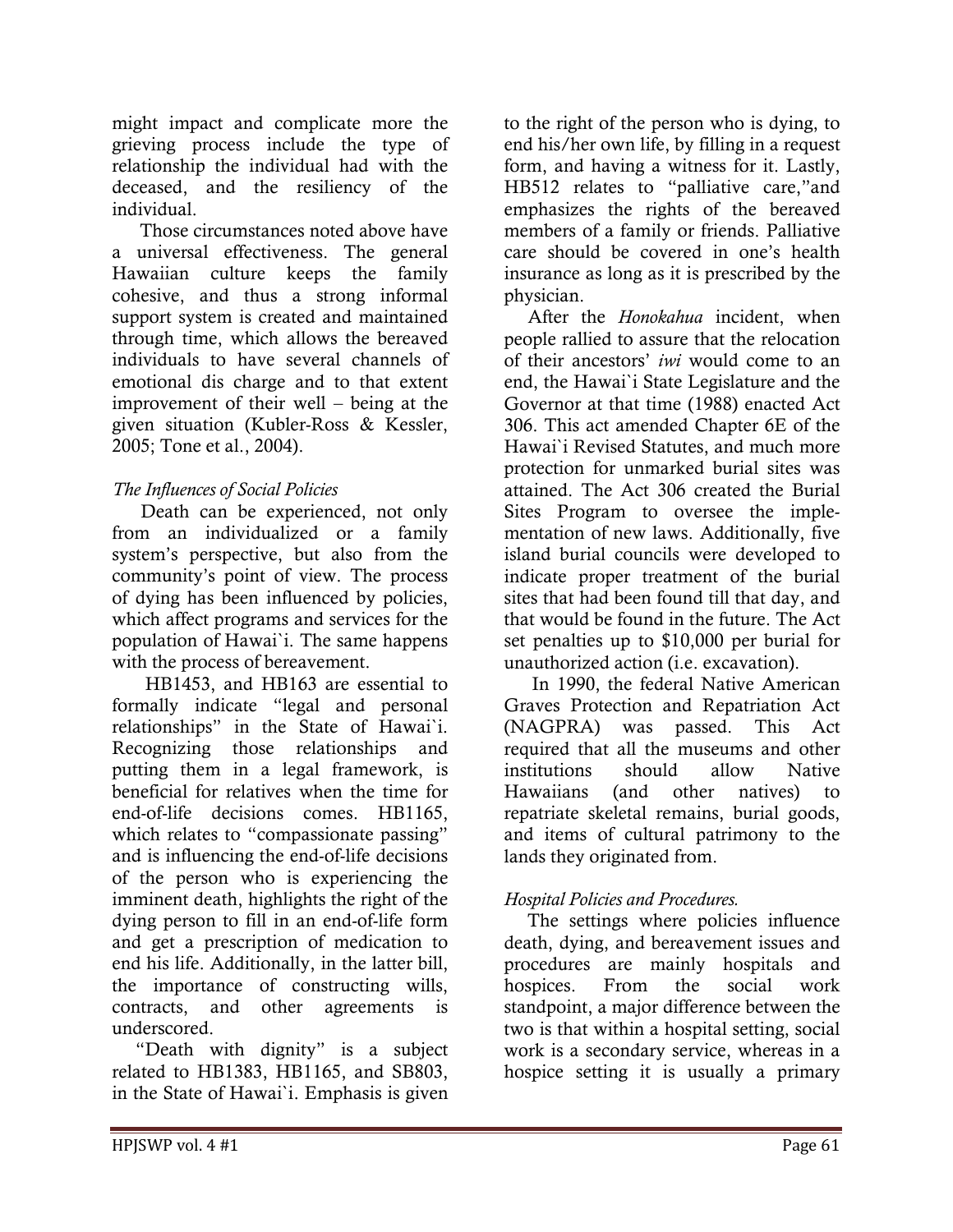service (Zerzan, Stearns, & Hanson, 2000).

 Many deaths may occur during hospitalization, and furthermore, bereaved people may fill in hospital rooms, surgery lobbies, or the intensive care unit (ICU). According to CDC (2010), twelve out of the fifteen leading causes of death in the State of Hawai`i, are associated with illnesses. Also, suicides, accidents, and other causes may lead an individual to the hospital, dead or alive (CDC, 2010).

 In every organization and institution there are specific policies and procedures that need to be followed under certain circumstances. When someone dies at a hospital while an inpatient, there are certain steps that have to be taken. The first thing that may have to be done is to have the person named by the deceased as the next of kin to formally identify the body. The same person, next of kin, may also allow for a hospital post-mortem examination, if the death cause has to be confirmed.<sup>8</sup>

 Unless it is removed directly from the hospital floor, the body is kept in the hospital morgue until it is collected. Collection of the body can be done by family members, friends who have been identified by the deceased, or most commonly by a funeral director who has been contacted by the family. If the latter is the case, unless immediate cremation will be done, after embalming the funeral director will keep the body in a chapel of rest until the funeral takes place.

 The possessions of the deceased are secured by the hospital staff members, and are given to the family members, if present, after the death. The doctor also gives the funeral director a medical certificate, which explains the cause of

death, and is used for death registration through the DOH. The funeral home takes care of the death certificate (DC), and ultimately the official DC is generated by the DOH. In cases of organ and body donations to medicine, there are various different policies in every hospital setting. The only common policy of the hospitals is that, as long as the death is imminent, the staff of the hospital needs to be notified in advance for the intentions of the person who is dying.

 All the policies explained above, are common in the majority of private and public hospitals in Hawai`i. To that extent, despite the different cultures, the procedures people will have to go through are the same. Sensitivity regarding cultural aspects is generally shown in cases of imminent death; hospital personnel may permit the family members to spend nights at the hospital, in the same room as the patient, or waive other general policies (Pobutsky, 2001).

 Last but not least, some hospitals provide support and advice services. Although it is probably helpful to start with the things that need to be done when someone dies, family members and/or friends who are taking care of the procedures may neglect significant feelings of grief during the process, which may lead to ineffective coping mechanisms. The death has occurred already and, instead of conceptualizing the facts, or maybe at the same time as that, they are trying to go through all these proceedings. Of course, not everyone can successfully go through them without support. Advice services are provided in some hospitals, in order to help family members and/or friends to accommodate accordingly after death. However, diverse cultures perceive such services differently. For example, the Chamorro people are intense in their feelings of holding

<sup>8</sup> In the State of Hawaii, under certain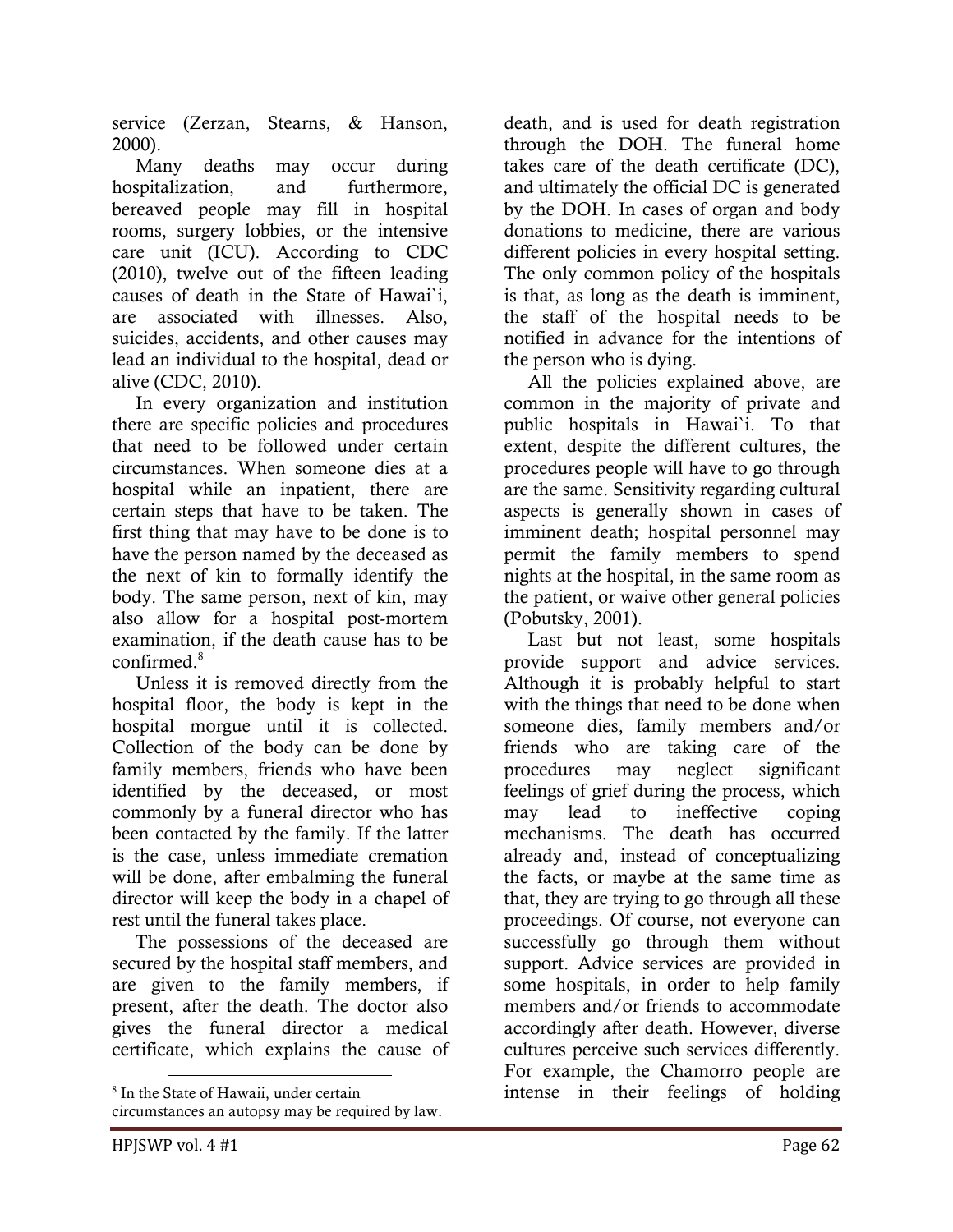everything in the family setting, and not being receptive to such services.

"You matter because of who you are. You matter to the last moment of your life, and we will do all we can, not only to help you die peacefully, but also to live until you die." (Dame Cicely Saunders, founder of the modern hospice movement)

## Hospice Policies and Procedures

 Hospice is a philosophy of care which accepts death as the final stage of life. Family members and/or friends will have to go through similar processes as in a hospital setting, while death occurs. However, hospice care is developed to be sensitive by nature and provide support and quality of life services to both the dying person and the family system (Zerzan et al., 2000).

#### PART II: SOCIAL WORK PRACTICE AND THE POPULATION OF HAWAI`I

#### MICRO AND MEZZO LEVELS OF SOCIAL WORK PRACTICE AND THEIR **EFFECTIVENESS**

 The diversity and the differences within the State have led the profession of social work to urge multicultural counseling practices and/or adjustment of Western practices, methods, and approaches with diverse clientele. The NASW Hawaii Chapter "is dedicated to promoting the quality and effectiveness of social work practice in a state rich with diversity" (NASW-HI). The profession of social work is entitled to this dedication, noted by the NASW Hawaii Chapter, and its practitioners are using methods and approaches that from various perspectives

promote those standards (Hepworth, Rooney, Rooney, Strom-Gottfried, & Larsen, 2010; Toseland & Rivas, 2009; Garvin, Gutierrez, & Galinsky, 2004; Strean, 1978).

 Grief support, social case work, psychosocial therapy, family therapy, group therapy, the ecosystems perspective, and palliative care are a few of the approaches at the micro and mezzo levels which have been effective with the population of Hawai`i (Ponterotto, Suzuki, Manuel Casas, & Alexander, 2010; Chang & Ng, 2002). However, the diversity of the state's population requires a diversity of methods as well, when coping with death issues, and bereavement (Ponterotto et al., 2010; Sue & Sue, 2008).

 Social work practice at a micro and/or mezzo level is provided to individuals and family systems who experience unique situations and face personal difficulties, such as death experiences and bereavement, with which they are not able to fully cope (Collins, Jordan, Coleman, 2010; Breen, 2010; Evan, 2009; Woods & Hollis, 2000). Practitioners of social work in the State of Hawai`i have been and continue to be challenged due to the ever-changing composition of the population. A variety of methodologies has been used through the years with Asian Americans and Asians who live in the State of Hawaii (Chan et al., 2005; Forisha, Wright, & Tucket, 2005; Chang & Ng, 2002). However, the effectiveness of the approaches is changing depending on the evolution of the culture's components. "Ethnic and other group values and traditions are not static, but ever-evolving" (Woods & Hollis, 2000: p.58) based on a variety of factors, such as how long an individual or a family has been in Hawaii.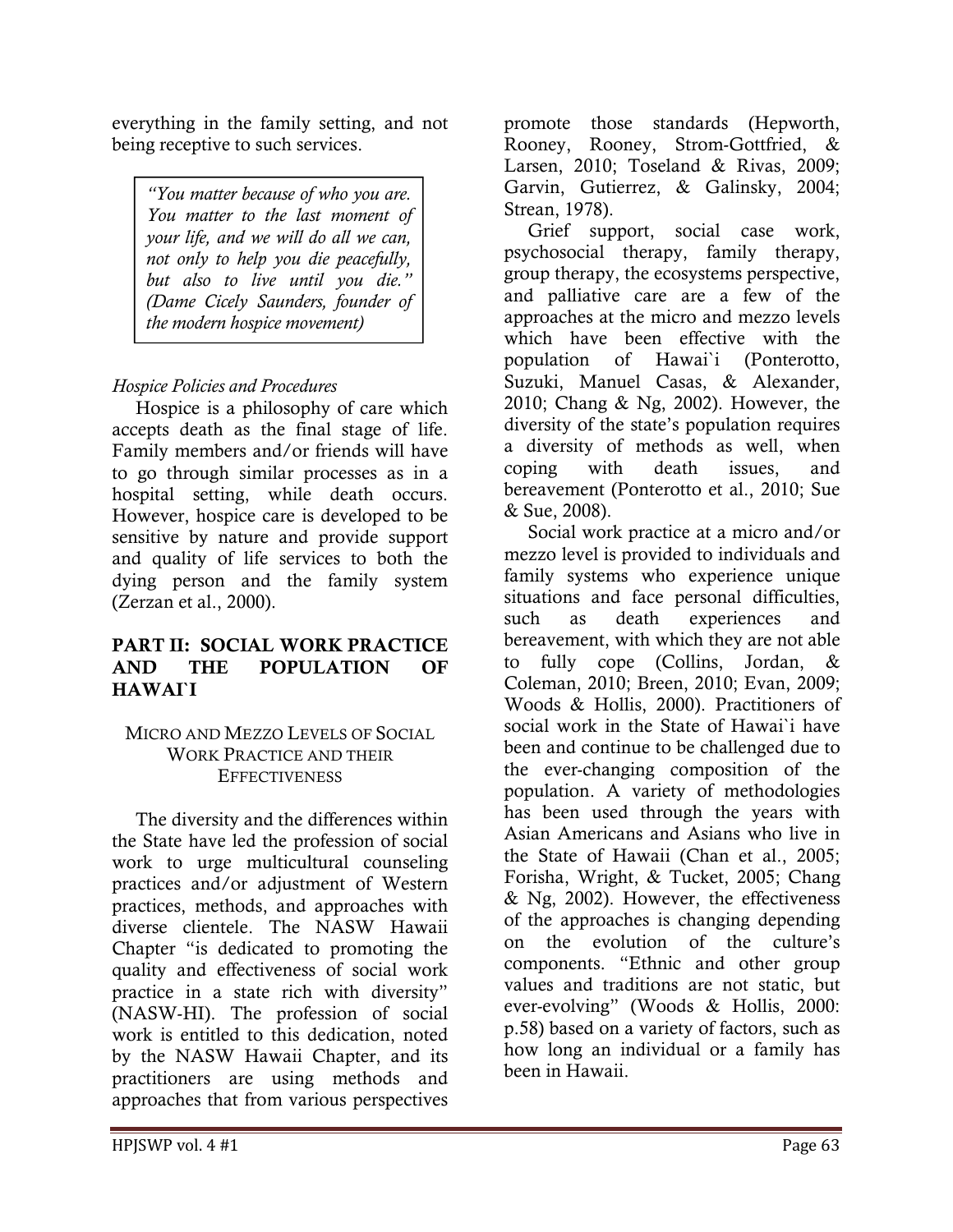It becomes impossible for social workers to adequately inform themselves about all the cultures they are working with. The clientele social work practitioners usually work with is diverse itself. Besides, more diversity arises within each culture that composes the population of the State (Ivey, Ivey, & Zalaquett, 2010; Gernstein, Heppner, AEgisdottir, Alvin Leung, & Norsworthy, 2009; Sue & Sue, 2008). There are numerous unique personalities and family dynamics within the cultures, which may influence the way individuals, families, or groups experience death and dying, and grieve for the death of a loved one. Additionally, great differences may be obvious among individuals, even more than the ones among cultures (Woods & Hollis, 2000). For example, an older Native Hawaiian might believe that people who have lost a loved one can connect with each other in a unique way that no one else can, whereas a teenage member of the same family believes that this is a superstition (Kanuha, 2005).

 According to Leung, Cecilia, Siu-Man, and Mo-yee (2009) a body-mindspirit approach that they have studied in clinical social work settings, and which was emphasized to bereaved Chinese women who were following Daoism or Buddhism at that time, was incredibly effective with the research participants. Saleh (1997) has used a case study of a Micronesian client to address barriers while counseling, as well as solutions and effectiveness of counseling interventions.

 The main approaches, and their effectiveness, that have been used in the past, and are being used at the present, with the population of Hawai`i are discussed below.

#### Palliative and hospice care.

 Palliative care refers to any care that alleviates symptoms<sup>9</sup> for individuals who have been diagnosed with serious illnesses, and is characterized by a teamoriented approach which refers to collective practice on the behalf of the patient's needs and wishes. This form of quality care, which is used in a variety of Hospice units in the state of Hawai`i, segues into Hospice care. The latter is a type of palliative care which is offered in the (anticipated) last six months of the patient's life, and is mostly focused on caring, and not curing (Saunders & Clark, 2002). As indicated in the Kokua Mau<sup>10</sup> organization's original site, hospice care is provided on all the islands of Hawai`i.

 Hospice care helps to alleviate the stress that is encountered during the dying process by taking a holistic approach to treatment. It often serves as an educational tool to the person and their family. Hospice also provides awareness of the options that are available to the dying person. Hospice organizations also seek to educate the community and health care workers (including social workers).

 The word hospice comes from the root word for hospitality in Latin. In basic terms, hospice means to provide hospitality to the dying person and their family. This means giving palliative or comfort care to the dying and helping their loved ones in many ways.

 Cultural diversity among the population one works with may increase the challenges of practice in hospice (Ponterotto et al., 2010; Gernstein et al., 2009; Sue & Sue, 2008). Some cultures

<sup>&</sup>lt;sup>9</sup> As opposed to care with primary goals of addressing cause and cure.

<sup>10</sup> *Kokua Mau* is Hawaii's hospice and palliative care organization. Additional information at: http://www.kokuamau.org/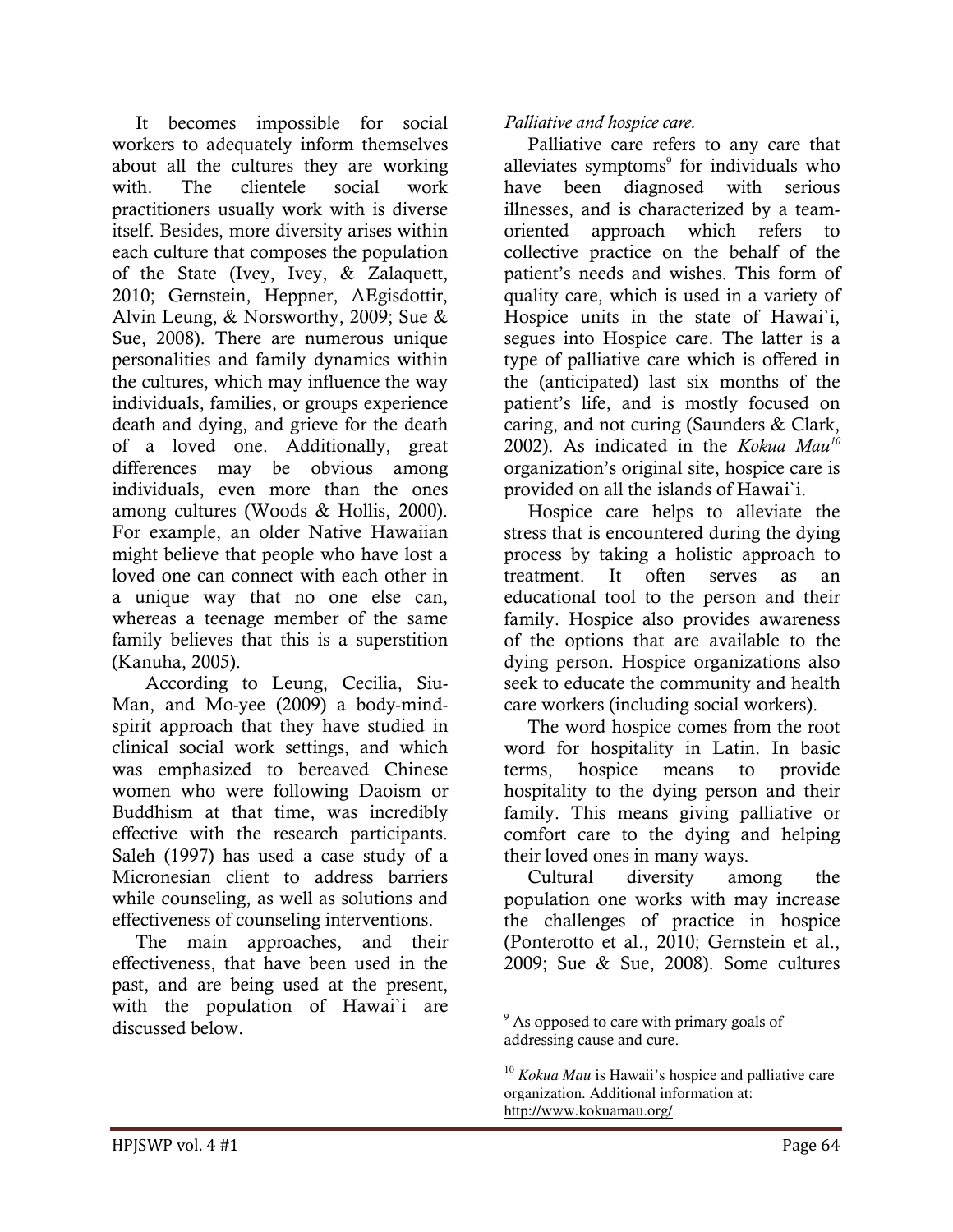(and health care providers) may be more receptive to palliative and hospice care, and thus the effectiveness of this type of assistance to the population may vary. For example, Samoan populations prefer the family to be the care giver for the dying person and usually do not accept hospice care (Little, 2009), whereas Japanese culture is more receptive to this type of professional assistance (Bell et al., 2009; Laungani, 2004).

 According to the study by Bell et al. (2009) more Asian Americans have died as inpatients, as opposed to the numbers of Caucasian Americans. Additionally, both Chinese and Korean dying patients have been depicted as more resistant to hospital and hospice care as opposed to other cultural groups (Kwon, 2006; Chang & Ng, 2002).

 According to Little (2009) and her observations with American Samoans, palliative care has illustrated increasingly effectiveness with that population. Last, handbooks of counseling with diverse populations and multicultural counseling have provided valid information when working with NHPIs, as well as Asians and Asian Americans (Ivey et al., 2010; Ponterotto et al., 2010; Gerstein et al., 2009; Sue & Sue, 2008; McGoldrick, Giordano, & Garcia-Preto, 2005; Laungani, 2004).

### Ho`oponopono

 Ho`oponopono ("to make right") is a process of solving problems and an ancient Hawaiian practice of forgiveness. It was traditionally practiced by kahuna (traditional healers) to maintain harmony in the community and within oneself (Forisha et al., 2005; Hurdle, 2002). With the practice of ho`oponopono, the individual can rediscover his/her true identity after a crisis such as a death. Similar processes as this one have

historically been used within Pacific cultures such as Samoan, and Tahitian (Forisha et al., 2005).

 This special Hawaiian approach has been used in the  $21<sup>st</sup>$  century for youths, as well as prolonged bereavement instances. As for the latter instance, it is believed with *ho*'oponopono that the bereaved individual, with the help of the environment, and in a group process, in order to overcome the loss of a loved one, has to go back to level Zero, in which memories stop being redelivered into the mind. From that level, the person can be functional again, and pass to the acceptance stage of the loss (Forisha et al. 2005; Nishihara, 1978). However simple the process sounds, there are complexities when it is applied with different Pacific cultures (Forisha et al., 2005; Hurdle, 2002).

 NHPIs, especially Native Hawaiians, Samoans, and Guamanians, seem to have been more accepting of the approach, as similar beliefs on the wisdom of elderly in the family system are held (Forisha et al., 2005; Hurdle, 2002). That being said, the process is often practiced by an older family member and not a social worker. However, there have been social work practitioners who have shown interest in this approach and have committed to receive training from kahuna (Forisha et al., 2005).

 Ho`oponopono has been an effective culturally-based approach regarding the Native Hawaiians, Samoans, Guamanians, and other Micronesians (Forisha et al., 2005; Hurdle, 2002; Nishihara, 1978). The *o*'hana feeling has also been described as an effective intervention for family therapy (Kanuha, 2005). In addition, Sue and Sue (2008) have conducted research that indicates specific culturally-based behaviors concerning counseling with NHPIs.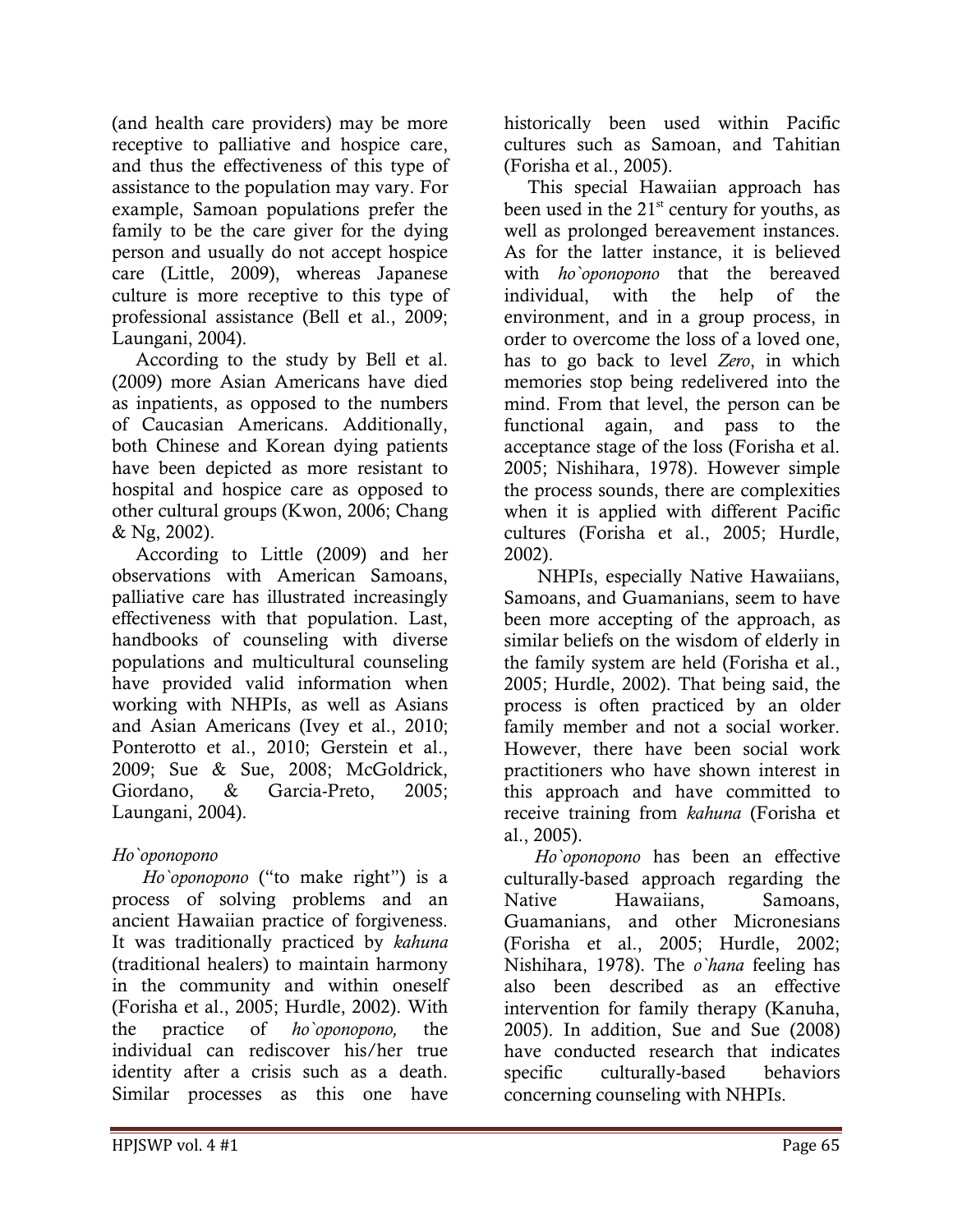#### Huna, Hakomi Therapy, and Spirituality

 The only way that someone can run a life the exact way he/she wants to, is to connect with his/her spirit. This is the core belief of Huna (Hartman, 1985). The teaching and practice of Huna is about empowerment and increase of spirituality. It has been believed in ancient Hawai`i, and also to the  $21<sup>st</sup>$  century, from Native Hawaiians and other groups, that it can free the spirit of the bereaved and attach it to the wholeness of the experience, in order to make sense out of its parts (Kanuha, 2005; Hurdle, 2002; Hartman, 1985).

 Kahuna, who have performed Huna, believe that, for someone to better understand him/herself (needs, hopes, fears, etc.), he/she has to understand God first (Hartman, 1985). In the *Huna* beliefs, God is a whole entity, which includes all the individuals, whether they are dead or alive, and thus God is one of the main principles of Hakomi therapy<sup>11</sup>. Huna focuses on two parts of the inner experiences: the *aumakua*<sup>12</sup> (high self, super conscious), and *unihipili* (low self, subconscious) (Hartman, 1985). Those two can otherwise be introduced as the mind and the spirit (Hurdle, 2002).

 While grieving to the loss of a beloved one, someone cannot experience wholeness (the connection with his/her spirit, the connection and understanding of God) due to rejection of a part of existence or non-existence (death in this case). Acceptance of the death experience and the grieving process are significant in this way in Hakomi therapy. One of the

 In Hakomi therapy it is supported that the disease is and has to be one with the cure. The understanding of both will lead to development and health. Hakomi therapy does not condone the absence of spiritual beliefs. The main concept of it is to teach, in a non-judgmental way, the "knowing of God" and spirituality (Hartman, 1985).

 This approach has, for years, been performed by a family member or practitioner who has gained knowledge and expertise through training with a kahuna. It has been effective to bereaved and dying individuals among NHPIs, as Chamorro people and Micronesians (Salef, 1997).

 Nowadays, Hakomi therapy can be taught to practitioners either as full studies, or as a certificate program. Both options are available through the Hakomi Institute<sup>13</sup>. Training in *Hakomi* therapy may last approximately 360 hours over two years. By the end of the training practitioners are identified as Certified Hakomi Therapists (CHT) or Certified Hakomi Practitioners (CHP).

#### Individual and group psychotherapy.

 $\overline{a}$ 

 Psychotherapies come in different forms, such as counseling, and cognitive behavioral therapy (CBT). Both are the type of therapy commonly used by clinical practitioners in the State of Hawai`i, with

l

 $11$  Hakomi therapy is explained later in the section, but referred to currently due to its attachment to Huna beliefs.

 $12$  This word is also used, as mentioned in chapter 1, for the family's totemic representation, their "god".

<sup>&</sup>lt;sup>13</sup> "Founded in 1981 by Ron Kurtz and a core group of trainers, the Hakomi Institute is the original and most extensive organization providing information and training in Hakomi Experiential Psychotherapy." More information are available at: http://www.hakomiinstitute.com/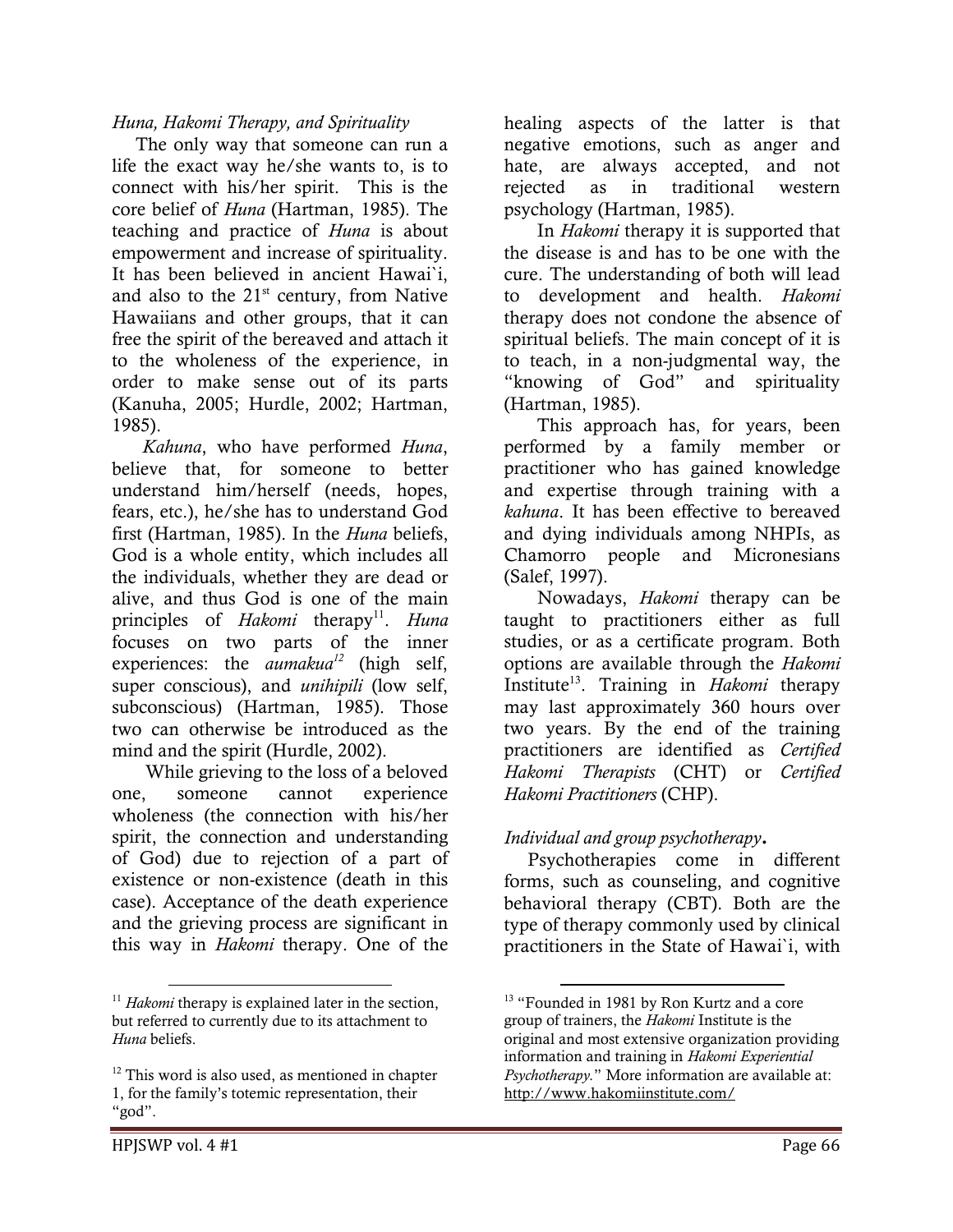effective results and outcomes in the sessions (Doyle, 2011; Sue & Sue, 2008; Yalom & Leszcz, 2005; Corey, 1995). However, different techniques, and skills of any type of psychotherapy should be adjusted to the needs and characteristics of each culture that it is used for (Gerstein et al., 2009; Saleh, 1997). For example in the Korean culture, minors are usually not allowed to attend therapy even if it has to do with prolonged grief (Laungani, 2004). On the contrary, pastoral counseling<sup>14</sup> is preferred by this population (Kwon, 2006).

## Grief Counseling

 Hawai`i has been defined so far as a "gathering place" of diverse cultures and religious orientations. This diversity has indicated different practices, customs, beliefs, and values regarding death experiences, and bereavement (Ponterotto et al., 2010; Sue & Sue, 2008).

 Grief counseling and more specifically multicultural counseling for grief have been used by clinical practitioners (not necessarily social workers), as a type of psychotherapy to help clients go through the dying process, and/or help bereaved individuals and families to overcome grief or prolonged grief (Gilbert, 2010; Gernstein et al., 2009; Gamino, Sewell, Hogan, & Mason, 2009; Glazer & Marcum, 2003; Corey, 1995).

 Multicultural grief counseling includes three areas of focus which can be effective within the population of Hawaii, due to its composition. The first area refers to the culture of the counselor/social worker, which underscores the necessity for competence

and cultural awareness. The same principles are highlighted for the second and third areas of focus, which are the culture of the client, and the multiplicity of variables comprising an individual's identity/personality (Pon-terotto et al., 2010; Jordan & Neimeyer, 2003).

 According to Saleh (1997) counseling techniques and skills have been increasingly effective with Micronesian clients. As well, Wada & Park (2009), in order to improve clinical (individual and group) practice with Buddhists who are grieving, explored the integration of Buddhist psychology into grief counseling. By the results of their study it is shown that Asian clients were more receptive to this combined approach, regardless their religious orientation. To that extent, this finding seems the same for any clients from a specific faith perspective, as long as it is done sensitively.

 Micronesians in general tend to emphasize their family systems, and few would go individually in therapy. This is probably the major reason why Micronesian clients are few in number, and mostly rely on the deity. Similar values are held by some Samoan families in the State of Hawaii, whereas Native Hawaiians, and Samoans tend to prefer a family counseling process which is led by a "chief" in their family system, who is usually one of the elder and wiser, according to Hawaiian and Samoan beliefs, respectively. For the same reason, ho`oponopono and hakomi therapy have been successful in the past with these populations and other Pacific Islander groups.

## Family Therapy

 Native Hawaiians and Other Pacific Islanders, in general are family and group oriented cultures (Ponterotto et al., 2010). Common beliefs and sets of values can be

 $14$  Pastoral counseling is a type of counseling in which priest, ministers, or other persons receive education on religion, spirituality, and counseling techniques in order to provide clinical services from a spiritual and religious perspective.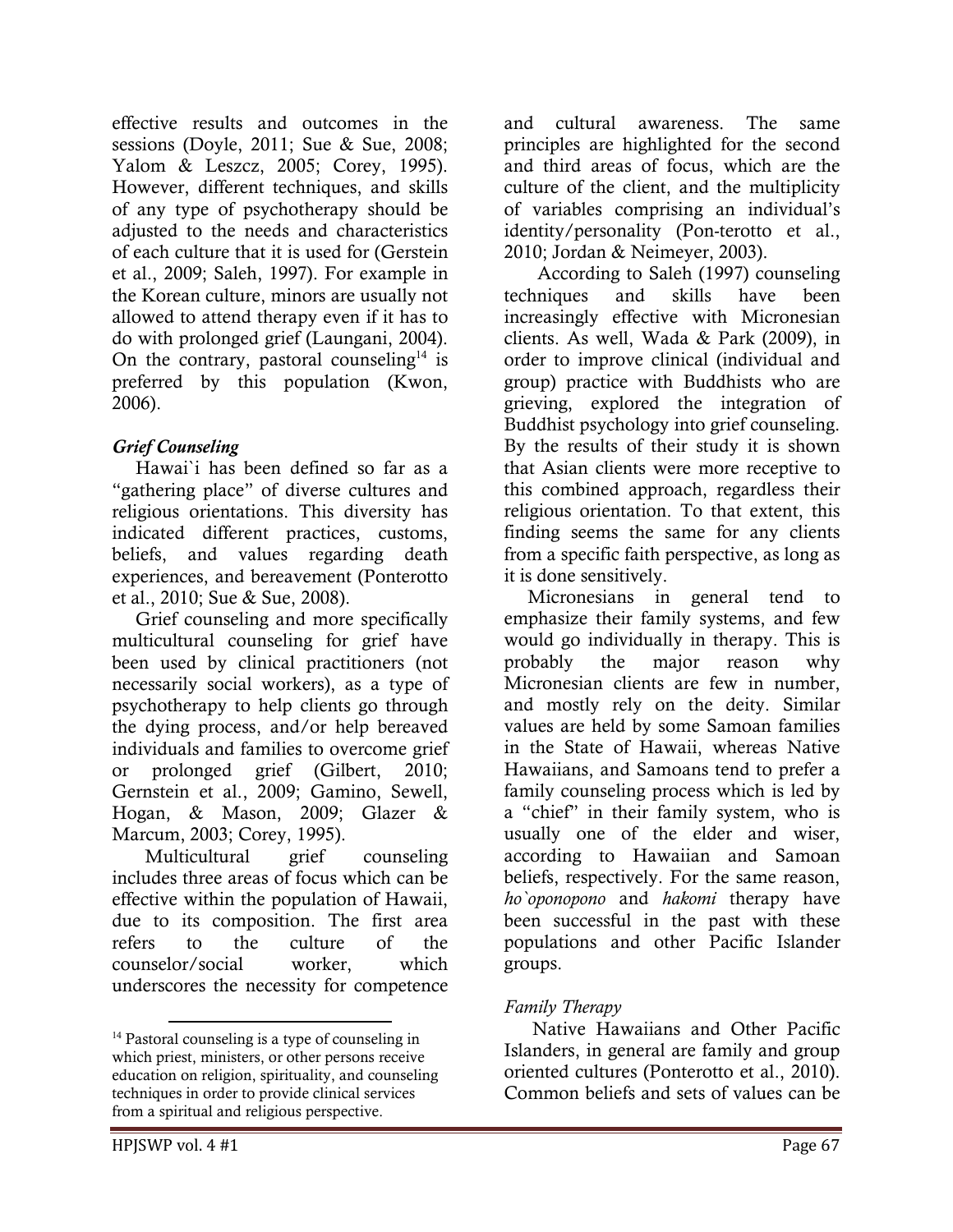found regarding the sense, meaning, and understanding of family bonds. Many people, including Hawaiians and/or people who live in Hawai`i, show preference for practices performed by a family member (preferably an elder, who is the wisest in the system), rather than a social work practitioner (Hurdle, 2002; Saleh, 1997). However, in such cases, that social worker might want to take more of a facilitative role, or at least make it clear that he/she recognizes the elder as a resource in the system. These cultures are receptive to family interventions (Ponterotto et al., 2010).

 Asians and Asian Americans are also receptive to family and group interventions, but from a different perspective. Asians and Asian Americans promote hierarchical relationships, different from Pacific Islanders (Sue & Sue, 2008). It is essential for the family or group to follow these hierarchies, as long as the well-being of the system results from it as well (Sue & Sue, 2008; Chang & Ng, 2002; Agbayani-Siewert, 1994). For example, when social workers work with Filipinos or Filipino Americans it is important to avoid directive and confrontational styles, as well as to treat both genders equally in a family therapy (Agbayani-Siewert, 1994). Chinese families may be more reluctant than other Asian cultures to accept family therapy when a death occurs (Chang & Ng, 2002).

#### Potential Challengess for Social Work Practice with the Population of Hawaii.

 The purpose of the profession of social work is to help the client enhance or restore his/ her capacity for optimal psychological, emotional, spiritual, social and physical health. Social workers provide primary and secondary services in hospitals and hospices, and participate on palliative care teams. Their professional

values and skills are close to a perfect match with hospice and palliative care programs, which are designed to treat the whole person in an interdisciplinary manner to enhance quality of life during challenging times (Sue & Sue, 2008; Kubler – Ross & Kessler, 2005; Callahan, 1999; Kubler – Ross, 1979).

 Social workers promote client selfdetermination and are culturally aware and thus more appropriate for care. They should be qualified in evaluating the strengths of individuals and families, and understand that good medical care requires that the wishes and needs of the individuals being served are respected (Kubler – Ross, 1979). When cure is no longer possible, a host of psychological, physical, and spiritual stressors arise that social workers are specifically trained to assist the individual and family to cope and manage.

 Coping with loss and the ensuing grief process is another area in which social workers are well versed. Dealing with the intense emotions associated with grief can be overwhelming without the proper support and information. Social workers in this field are specially trained to help facilitate grief and help people avoid obstacles that can lead to more complicated reactions like depression (Kamana`opono, 1999). It becomes of great importance for the social worker to be aware of the culture he/she is working with, in order to accomplish goals and objectives that are adjusted and well– matched to the beliefs and values of the population (Ponterotto et al., 2010; Sue & Sue, 2008).

 Cultural competence is a determinate factor of the social worker's effectiveness and of the effectiveness of the counseling process (Ponterotto et al., 2010; Gerstein et al., 2009; Sue & Sue, 2008), and of any level of social work practice (micro,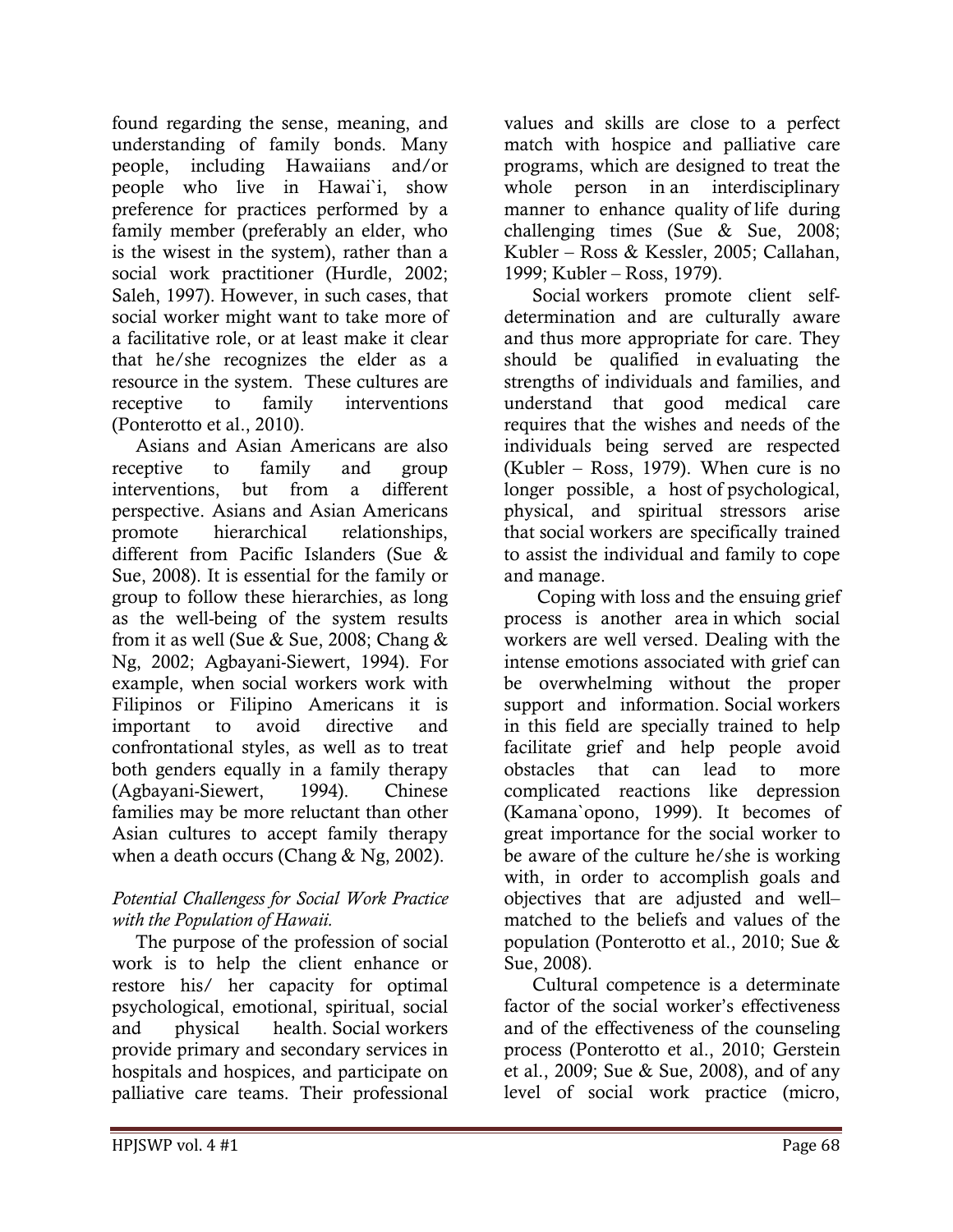mezzo, and macro) in general. Having the knowledge and the awareness of the way Hawaiians perceive death, dying and bereavement might help the practitioner, by integrating that knowledge into practice, to fully understand the grieving person's mentality and to that extent be able to contribute in a more productive and effective manner via counseling, facilitation or support.

 Experiencing the loss of a loved one is, if not the most challenging, one of the major crises in life. Individuals and/or families who go through that process, might be completely disorganized in their minds at that moment and thus dysfunctional for any purpose (Kubler – Ross & Kessler, 2005). Including themselves in grief counseling, for instance, has specific purposes, and one of them is to educate the social worker, or in general the counselor, about cultural elements. Those elements are most likely to provide additional information to the practitioner, in order to understand the meaning the bereaved gives to the loss and what the rationale of that meaning is. Native Hawaiians, Samoans, Chamorro, and other Pacific Islanders, for example, pay critical attention to spirituality and religion, and are also somewhat superstitious (Ushiroda, 2008). Having knowledge about these characteristics of the culture can help the practitioner to be more effective in therapy when conducting social work on a micro level.

 According to Hepworth et al. (2010) creating awareness about the population one works with is also a method of enhancing the positive outcomes of the direct social work practice one conducts. Within the Asian cultures, for instance, it becomes essential that the social worker is knowledgeable about the hierarchical structure within the family system. When in family therapy, the spouses need to be

treated equally on respect of both. Also, especially in the Korean culture, minors are meant to follow their parents' desires and sacrifice for the family's best interest. While exploration may be appropriate, opposition to such a belief would most likely end up ruining the interpersonal relationship with the parents, as well as violating social work ethics.

#### Macro Level of Social Work Practice and its Effectiveness

 Death, dying, and bereavement are experiences that are addressed not only from a direct practice perspective, but also from a community based one (Wolfer & Runnion, 2008). Macro practice mainly refers to and focuses on larger systems and social change. Systems theory is a determinant component of macro practice, while the latter indicates policy analysis, policy advocacy, social planning, community organizing, community development, and other types of interventions on this level (Burghardt, 2010; Netting, Kettner, & McMurtry, 2008).

 Social needs and problems that are addressed through death, dying, and bereavement processes in Hawaii, as well as other communities, are subjects of and opportunities for change, for the wellbeing of the parts of the community and the community as a whole. As referred to earlier, a few of the essential social problems that the bereaved population of Hawaii is dealing with are acculturation and enculturation, risks of prolonged grief, and, to an extent, loss of cultural identity (Gernstein et al., 2009; Sue & Sue, 2008). Social problems such as these may affect and be influenced by death experiences and bereavement.

 Enculturation among the population of Hawaii is conceived as the process of majority groups who willingly acquire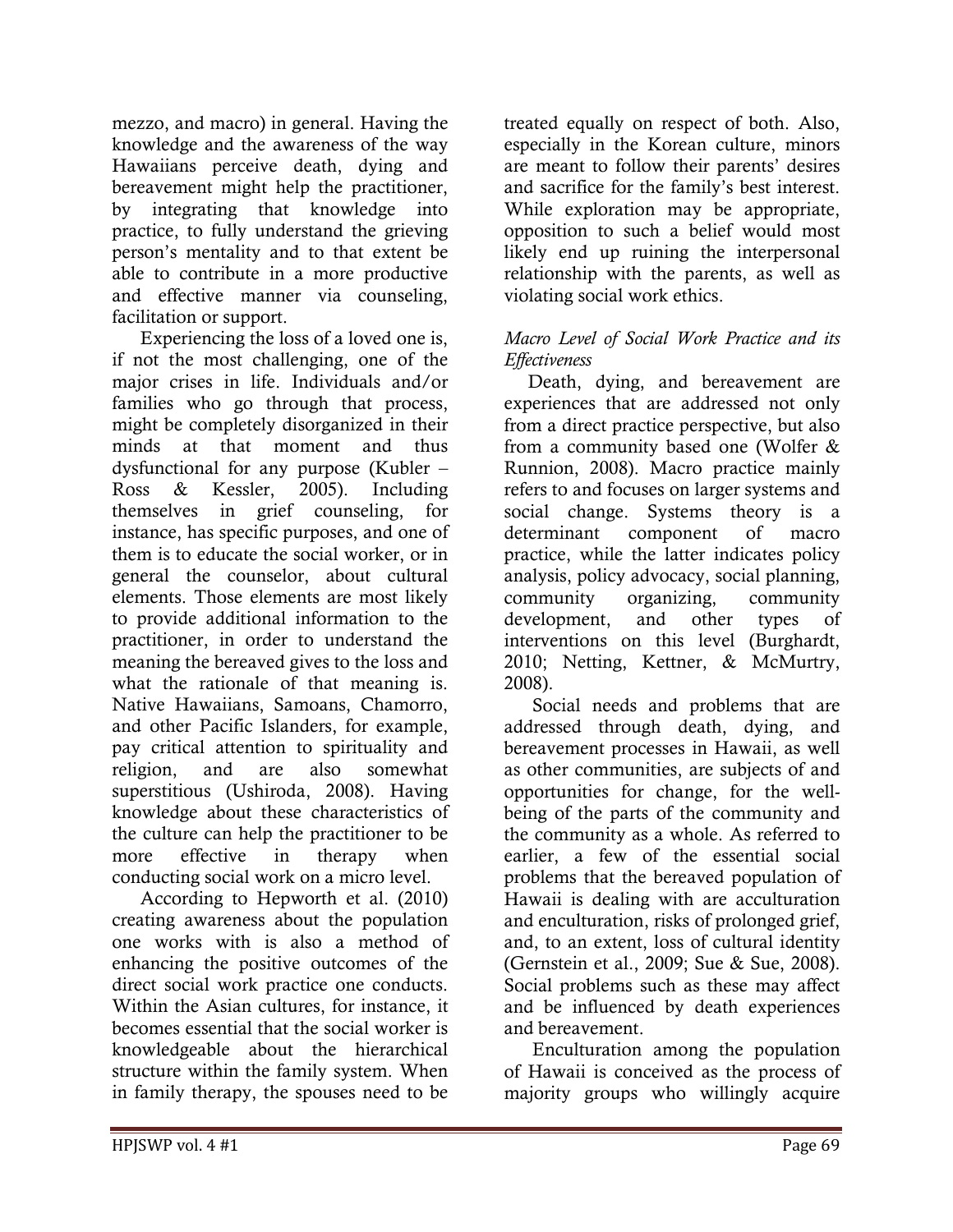customs, beliefs, and values from the indigenous culture, Native Hawaiian, so they can better fit in the Hawaiian<br>community. On the other hand. community. On the other hand, acculturation mostly refers to minority groups in the state, as Native Hawaiians, Samoans, Guamanians, African Americans, etc. With acculturation, individuals are imposed with cultural beliefs and values from the dominant group of residents. Often enough, people tend to lose their cultural identity due to this process (Sue & Sue, 2008). Needs that arise from such problems and/or risks may be addressed from three different perspectives: state, national, and international.

#### State, National, and International Levels of Macro Practice

 A great deal of rallying and advocacy has taken place, since the 1800s in Hawai`i by residents from diverse ethnicities and backgrounds. Among the most important causes for Native Hawaiians are legislation that has addressed respect for the bones of the deceased, the death process, and a communal respectful behavior toward the death of the indigenous people, as well as toward bereaved individuals, families, and groups within the community.

 Local communities offer a handful of programs and services both for people who are dying and for people who are grieving. Quality of life is the dominant focus of the existent programs, which are delivered through governmental, nongovernmental, and voluntary organizations and agencies (i.e. child welfare and family services, health services, senior centers, substance abuse programs). Hospitals and nursing homes make a worthwhile effort with end-of-life services, to promote quality services to needed families and individuals. The planning of

those services is mainly performed within the social services and social work departments of the health settings. Hospices comprise a tremendous relief and support for dying people and their families and friends. Macro practice is demonstrated within these settings for social planning, implementation, and evaluation of the services and the specific programs that are offered (Burghardt, 2009; Evan, 2009).

 Lantern Floating Hawaii is a ceremony held each year on O`ahu on Memorial Day. Lantern Floating brings together, every year, more than 40,000 residents and guests of the islands who cast afloat lanterns in remembrance of loved ones, or as a symbolic prayer for a harmonious future. The ceremony is led by the spiritual head of *Shinnyo-en*<sup>15</sup>. As stated by one of the residents during the 2010 ceremony "Nobody dies, because, if there is a connection of love between the people who are here and the people who passed on, the life continues" (personal communication, May 31, 2010). With this ceremony, the people of Hawai`i reminisce and honor those who have passed, friends and family, as a united community. Even though this ritual comes from Buddhism, this has never been an obstacle for people from different spiritual orientations to join, and this becomes one of the strengths the population of Hawai`i demonstrate.

 NASW standards for palliative and end-of-life care (2004) state:

The social worker shall advocate for the needs, decisions, and rights of clients in

<sup>&</sup>lt;sup>15</sup> "Shinnyo-en was founded by the accomplished Buddhist master Shinjo and continues to thrive under the spiritual guidance of his daughter and spiritual heir, Her Holiness Keishu Shinso." See additional information at:

http://www.lanternfloatinghawaii.com/shinnyoe n.html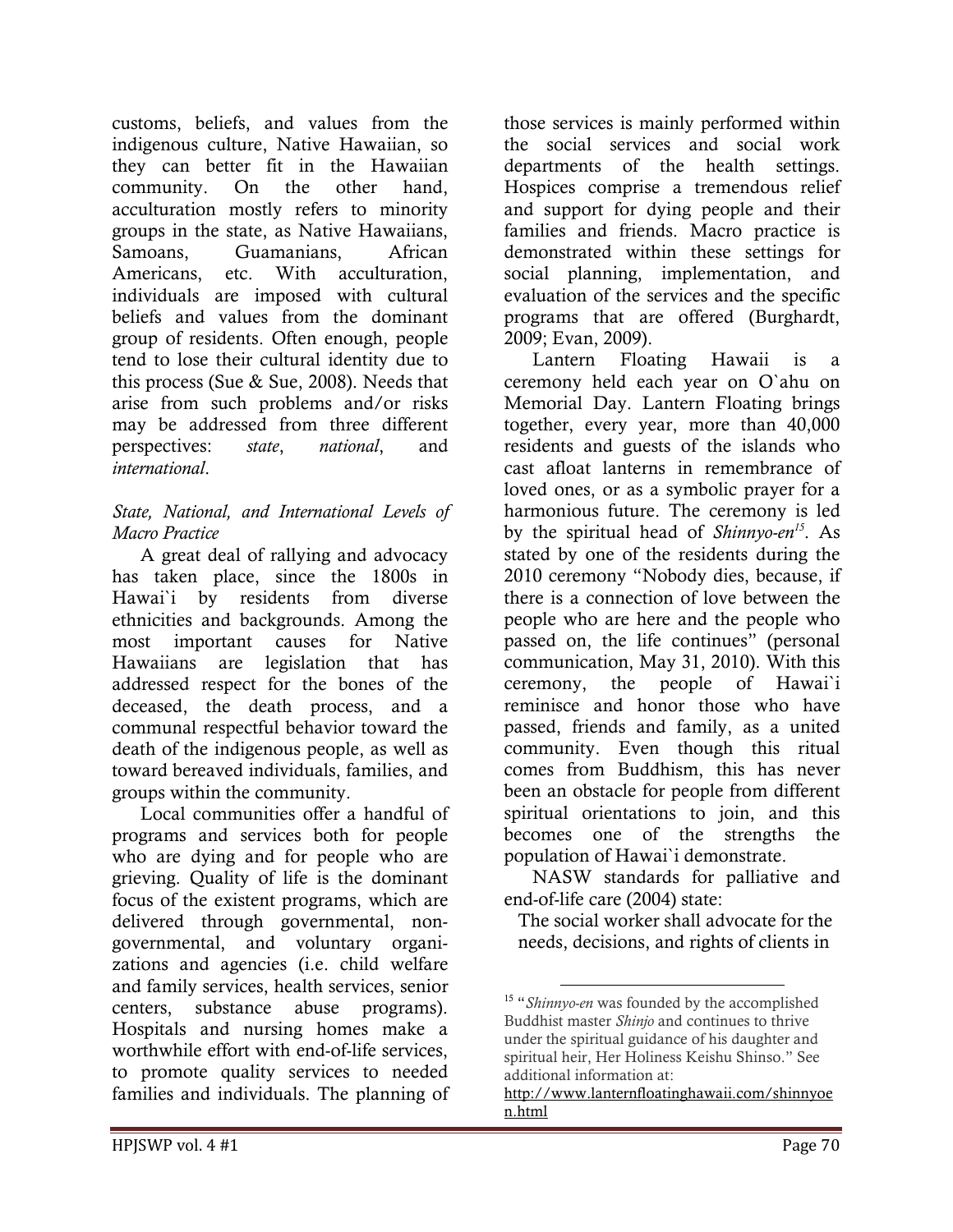palliative and end of life care. The social worker shall engage in social and political action that seeks to ensure that people have equal access to resources to meet their bio-psychosocial needs in palliative and end of life care. (p. 4)

 Policy advocacy and policy practice in general have both been performed at length on the behalf of the population, in order to improve and empower the quality of services and programs that are delivered to those who experience death, and those who grieve for the loss.

 NASW (2001), as well as the International Federation of Social Workers (IFSW) (2009) have essentially achieved culturally based philosophies of the social work profession. Each cultural group is unique and holds independent customs, beliefs, and values that have to be respected and sensitively addressed by social work practitioners (Gernstein et al., 2010). Cultural awareness has become of critical importance in the past few decades, especially since the 1990s (Sue & Sue, 2008). According to the International Association of Schools of Social Work (IASSW) (2009) social work education, regardless of concentration, has to be filled with culturally sensitive information.

 These standards from national and international associations are landmarks for social work practice in Hawai`i as well. The needs to conserve one's cultural identity and avoid unintended acculturation are the focus of such standards. Doing so, a community consisting of numerous different cultures will then become a multicultural community, and not a community with different cultural minority groups (Ponterotto et al., 2010). In these terms, within a multicultural community, equity and social justice are essential determinants for its existence, development, and maintenance.

## The Effectiveness of Policies, Organizations, and Programs

 According to Mokuau et al. (2008) NHPIs have been identified by the 2000 Census as a distinct and unique minority group or race, which holds its own history and background. This identification had a major effect on the population of Hawaii. Social work practice with the population of the State has not been highly effective, in terms of cultural expertise, due to lack of information among different cultural and religious groups. To that extent, death and dying attitudes, and coping and bereavement mechanisms and behaviors, are as yet unidentified for each culture.

 In their literature review, Mokuau et al. (2008) focused on publications that referred to social work practice and NHPIs. The review was conducted between 1994 and 2004, when only 32 articles were found in 23 different journals. The results have shown that limited information has been published regarding the NHPIs, and that much information published is combined with the population of Asians and Asian Americans, regardless their residence, which hinders evidence-based practice.

 The identification of the populations which inhabit Hawaii has been a cornerstone to the development of policy practice and innovative research regarding different cultures, death, dying, and bereavement. As long as social work research has been retrieving information on different cultures, and evidence-based practice can be applied, new programs and services can be culturally-based and more effective to the diverse population they address. According to data from the KP (2009) only 2,735 people are using hospice services in Hawai`i. An assumption to this number may, as mentioned by Forisha et al. (2005), be the limited expertise of the staff regarding the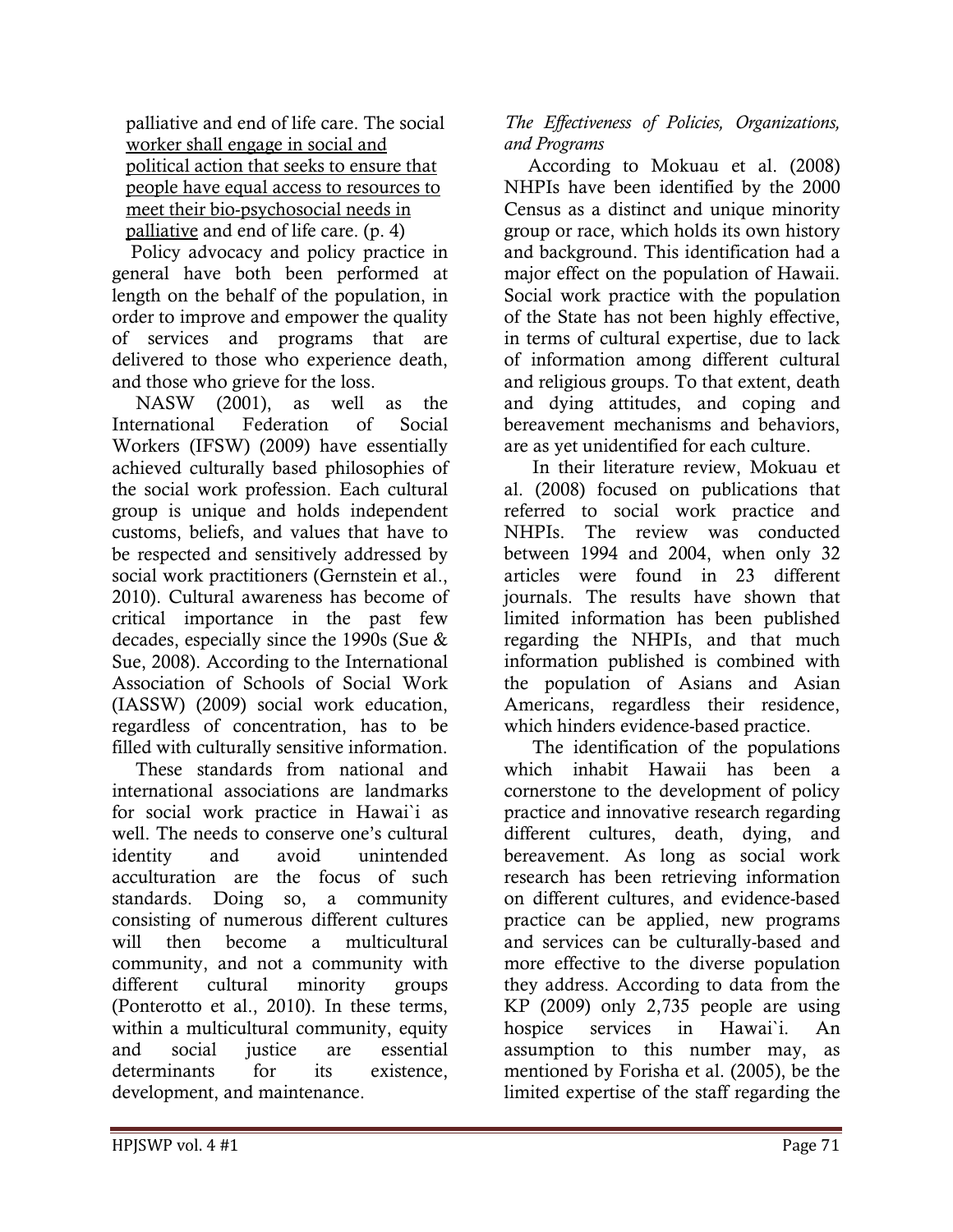diversity and multi-ethnicity of the clientele. Other assumptions may include different perceptions of different ethnic families regarding hospice care, or the possibility of sufficient resources within one's own family system.

### Social Work Research

 The IFSW (2011) states that: Social work bases its methodology on a systematic body of evidence-based knowledge derived from research and practice evaluation, including local and indigenous knowledge specific to its context. It recognizes the complexity of interactions between human beings and their environment, and the capacity of people both to be affected by and to alter the multiple influences upon them including bio-psychosocial factors. (p.1)

 Social Work practice itself would not be effective if the theories, skills, competencies and knowledge were not tuned-in to the constant changes of the world and the cultures that inhabit this world (D'Cruz & Jones, 2004). The profession's main mission, as stated by the NASW, is the well-being of the systems (individuals, families, groups, organizations, communities) that social workers serve. In order to attain the state of wellbeing, one needs to be aware of the needs of the population he/she serves, depending on the geographic, age, historical, cultural, educational, etc. differences and changes through time.

 Social work research is the most effective approach for social workers to become aware in their field, gain evidenced-based knowledge, and follow up with the changes and new needs of their clients. This type of research aims to promote knowledge and increase skills and competence level of the practitioners (Grinnel & Unrau, 2010; D'Cruz & Jones, 2004).

#### Current Findings

 Limited research has been conducted to today, regarding death experience, and death, dying, and bereavement attitudes and behaviors of the population of Hawaii (Gilbert, 2010; Mokuau et al., 2005; Hurdle, 2002). Mokuau et al. (2005) have based their literature review on 32 articles published within a ten year time frame. That number equals to 0.64% of the articles published in the specific journals during that period (Mokuau et al., 205).

 A great number of the articles referring to the State of Hawai`i are focused on Asians alone and Asian Americans (Breen, 2010; Bell et al., 2009; Wada & Park, 2009; Chan et al., 2005; Kanuha, 2005; Chang & Ng, 2002; Hurdle, 2002; Agbayani-Siewert, 1994; Hartman, 1985; Nishihara, 1978). According to Bell et al. (2009) and the showings of the Honolulu-Asian Aging Study they have conducted, Asian Americans tend to follow their Asian cultural background to determine their death attitudes and behaviors.

### Dearth of Data

 The population of Hawai`i has faced acculturation to an extended level, and thus lots of work and research is still required, in order to promote and improve culturally-based and grounded interventions at all levels. The current data from social work research regarding death, dying, and bereavement among this population lacks significant references, whereas the social needs of the population increase and become more complex as the environment and the interactions between the systems and the environment become multifold (Gernstein et al., 2009).

 There is a dearth of information when working with dying and grieving Native Hawaiians, Samoans, Chamorro people, and other Pacific Islanders. This gap increases the limited effectiveness of social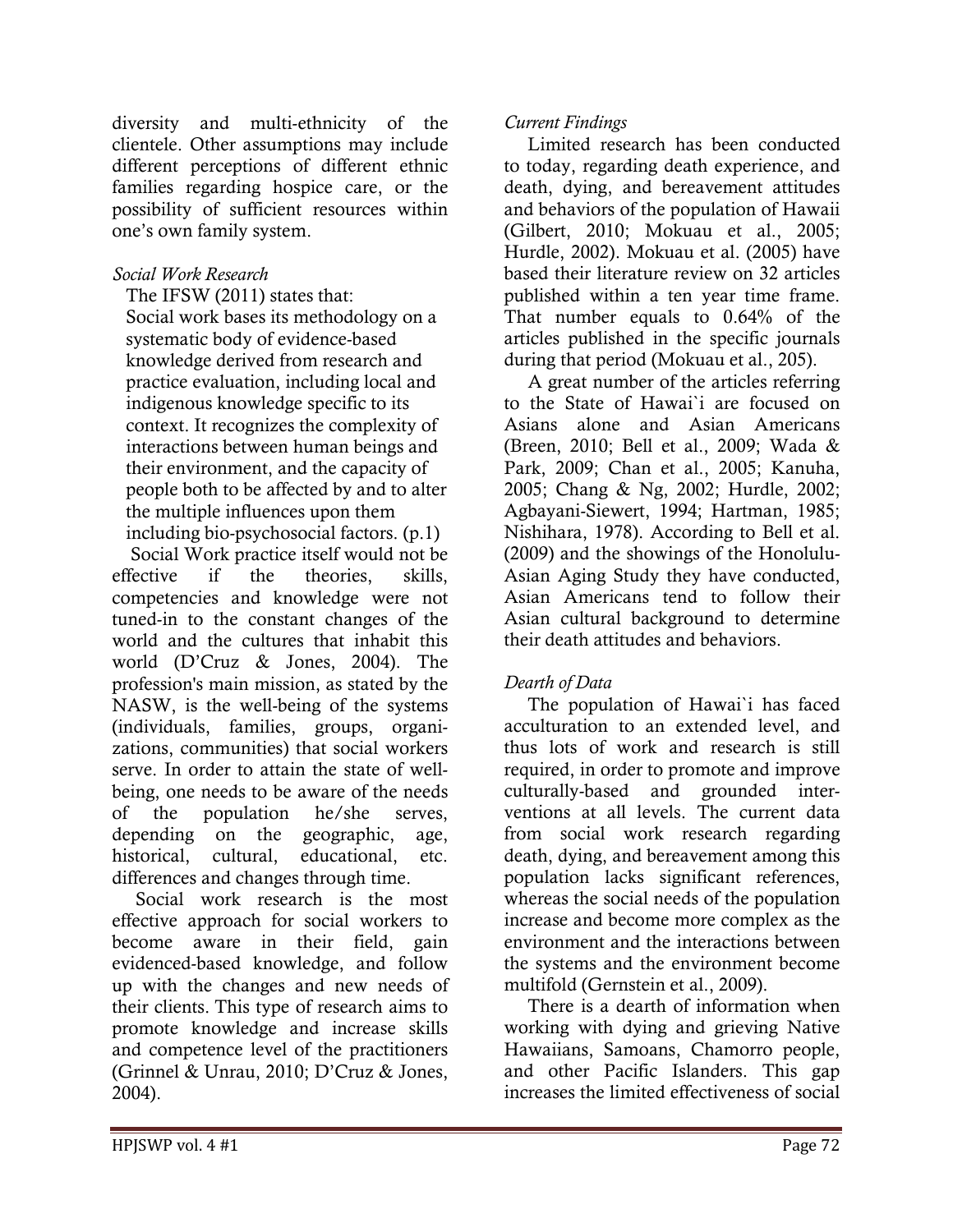work practice on all levels, as well as the expertise of the social work practitioners. This should be an area of high priority for social work practitioners.

#### LEGAL AND ETHICAL ISSUES ASSOCIATED WITH THE POPULATION OF HAWAI`I

 State and federal laws have to be followed by every individual. Sometimes individuals and/or families from various ethnic and cultural backgrounds may hold opposite ideas on what should be done. In situations like that, the family's preferences are illegal in the State of Hawai`i. For example, Samoans believe that the burial of the deceased family member in their own property will keep the family together based on constant communication. According to state laws, this is an illegal action and people from that race have to follow different practices. Of course these are instances that cannot radically be changed by social workers, although certain services and/or programs for Samoans could be planned and developed. For example a cemetery for Samoan family members could be created and memorial programs could be offered by the community.

 As discussed earlier in the paper, certain lawsuits are influencing the population of Hawai`i, and specifically Native Hawaiians. House Bills and Acts (e.g. Act 001) which relate to the bones of the ancestors and their maintenance of their own land, as opposed to transferring the remains to different locations, show effectiveness till today and are addressing legal issues that may arise. On the other hand, ethical issues which are not guided by laws but by cultural ramifications and subjectivity are harder to resolve and to that extent make judgments critical.

 Respect for different customs, beliefs, and values is an essential issue that relates to the ethical practice of Social Work. It is important for practitioners to be sensitive to those differences and make decisions which are culturally sensitive. As mentioned by Sue and Sue (2008), social workers should first identify the areas of ethical dilemmas with clients from different cultures, and then proceed to interventions.

 Significant attention has been given lately to ethical conflicts that arise in multicultural settings (Muller & Desmond, 1992). Especially in hospital settings when someone dies, differing cultural and value-based backgrounds of the individual/family and the practitioners may increase the complexity of the situation and will affect the given procedures. According to Muller and Desmond (1992), a variety of ethical dilemmas and issues arose after the death of a Chinese woman in a hospital. Those dilemmas included the withdrawing of the fact of death from some family members, the role of the family in making medical decisions, and the impact of such dilemmas on the family system. The authors examined all the effects those issues had on the family system, and highlighted the need for more research and expertise in such multicultural contexts.

 Social Work practice has made a significant contribution to experiences such as death, dying, and bereavement (Evan, 2009). However, cultural competence of the practitioners is still a subject for development. Lo (2009) underscores how ethical dilemmas can be resolved when the practitioner becomes aware of the different cultural groups of the community he/she is working for/in. It is also highlighted that ethical dilemmas do not necessarily arise just from cultural differences, which may lead to more intense complexity of the ethical issues.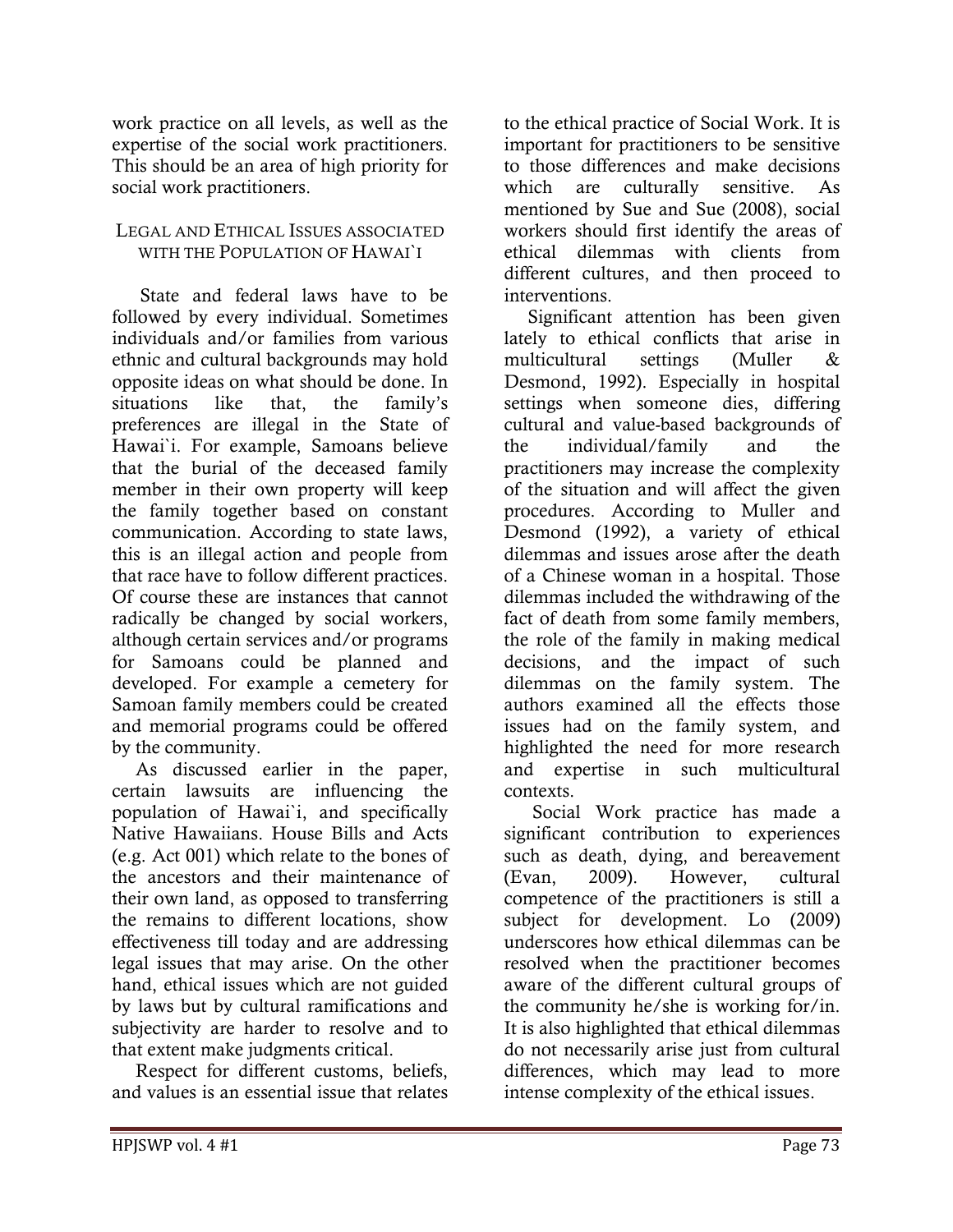#### IFSW & NASW Codes of Ethics

 Both IFSW and NASW state specific principles and ethical codes, which have to be followed by social work practitioners. Those codes of ethics refer to a sensitive practice and, for the purposes of this paper, culturally-based interventions, which will promote and maintain the well-being of the people who are receiving services.

 IFSW (2009) states, at the preface of the statement of principles, that: "Ethical awareness is a fundamental part of the professional practice of social workers. Their ability and commitment to act ethically is an essential aspect of the quality of the service offered to those who use social work services." Cultural sensitivity and awareness are major parts of the principles. According to the IFSW, social workers should treat every client system based on the principles of human rights and dignity, social justice, and professional conduct. In all these three principles, social workers ought to provide services based on the interest of the clientele, their cultural and ethical background, and their current beliefs, and values. "Social workers should recognize and respect the ethnic and cultural diversity of the societies in which they practice, taking account of individual, family, group and community differences." ( IFSW, 2009).

 "Social Workers are sensitive to cultural and ethnic diversity and strive to end discrimination, oppression, poverty, and other forms of social injustice." (NASW, 2001). NASW sets up standards and expected competences for social work practitioners, which will promote and increase social justice within the communities. According to the 2008 revised Code of Ethics, paragraph 1.05 (c) states: "Social Workers should obtain education and seek to understand the

nature of social diversity…with respect to race, ethnicity, national origin, color, …, religion, immigration status…"

 Both IFSW and NASW Codes of Ethics refer to areas that are sensitive for the population of Hawai`i, and more specifically the bereaved residents. Even though the accepted values and codes of ethics do serve the population, better understanding of the diversity in the specific community, Hawaii, is needed. Knowledge, not only of the different individual cultures but of their existence as a whole and their interactions is still needed and most likely in need of improvement by social work practitioners.

### PART III: CONCLUSIONS

#### IMPLEMENTATIONS IN SOCIAL WORK PRACTICE AND IMPLICATIONS FOR SOCIAL AGENCIES

 Social work practice on issues associated with death, dying, and bereavement may be found in numerous settings, as these are universal concepts of life. Hospitals, hospices, nursing homes, geriatric settlement houses, and others are settings which may frequently include grief-related social work practice. In addition, policy practice in agencies and organizations (e.g. Non Governmental Organizations<sup>16</sup> [NGOs]), Child Protective Services (CPS), Adult Protective Services (APS), or community programs may as well include social work with dying people or grieving individuals and systems. Social workers, as other practitioners, will most likely encounter such issues in their work with clients, at any level of practice (micro, mezzo, and/or macro) (Calahan, 1999).

<sup>16</sup> More commonly known as nonprofits in the United States.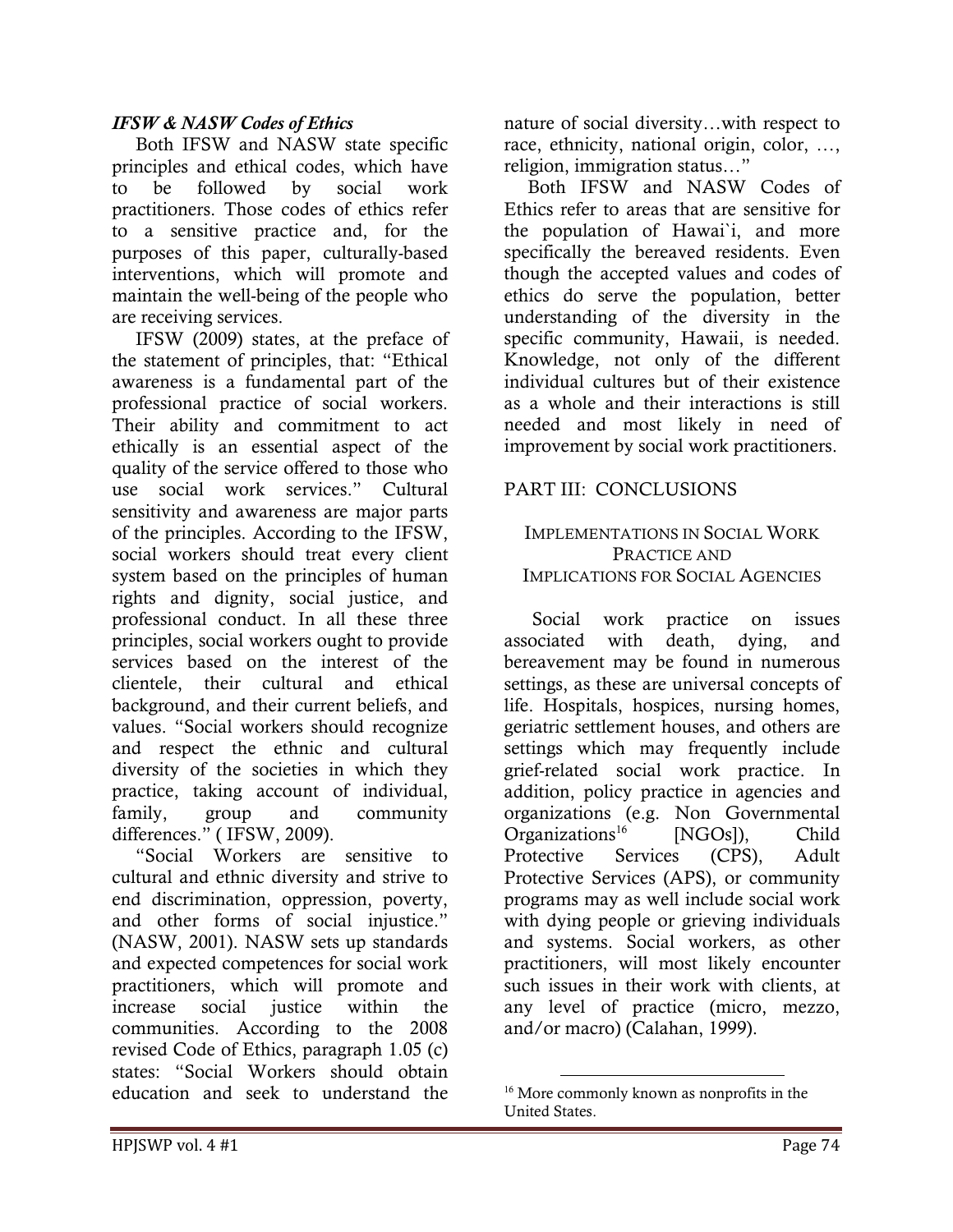

"Graveyard," Christi Sava, stock.xchng

 Paragraph 1.05, section (a), in the NASW Code of Ethics refers to the necessity for understanding cultures and the importance of strengths perspectives when working with diverse individuals and/or systems. (NASW, 2001, p.7). Knowledge of information such as is provided through this theoretical approach of correlations and crosstabs about death, dying, bereavement, culture, and religion may be critically useful for social workers. Such data do not only reveal the strengths of each culture one is working with, in addition they provide full understanding of a different worldview which may be determinant in the helping process and helping relationship.

 Cultural awareness regarding the concerns, practices, and behaviors of one's clientele may lead to effective implementation of theories and approaches (Hepworth et al., 2010; Dinitto & McNeece, 1997; Hancock, 1997). Awareness of culture has three different components.

First, social workers<sup>17</sup> should be aware of their own culture, including prejudices, typical behaviors, and certain spiritual and religious rituals attached to the culture (Derezotes, 2006). Self-awareness is a critical element of productive and effective

practice, for it will eliminate micro-insults, micro-aggression and in general unintended behaviors and practices from the practitioner's perspective.

 Second, practitioners should be aware of the cultures of their clients. Even if awareness has not come through education or personal enactment, having clients teaching the social worker may be productive and in the long run effective. All the cultures examined in this paper are centered on either a collectivistic or an individualistic perspective. Native Hawaiians, Samoans, Chukeese, Marshallese, Fijians, and Guamanians are all cultures of a collectivistic preference. Hence, there is an initial preference for someone who is dying to be taken care of a family member, rather than a nurse, while at the same time, grief is more welcome indoors, among relatives, rather than in therapy. Hierarchical relationships have been critical in many cultures that have been examined in this paper. Filipinos, as well as Chinese young adults, usually make end-of-life decisions for the parents, whereas Koreans follow different patterns when it comes to such decisions. Traditionally, in the latter culture, even if the patient is the father, despite the struggles, he will make the decisions.

 Finally, social workers should be prone to understanding the interactions and differences of the diverse cultures, especially between them and the clients (Hull & Kirst-Ashman, 2004). Being aware of the cultures that merge into the helping relationship is not enough. The products of such a cultural relationship, though, may add significantly to the process and to the effectiveness of the practice.

 "Figuring out how an individual client thinks and functions is fascinating." (Hull & Kirst-Ashman, 2004, p.19). Social work practice with bereaved individuals does

<sup>&</sup>lt;sup>17</sup> This information and these conclusions may apply to more disciplines. However, for brevity I will be referring to social workers only.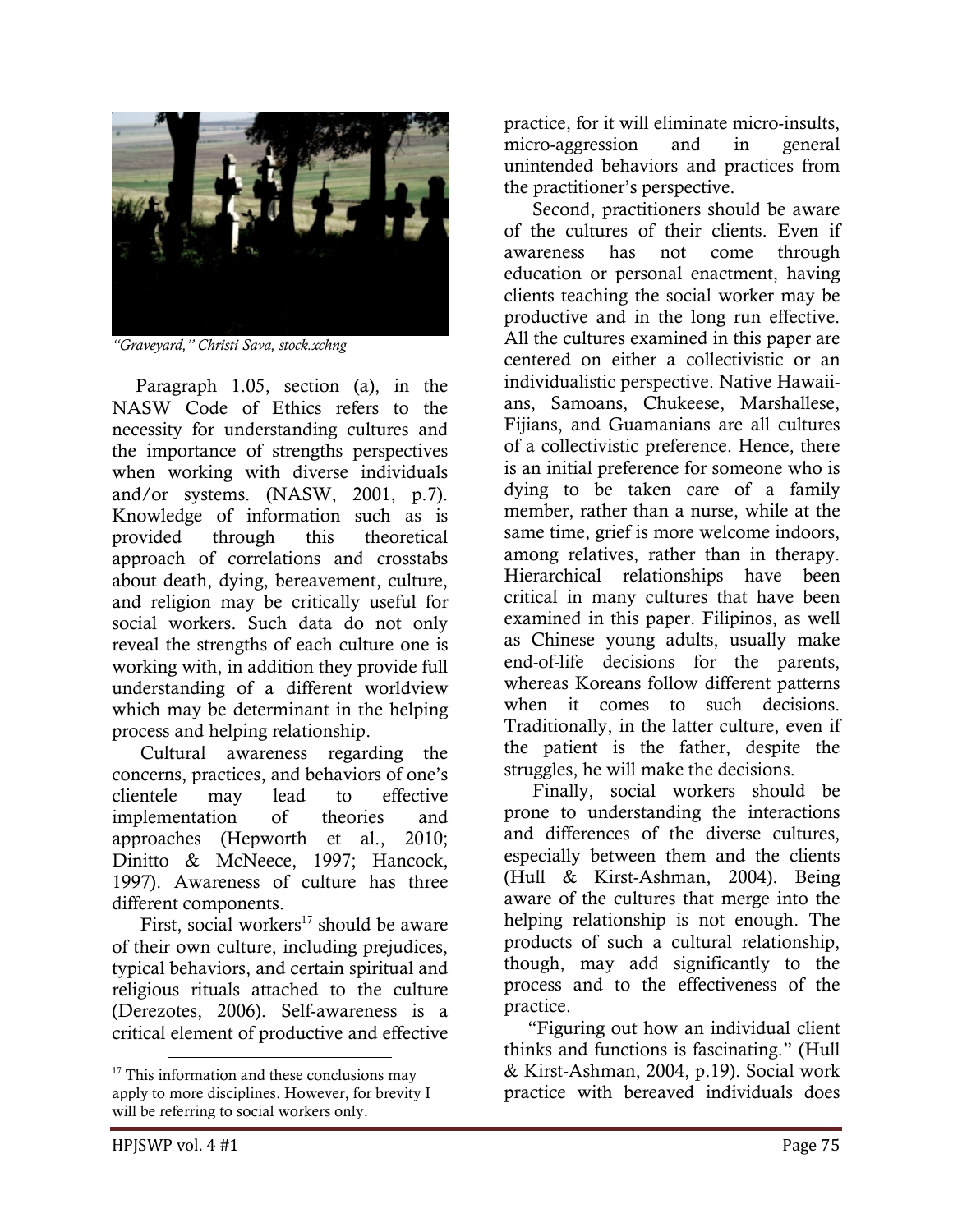not only consist of comfort practices, or adjustment tendencies. Change is a radical component of this practice and critical in social work with bereaved systems and/or dying people. "What is left ungrieved remains stored in our body, heart, and soul. It can come out each time we experience loss anew." (Kubler-Ross & Kessler, 2005, p. 73). Prolonged grief situations/issues may increase the need for the practitioner to focus on cultural strengths, which will allow him/her to fully conceptualize the reasons why the grief is prolonged, as it may originate from different causes rather than clinical ones. For example, Filipino families are expected to prolong their grief and extend their emotions for more time than is usual in the Western cultures. If this is not the case, then disrespect is shown to the person who passed away.

 Hull and Kirst-Ashman (2004) have stated: "The individual is right in front of you. The other systems with which the individual client is involved are much more abstract. Their interactions and effects may seem vague and distant. Because of the complexity of the outside systems, pinpointing targets of change often seems more difficult" (p.19).

 Different cultural perspectives regarding death, dying, and bereavement attitudes and behaviors, as well as traditions and customs, can lead to productive program evaluations and assessments. What are the existing programs and services that are provided to the population of Hawaii? What are the theories and approaches on a macro level that are applied in this State? These elements may be examined through a new, culturally-based scope, and thus provide feedback which will promote needed changes based on the new needs of the population, and additionally improve the outcomes of community-based

practice (Jansson, 2010). According to Hull and Kirst-Ashman (2004) the ability to apply knowledge which concerns different cultures is an essential part of cultural competence. Such applications on the macro level of social work practice may increase the sustainability of human services in the State of Hawaii. Also, as implied by Bell et al. (2009), the same applications may promote new trends and tendencies to the populations in need, as opposed to lack of knowledge and/or trust of the services provided in one's community.

 Sue and Sue (2008) have suggested that ignorance is a determinant factor for micro insults and micro aggression in the society. Social services are provided by certain individuals/workers who work at those services. These practitioners will promote the wrong idea to the service seekers, and discourage them on seeking the services again, unless they (practitioners) are aware of the population, its needs, challenges, strengths, and weaknesses. All these may be included in one's culture.

#### ETHICAL CHALLENGES AND **RESOLUTIONS**

 As discussed earlier in the paper, numerous ethical challenges, which are rooted in cultural characteristics, may arise through social work practice. NHPIs, or at least a majority of these cultures, and specifically Native Hawaiians, Samoans, Chamorro, and Chukeese tend to have a chief member in the family. That member is the person who will make the end-of-life decisions when the time is right, and nobody else. "When my grandfather died, we were still in Guam, and we had to wait 11 hours for the doctor to tell us, because he was waiting for the 'chief' of my extended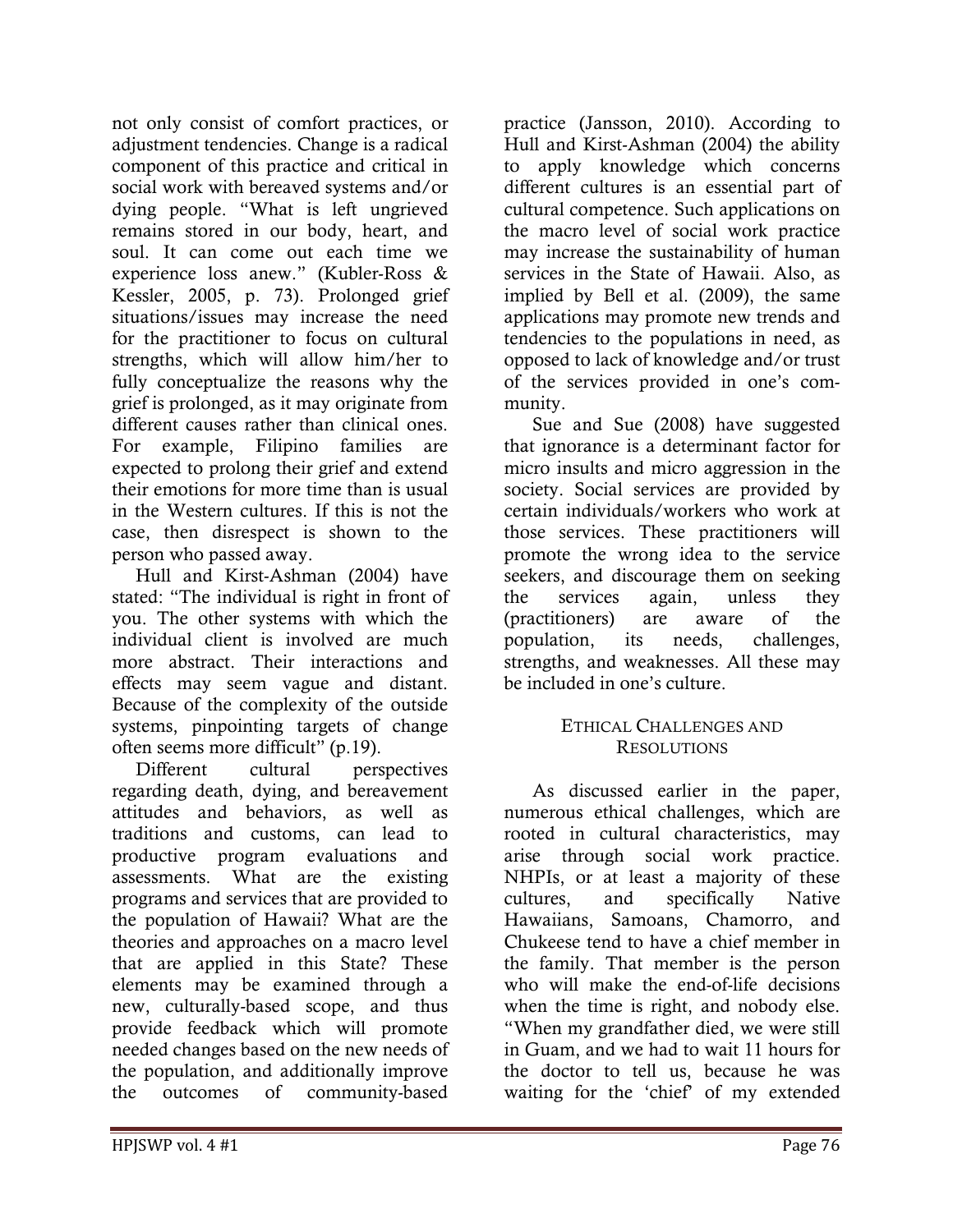family to be told first" (personal communication, April 2, 2011).

 Ethical challenges and dilemmas can be experienced in many different ways, depending on the cultural awareness of the social worker. Value conflicts can arise especially when a social worker is providing services to clients whose religious or cultural beliefs support different behaviors than the social worker's. In this case, it is the social worker's responsibility to figure a safe channel of communication and practice which will promote the client's well-being (NASW,2007; Hugman, 2005; Dinitto & McNeece, 1997; Gambrill & Pruger, 1997; Wells & Masch, 1986).

 Working at a hospital or a hospice with clients from many different cultural and religious values, and beliefs increases the obligations for awareness on these issues, and also the need to be mindful of any possible ethical dilemmas, and/or conflicts. For example, when a Samoan child needed an operation in a hospital setting, the mother was not willing to sign the paperwork for the procedure to take place, regardless the severity of the situation. Although under Hawaii law she had to give her consent, she insisted on waiting for the chief of the family to come in and do the signatures. Culturally she was not allowed to do what the physician was asking her to do (personal communication, March 29, 2011). In this ethical challenge, it was critical for all the parties to be culturally sensitive. Understanding of the situation, and the client's willingness, as opposed to aggressive and non friendly behaviors and communications, can lead to more successful practice. This example may be explored through the ecosystems perspective. Social workers do not only work with the client/client system. They also do not only work with the system in

its environment (Person-in-Environment 'PIE'). Social workers work with the person, the environment, and the interactions between the person and the environment. The social worker in the last case can be seen as a mediator, for example, between the physician and the client. Both need to understand why the other party is making the decisions that are made. Additionally, the client system needs to understand what the best choice is at that moment.

 This paper has provided in-depth information and syntheses of religious and cultural information. With this provision, social work practitioners may equip themselves somewhat better for future practices. Ethical challenges and/or ethical dilemmas have no specific resolutions. Some choices, though, are better than others, and some choices may be unethical. However, though being culturally aware and/or applying culturally-based practices, such decisions may become easier to make, and thus more acceptable to both the social worker and the client.

#### FUTURE TRENDS FOR SOCIAL WORK RESEARCH

 Research in effective interventions to meet the needs of different populations is necessary. Furthermore, not all bereaved people, even from the same culture, express themselves in the same ways or share the same experiences in managing grief. Research needs to include bereaved persons from a broader spectrum of the population of Hawaii. Due to the diversity of the population, "bereavement studies should systematically test for crosscultural and ethnic comparisons" (Lund & Caserta, 1998, p.295). More heterogeneous samples need to be included in the studies, with sufficient numbers of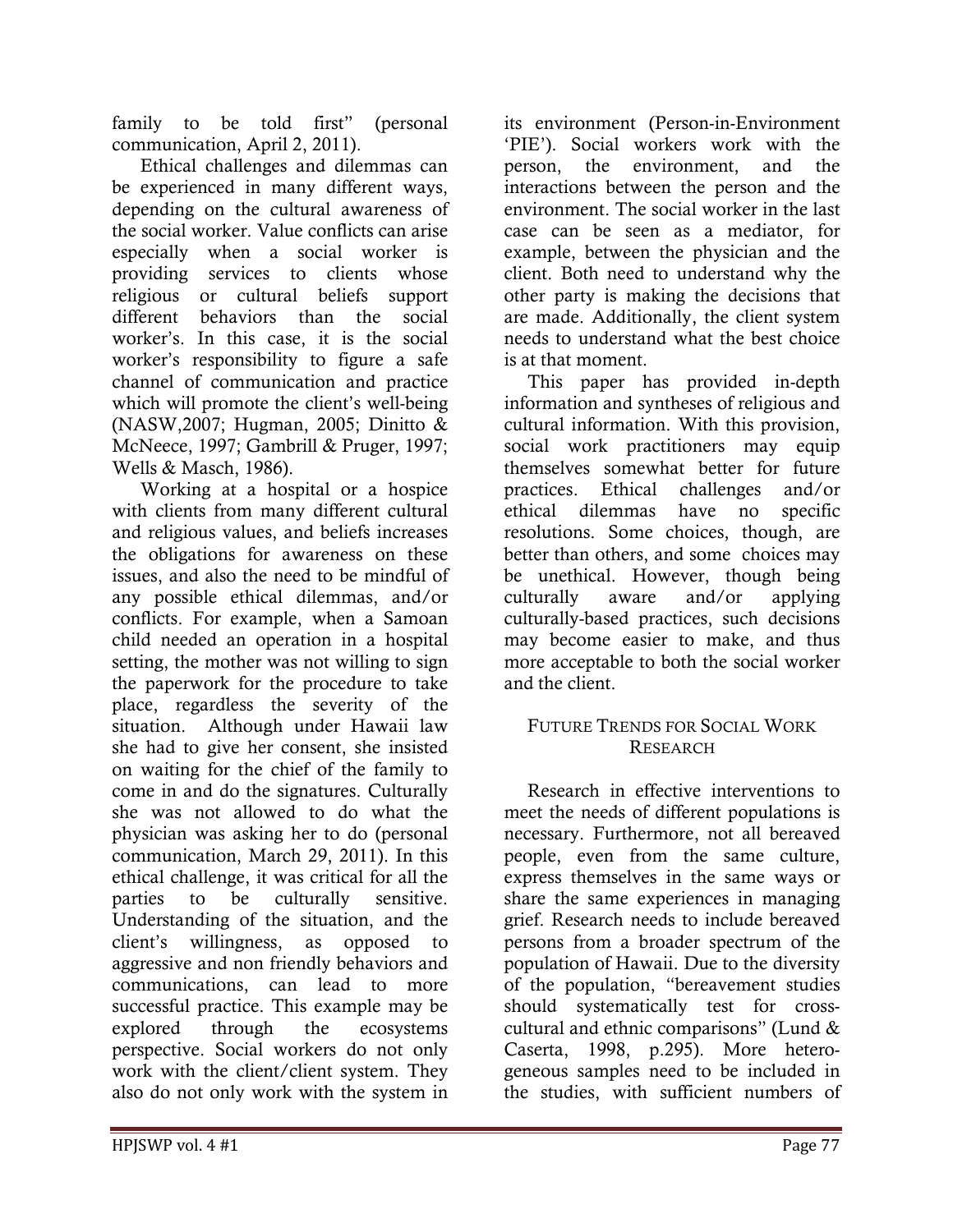Hispanic, Native Americans, African Americans, and other Pacific Islanders, such as Fijians or people from the Mariana Islands. It is important to compare cultural similarities and differences to more fully understand the process of grieving in the community, and in organizational settings. To that extent, sophisticated knowledge and awareness of such similarities and differences can lead to an emphasis on which interventions or social work strategies are more effective for which culture.

 Another challenge for future social work research is to improve the understanding of the impact of religious orientation in one's culture, and, furthermore, increase the knowledge of how religious beliefs and practices can be distinguished from cultural ones, or how those practices can be considered as subcultures. Moreover, the profession of social work may be challenged to name specific social work interventions for death and bereavement, not only to specific cultures, but specific to culture/religion crosstabs (i.e. Asian Agnostic vs. Asian Buddhist).

#### FINAL COMMENTS

 As stated by NASW (2004) in the NASW Standards for Social Work Practice in Palliative and End-of-Life Care:

 Social workers have unique, in-depth knowledge of and expertise in working with ethnic, cultural, and economic diversity; family and support networks; multidimensional symptom manage ment; bereavement; trauma and disaster relief; interdisciplinary practice; interventions across the life cycle; and systems interventions that address the fragmentation, gaps, and insufficiency in health care. These are

 critical areas for implementing change in palliative and end-of-life care (p.14).

 In order to gain knowledge of and expertise in the areas mentioned above, social workers need to follow NASW's continuing education philosophy. NASW views continuing education as "an essential activity for ensuring quality social work services for clients" (NASW, 2003, p.7). Furthermore, NASW encourages and essentially supports cultural competence in social work practice (NASW, 2007; 2001).

 Hawaii is a State that is constantly undergoing demographic changes, and thus community changes. Such transitions (e.g. new languages, new customs, increased acculturation processes, and elimination of community participation unless in same-cultural groups) necessitate culturally-based and grounded interventions when working with dying individuals, bereaved family systems, bereaved communities and neighborhoods. The decision to become a social worker is a decision to commit to those changes and challenges, and a commitment to advocate for the wellbeing of the ever-changing systems; no matter how long the "living" state of the client/client system will last. Social workers should be responsible for quality services and quality interventions which embrace the diversity of the populations with which they are working.

### **REFERENCES**

Agbayani-Siewert, P. (1994). Filipino American culture and family: guidelines for practitioners. Families in Society, 75(7), 429- 438.

Becker, E. (1973). The Denial of Death. New York: Simon & Schuster.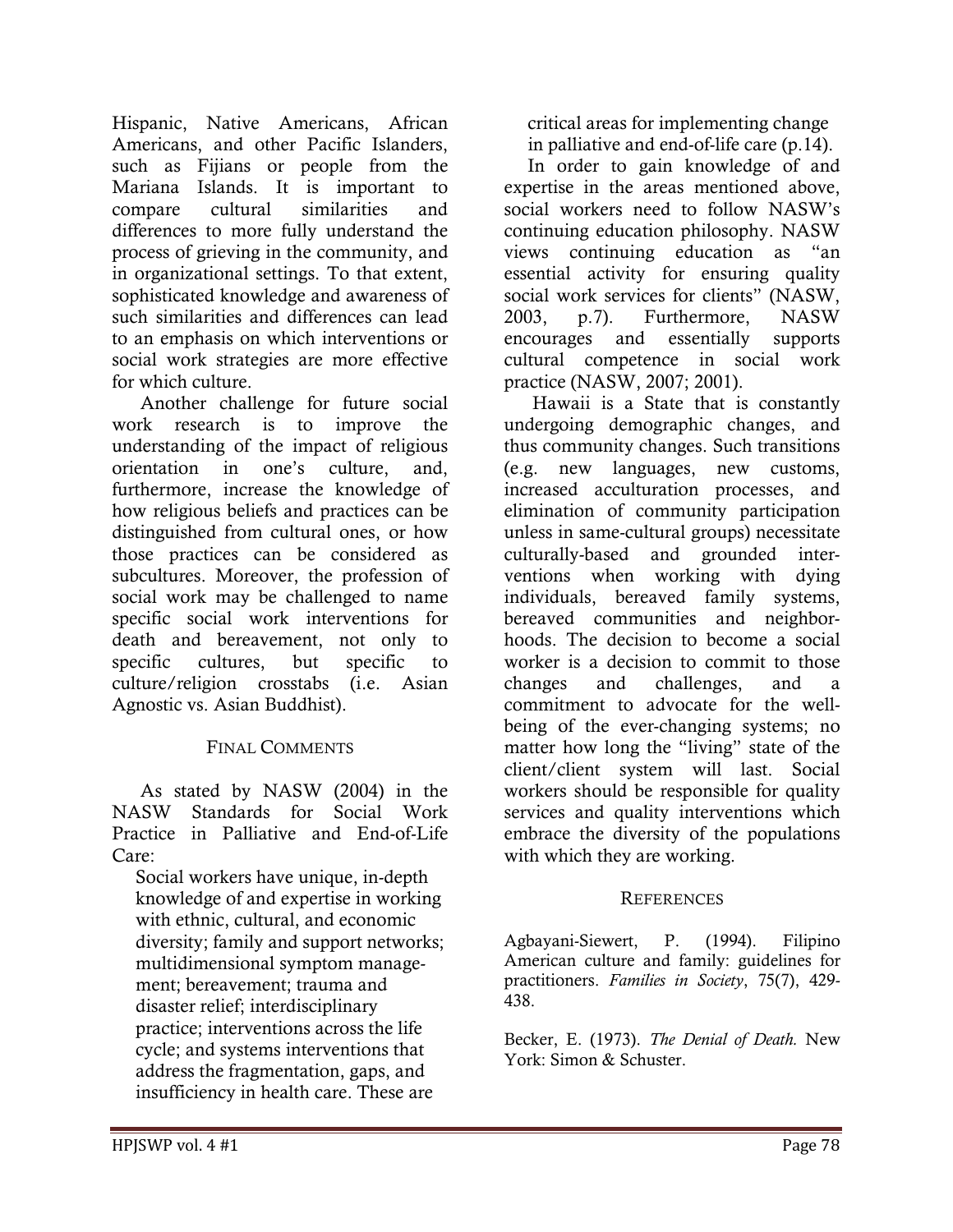Bell, C.L., Davis, J., Harrigan, R.C., Somogyi-Zalud, E., Tanabe, M.K.G., & Masaki, K.H. (2009). Factors associated with place of death for elderly Japanese-American men: the Honolulu Heart Program and Honolulu-Asian Aging Study. Journal of the American Geriatrics Society, 57(4), 714-718.

Braun, K., Pietsch, J.H., & Blanchette, P.L. (2000). Cultural Issues in End-Of-Life Decision Making. CA: Sage, Thousand Oaks.

Braun, K.L., & Nichols, R. (1997). Death and dying in four Asian American cultures: a descriptive study. Death Studies, 21(4), 327- 359.

Breen, L.J. (2010). Professionals' experiences of grief counseling: implications for bridging the gap between research and practice. Journal of Death & Dying, 62(3), 285-303.

Burghardt, S. (2010). Macro practice in social work for the  $21<sup>st</sup>$  century. USA: Thousand Oaks, SAGE.

Callahan, B.N. (1999). Grief Counseling: A Manual for Social Workers. Denver: Love Publications.

Canda, E.R., & Furman, L.D. (2010). Spiritual Diversity in Social Work Practice: The Heart of Helping. NY: Oxford.

Carroll, R. (1996). Chicken skin: true spooky stories of Hawai'i. HI: The Bess Press.

Centers for Disease Control and Prevention, National Center for Health Statistics, Division of Vital Statistics, National Vital Statistics Report Volume 58, Number 19, May 2010, Table 29. Available at: http://www.cdc.gov/nchs/data/nvsr/nvsr58 /nvsr58\_19.pdf

Chan, C.L.W., Chow, A.Y.M., Ho, S.M.Y., Tsui, Y.K.Y., Tin, A.F., Koo, B.W.K., & Koo, E.W.K. (2005). The experience of Chinese bereaved persons: a preliminary study of meaning making and continuing bonds. Death Studies, 29(10), 923-947.

Chang, H.H., & Ng, K.S. (2002). The perception of resiliency mechanisms in Chinese American families: implications for family therapy. Family Therapy, 29(2), 89-100.

Collins, D., Jordan, C., & Coleman, H. (2010). An introduction to family social work  $(3<sup>rd</sup>$ ed.). Canada: Cengage Learning.

Corey G. (1995). Theory and Practice of Group Counseling  $(4<sup>th</sup> ed.)$ . California, US: Cengage Learning.

D'Cruz, H., & Jones, M. (2004). Social work research: ethical and political contexts. Great Britain: The Cromwell Press.

Derezotes, D.S. (2006). Spiritually oriented social work practice. USA: Pearson Education.

Dinitto, D.M., & McNeece, A.C. (1997). Social work issues and opportunities in a challenging profession.  $(2<sup>nd</sup> ed.)$ . USA: Allyn and Bacon.

Doyle, A. (2011). History of research on process relevant to clinical social work. Clinical Social Work Journal, 39(1), 68-78.

Eunjeong, K., & Berkman, C.S. (2010). Role of children in end-of-life treatment planning among Korean American older adults. Journal of Social Work in End-of-Life & Palliative Care, 6(3/4), 164-184.

Evan, C. (2009). Review of working with loss, death, and bereavement: a guide for social workers. Australian Social Work, 62(2), 306- 308.

Forisha, B., Wright, C., & Tucket, M. (2005). "Toward a culturally and spiritually consonant treatment of Native Hawaiians: an integration of family therapy and Ho`oponopono." In Hertlein, K.M., & Viers, D. The couple and family therapists' notebook: homework, handouts, and activities for use in marital and family therapy. Binghamton, NY, US: Haworth Clinical Practice Press.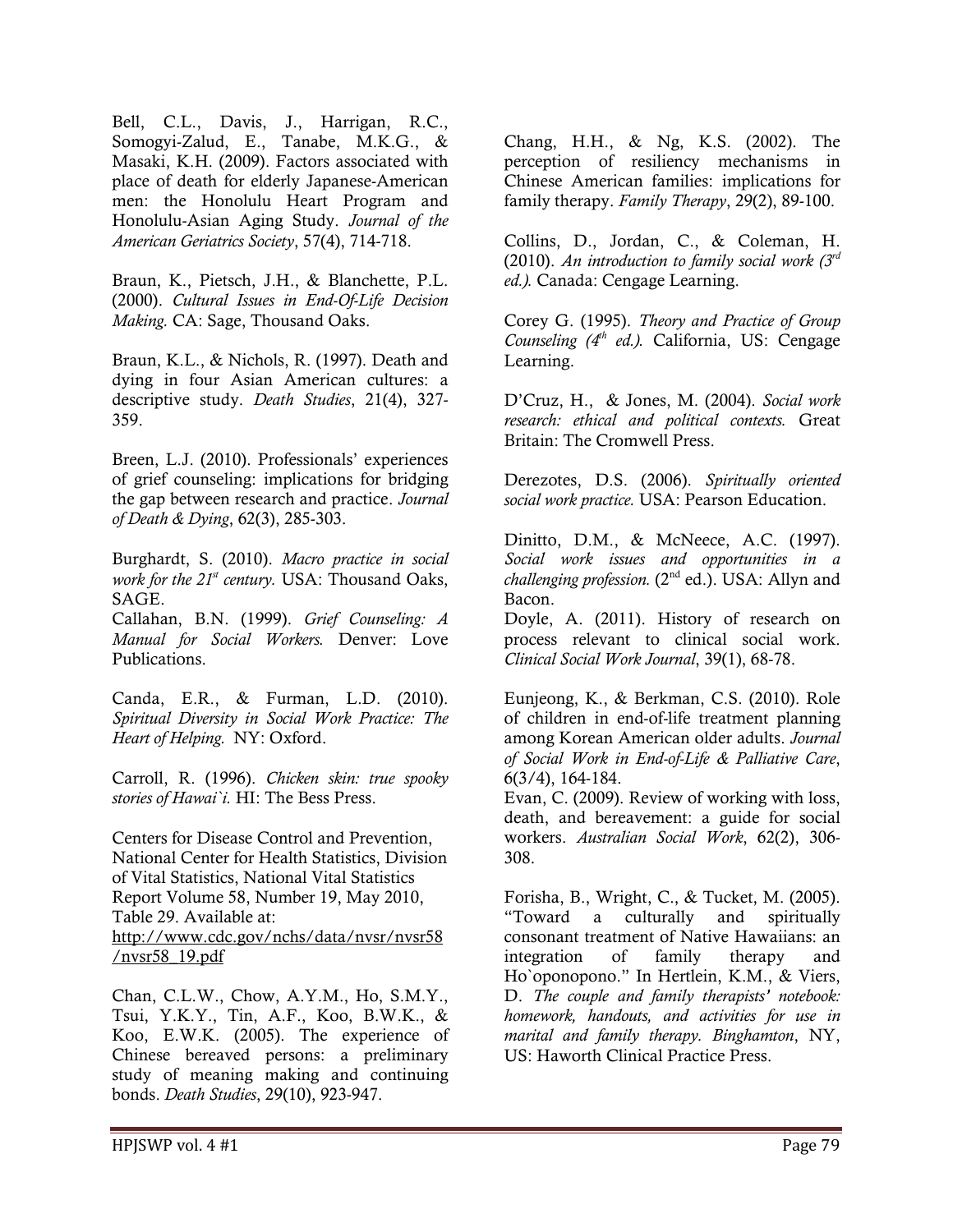Gambrill, E., & Pruger, R. (1997). Controversial issues in social work ethics, values, and obligations. USA: Allyn and Bacon.

Gamino, L.A., Sewell, K.W., Hogan, N.S., & Mason, S.L. (2009). Who needs grief counseling? A report from the Scott & White grief study. Journal of Death & Dying, 60(3), 199-223.

Garvin D.C., Gutierrez M.L., & Galinsky J.M. (2004). Handbook of Social Work with Groups. New York: The Guilford Press.

Gerstein, L.H., Heppner, P.P., AEgisdottir, S., Alvin Leung, S-M., & Norsworthy, K.L. (2009). International handbook of cross-cultural counseling: cultural assumptions and practices worldwide. USA: Sage.

Gilbert, R.B. (2010). Ethical practice in grief counseling. Illness, Crisis & Loss, 18(2), 173- 176.

Glazer, H.R., & Marcum, D. (2003). Expressing grief through storytelling. Journal of Humanistic Counseling, Education & Development, 42(2), 131-138. Green, L.C., & Beckwith, M.W. (2009). Hawaiian Customs and Beliefs relating to Sickness and Death. American Anthropologist, 28 (1), 176–208, (published online at: http://onlinelibrary.wiley.com/doi/10.1525/ aa.1926.28.1.02a00030/pdf).

Grinnel, R.M. Jr., & Unrau, Y.A. (2010). Social work research and evaluation: foundations of evidence-based practice. New York: Oxford University Press.

Han T.L., Collins, S.L., Clarks, S.D., & Garland, A. (1986). Hawaiian mortuary Practices. In Moe kau a ho`oilo, Hawaiian mortuary practices at Keopu, Kona, Hawai`i (pp. 33-59). Honolulu, HI: Bishop Museum.

Hancock, M.R. (1997). Principles of social work practice: a generic practice approach. New York and London: The Haworth Press.

Hartman, S. (1985). Huna, Hakomi, and spirituality. Hakomi Forum, 3, 29-33.

Hattori, K., McCubbin, M.A., & Ishida, D.N. (2006). Concept analysis of good death in the Japanese community. Journal of Nursing Scholarship, 38(2), 165-170. Healing.  $(2^{nd}$  ed.). USA: Oxford University Press.

Hepworth, D.H., Rooney, R.H., Rooney, G.D., Strom-Gottfried, K., & Larsen, J.A. (2010). Direct social work practice: theory and skills  $(8<sup>th</sup> ed.)$ . Canada: Cengage.

Hope B.E. & Hope J.H. (2003). Native Hawaiian Health in Hawaii: Historical Highlights. California Journal of Health *Promotion*, 1 (special issue: Hawai'i  $1 - 9$ ).

Howard, A. & Scott, R.A. (1965). Cultural values and attitudes toward death. Journal of Existentialism, 6(22), 161-171.

Hugman, R. (2005). New approaches in ethics for the caring professions. China: palgrave macmillan.

Hull, G.H., & Kirst-Ashman, K.K. (2004). The generalist model of human services practice. USA: Brooks/Cole, Thomson Learning.

Hurdle, D.E. (2002). Native Hawaiian traditionally healing: culturally based interventions for social work practice. Social Work, 47(2), 183-192.

International Federation of Social Workers [IFSW]. (Retrieved: 02/2011). Definition of Social Work. Last updated: 04/10/2005. Available at: http://www.ifsw.org/p38000208.html

International Federation of Social Workers [IFSW]. (2009). Ethics in social work: statement of principles. Available at: http://www.ifsw.org/p38000324.html

Ivey, A.E., Ivey, M.B., & Zalaquett, C.P. (2010). Intentional interviewing & counseling: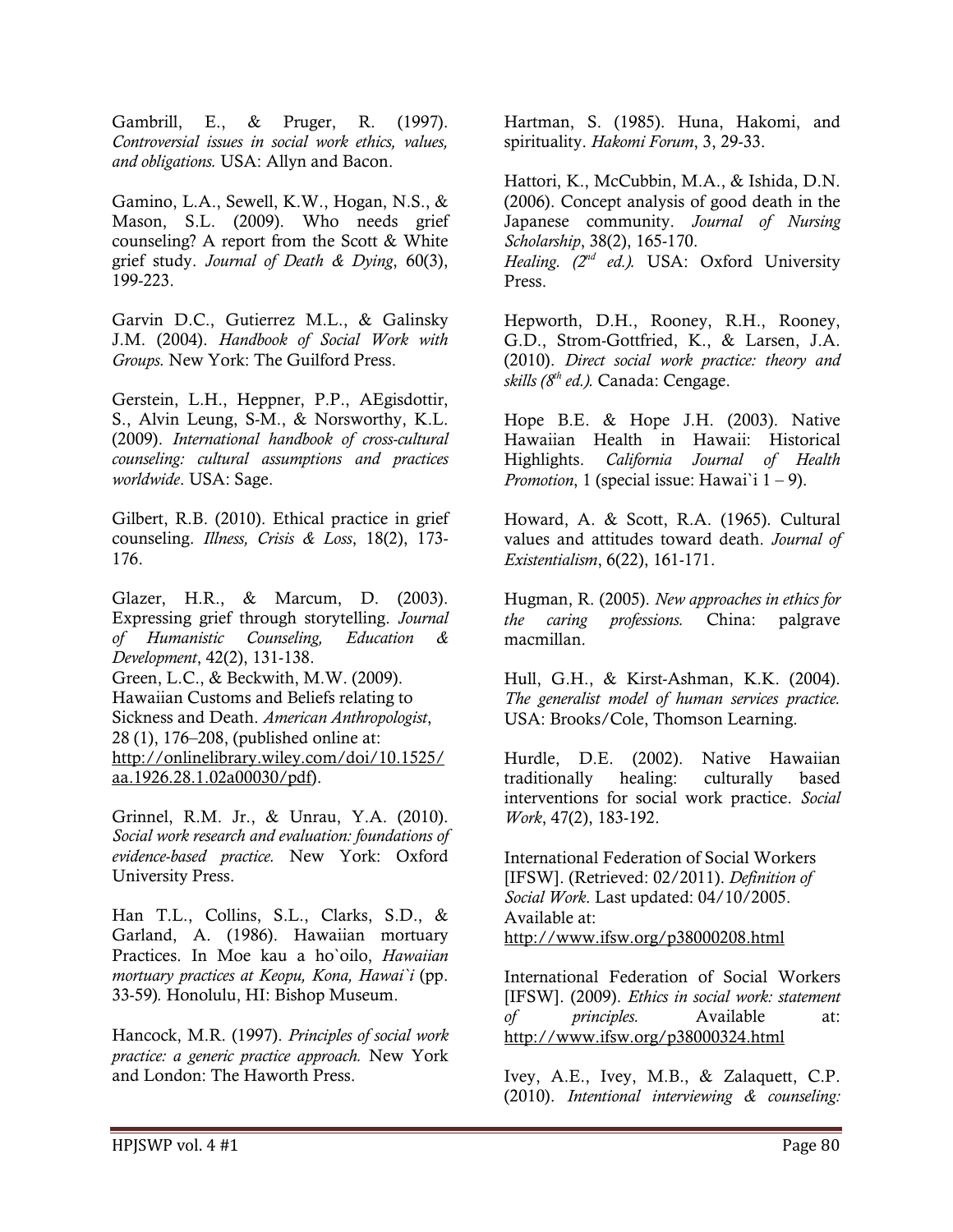facilitating client development in a multicultural society. US: Cengage Learning.

Jansson, B.S. (2010). Becoming an effective policy advocate: from policy practice to social justice. US: Brooks/Cole.

Jordan, J.R., & Neimeyer, R.A. (2003). Does grief counseling work? Death Studies, 27(9), 765-786.

Just, C. (2008). Der gesellschaftliche Umgang mit Sterben und Tod und daraus resultierende Konsequenzen fur die Pflege (p.49). Berlin University, (unpublished work).

Kamana'opono M.C. (1999). Conceptions of Depression: a Hawaiian Perspective. Pacific Health Dialogue (PHD), 6 (2).

Kanuha, V.K. (2005). "Na `ohana: Native Hawaiian families." In McGoldrick, M., Giordano, J., & Garcia-Preto, N. Ethnicity & family therapy. New York, US: Guilford Press.

Kawaharada, D. (2003, March 7). The settlement of Polynesia, part 1 [Online Forum Comment]. Retrieved from http://www.paulwaters.com/migra t e . h t m

Kirch, P.V. & Rallu, J.V. (2007). The Growth and Collapse of Pacific Island Societies. HI: University of Hawai`i Press

Kubler-Ross E. (1975). Death: The final stage of growth. NY: Touchstone. Kubler-Ross E. (1979). On death and Dying. Athens - Greece: Tamasos.

Kubler – Ross, E. & Kessler, D. (2005). On grief and grieving: Finding the meaning of grief through the five stages of loss. NY: Elisabeth Kubler – Ross Family Limited Partnership and David Kessler.

Kwon, S-Y. (2006). Grief ministry as homecoming: framing death from a Korean-American perspective. Pastoral Psychology, 54(4), 313-324.

Kyung Rim, S., Myung Ok, C., & Jeong Sun, K. (2005). The meaning of death as experienced by elderly women of a Korean clan. Qualitative Health Research, 15(1), 5-18.

Laungani, P. (2004). Asian perspectives in counseling and psychotherapies. New York: Brunner-Routledge.

Leung, P., Cecilia, C., Siu-Man, N., & Moyee, L. (2009). Towards body-mind-spirit integration: east meets west in clinical social work practice. Clinical Social Work Journal, 37(4), 303-311.

Lim, R.C. Department of Business, Economic Development & Tourism. (2009). 2009 State of Hawaii data book. Hawaii: Government Printing Office. Retrieved from: http://hawaii.gov/dbedt/info/eco nomic/databook/db2009/

Little, V. (2009). Palliative care needs in American Samoa. Journal of Palliative Medicine, 12(5), 411-413.

Lo, B. (2009). Resolving ethical dilemmas: a guide for clinicians  $(4<sup>th</sup> ed.)$ . Republic of China: Lippincott Williams & Wilkins.

Long, J.B. (1975). The Death that ends Death in Hinduism and Buddhism. In Kubler-Ross, E. Death: The final stage of growth. NY: Touchstone.

Lund, D.A., & Caserta, M.S. (1997-98). Future directions in adult bereavement research. Journal of Death & Dying, 36(4), 287- 303.

McGoldrick, M., Giordano, J., & Garcia-Preto, N. (2005). Ethnicity & family therapy. New York, US: Guilford Press.

Mermann, A.C. (1991). Spiritual Aspects of Death and Dying. The Yale Journal of Biology and Medicine, 65(1), 137-142.

Mokuau, N., Garlock-Tuiali`i, J., & Lee, P. (2008). Has social work met its commitment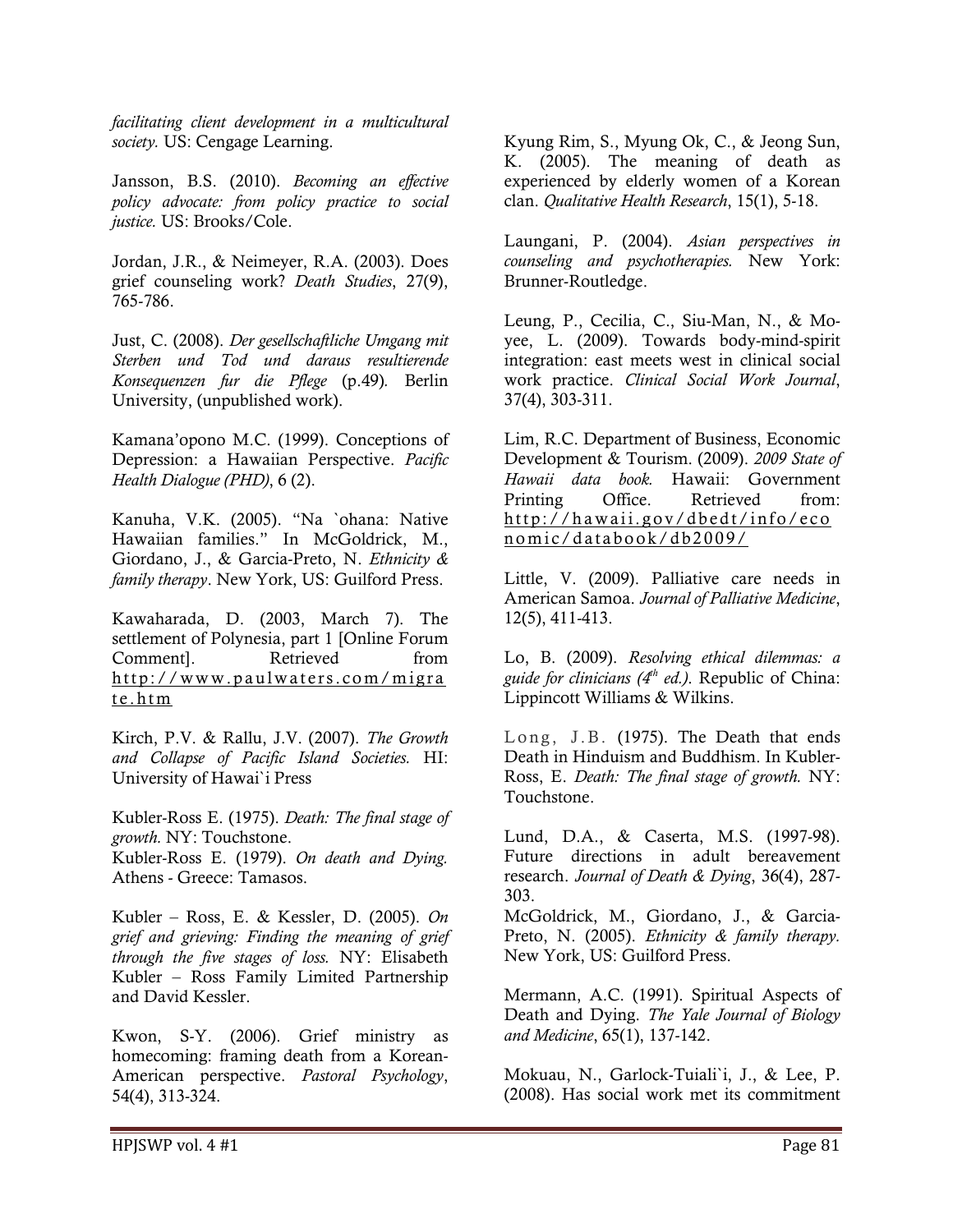to Native Hawaiians and Other Pacific Islanders? A review of the periodical literature. Social Work, 53(2), 115-121.

Mui Hing, J.M.  $(2002)$ . Accepting the timing of one's death: an experience of Chinese hospice patients. Omega: Journal of Death and Dying, 45(3), 245.

Muller, J.H., & Desmond, B. (1992). Ethical dilemmas in a cross-cultural context. A Chinese example. Western Journal of Medicine, 157(3), 323-327.

National Association of Social Workers [NASW]. (2007). Indicators for the achievement of the NASW Standards for cultural competence in social work practice. NASW Press, available at: http://www.naswdc.org/practice/bereaveme nt/standards/standards0504New.pdf

National Association of Social Workers [NASW]. (2003). NASW Standards for continuing professional education. NASW Press, available at:

http://www.socialworkers.org/practice/stan dards/NASWContinuingEdStandards.pdf

National Association of Social Workers [NASW]. (2001). NASW Standards for cultural competence in social work practice. NASW Press, available at:

http://www.naswdc.org/practice/standards/ NASWCulturalStandards.pdf

National Association of Social Workers [NASW]. (2004). NASW Standards for palliative & end of life care. NASW Press, available at: http://www.naswdc.org/practice/bereaveme nt/standards/standards0504New.pdf

Netting, E.F., Kettner, P.M., & McMurtry, S.L. (2008). Social work macro practice. USA: Allyn and Bacon.

Nishihara, D.P. (1978). Culture, counseling, and Ho`oponopono: an ancient model in a modern context. Personnel & Guidance Journal, 56(g), 562-566.

Nishimura, S.T., Goebert, D.A., Ramisetty-Mikler, S., & Caetano, R. (2005). Adolescent Alcohol Use and Suicide Indicators among Adolescents in Hawaii. Cultural Diversity & Ethnic Minority Psychology, 11(4), 309-320.

Ofahengaue, V., Halaevalu, F.G., & Meripa, T. (2008). Family and culture, and the Samoan youth. Journal of Family Social Work, 11(3), 229-253.

Orbach, A. (1999). Life, Psychotherapy and Death: The end of our exploring. Great Britain: Athenaeum Press.

Pang, T.H.C. & Lam, C.W. (2002). The widowers' bereavement process and death rituals: Hong Kong experiences. Illness, Crisis & Loss, 10(4), 294-306.

Perez, M.P. (2005). Colonialism, Americanization, and Indigenous Identity: A research note on Chamorro identity in Guam. Sociological Spectrum, 25(5), 571-591.

Pobutsky, A.M. (2001). Economics and Fertility: changing family structure among Chamorros on the island of Guam. History of the Family,  $6(1)$ , 95.

Ponterotto, J.G., Suzuki, L.A., Manuel Casas, J., & Alexander, C.M. (2010). Handbook of multicultural counseling. US: Sage.

Ritz, M.K. (2006, August 2). Rites of passage. Honolulu Advertiser, p.14.

Saleh, M.A. (1997). Counseling the Micronesian client. International Journal for the Advancement of Counseling, 19(2), 131-141.

Saunders (Dame), C.M., & Clark, D. (2002). Cicely Saunders: founder of the hospice movement: selected letters 1959-1999. UK: Oxford University Press.

Shimabukuro, K.P., Daniels, J., & D`Andrea, M. (1999). Addressing spiritual issues from a cultural perspective: the case of the grieving Filipino boy. Journal of Multicultural Counseling & Development, 27(4), 221-239.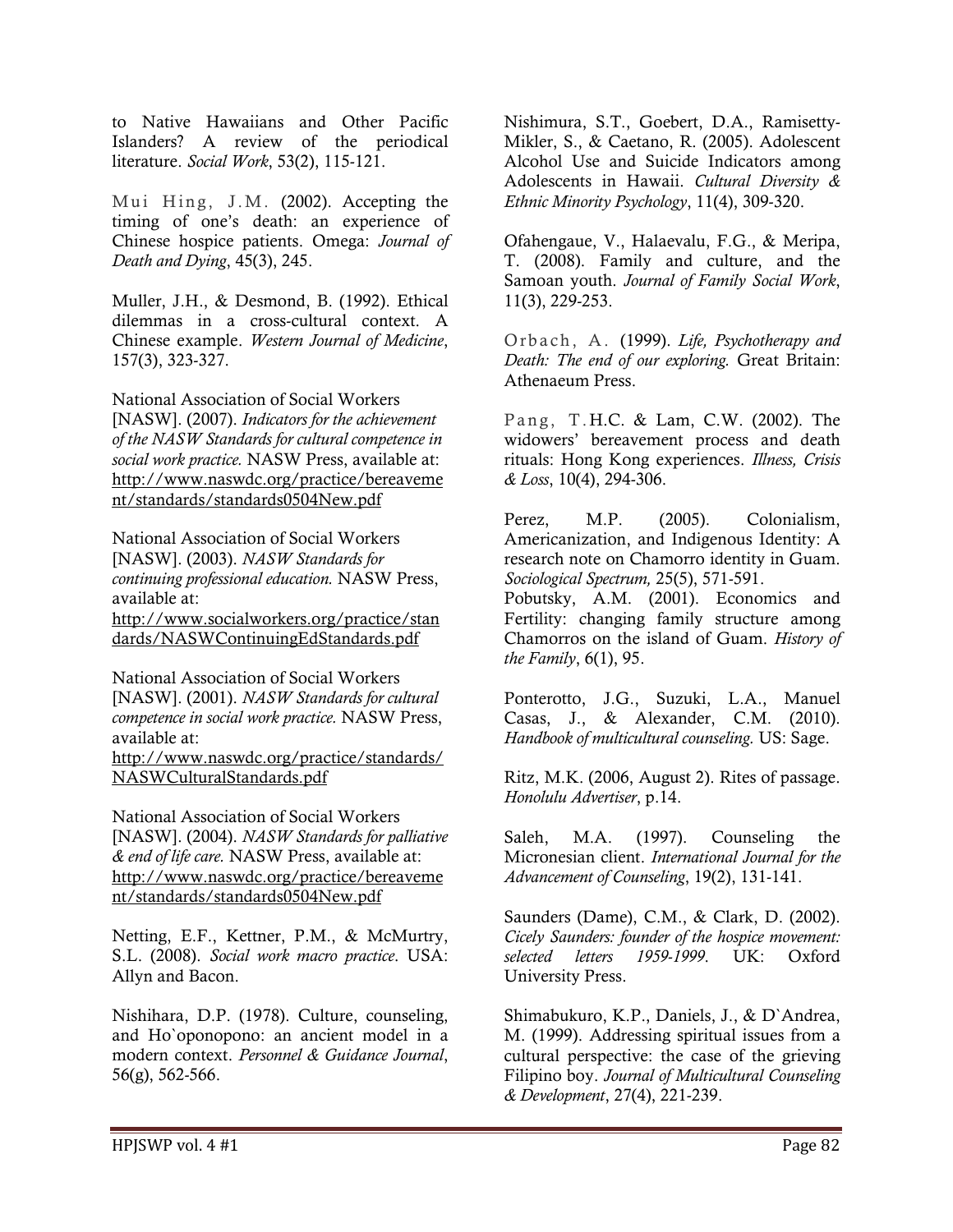Skelton, J. (2003). Death and dying in literature. Advances in Psychiatric Treatment, 9(1), 211-217.

State Historic Preservation Division [SHPD]. (2011). Hawaii Department of Land and Natural Resources [DLNR]. Information available at: http://hawaii.gov/dlnr/

Strean, H.S. (1978). Clinical social work: theory and practice. US: The Free Press.

Sue W.D. & Sue D. (2008). Counseling the Culturally Diverse: Theory and Practice  $(5<sup>th</sup>$  ed.). USA: Wiley.

Swartz, P.Y. (2010). Good death in the Chinese culture: a relational perspective. Death Studies. 34(3), 278-284.

Tauiliili, D.S., Delva, J., & Browne, C. (2001). A study of attitudes toward aging and caregiving patterns among Samoan families in Hawaii. Journal of Family Social Work, 6(1), 1- 14.

Tomer, A., Eliason, T.G., & Wong, T.P.P. (2007). Existential and spiritual issues in death attitudes. NJ: Lawrence Erlbaum Associates.

Tone, J.M., Clarridge, B.R., Casey, V., Welch, L.C., Welte, T., Shield, R., & Mor, V. (2004). Family perspectives on end-of-life care. Journal of American Medical Association  $(JAMA)$ , 291(1), 88-93.

Toseland, R.W., & Rivas, R.F. (2009). An introduction to group work practice  $(6<sup>th</sup> ed.)$ . US: Pearson.

U.S. Census Bureau. (2000). Available at: http://www.census.gov/main/www/cen200 0.html

U.S. Census Bureau. (2009). Available at: http://www.census.gov/compendia/statab/

U.S. Census Bureau. (2010). Available at: http://2010.census.gov/2010census/

Ushiroda M. (2008). Cultural Implications of Native Hawaiian Influences on Grief and Bereavement in Hawai`i as Experienced by "Locals". Hawaii Pacific Journal of Social Work Practice (HPJSWP), 1(1), 36-54.

Van Zile, J. (1983). Japanese Bon dance and Hawaii: mutual influences. Social Process in Hawaii, 30, 49-58.

Wada, K., & Park, J. (2009). Integrating Buddhist psychology into grief counseling. Death Studies, 33(7), 657-683.

Wells, C.C., & Masch, K.M. (1986). Social work ethics day to day: guidelines for professional practice. USA: Waveland Press.

Wolfer, T.A., & Runnion, V.M. (2008). Death, dying, and bereavement in social work practice: decision cases for advanced practice. New York: Columbia University Press.

Woods, M.E., & Hollis, F. (2000). Casework: a psychosocial therapy. US: Mc Graw-Hill.

Xu, J., Kochanek, K.D., Murphy, S.L., & Tejada-Vera, B. (2010). Deaths: final data for 2007. National Vital Statistics Reports, 58(19). Retrieved from: http://www.cdc.gov/nchs/data/ny sr/nvsr58/nvsr58 19.pdf

Yalom, I.D., & Leszcz, M. (2005). The theory and practice of group psychotherapy  $(5<sup>th</sup> ed.)$ . New York: Basic Books.

Yang, S.C. & Chen, S.F. (2002). A phenomenographic approach to the meaning of death: a Chinese perspective. Death Studies, 26(2), 143-175.

Yick, G.A., & Gupta, R. (2002). Chinese cultural dimensions of death, dying and bereavement: focus group findings. Journal of Cultural Diversity, 9(2), 32-42.